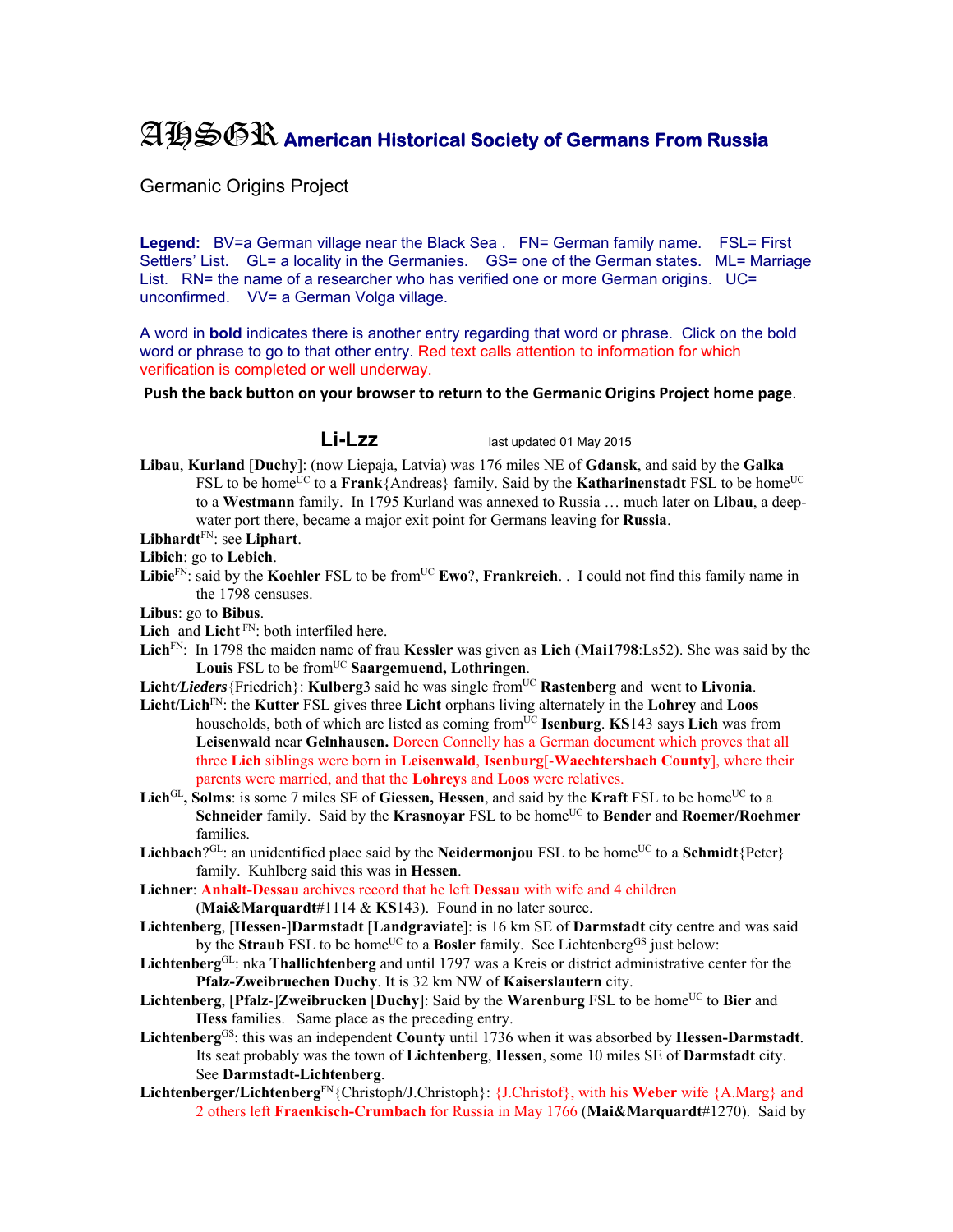the Walter FSL #42 to be from<sup>UC</sup> Krofdorf-Gleiberg, Hessen-Darmstadt County. Fraenkisch **Crumbach** parish records say this man, the son of a **Jaegersburg** district official married in 1766 **Weber** {A.Margaretha} (**Mai&Marquardt**#750). **Ella Gieg** found that {J.Christoph, wife {A.Margaretha} (**Weber**) and the wife's two sisters left **Fraenkisch-Crumbach** in 1766 for Russia; in the **Walter** 1798 census, this wife, now widowed and remarried was in householdWt96 along with two Lichtenberger sons (**Gieg1**) (**KS**143). Also see **Weber**, J. Leonhard.

- Lichtenhausen<sup>GL</sup>, Franken: an unidentified place said by the **Goebel** FSL to be home<sup>UC</sup> to a Getterich and possibly a **Seifert** family.
- Lichtenstein?<sup>FN</sup>: said by the **Paulskaya** FSL to be from<sup>UC</sup> **Ellbrunn**?. According to the 1798 Wittman census, frau Lichtenstein's maiden name was **Koenig** (**Mai1798**:Wm27).
- **Lichtentaeler**FN: this family name was found recorded in **Kirburg** marriage records 1762-1767; see **Flegel** trip
- **Lichtenwald/Lichtenwaller**FN{J.Hinrich/Heinrich}: Using **Friedrichstal** Church records, which are written in a combination of French, Latin and German, Hugh Lichtenwald found **Doenhof** first settler Heinrich Conrad Lichtenwald's baptism there dated 7 Sept. 1740. He also found that his father {J.Heinrich} moved to this place in the **Baden-Durlach Margarviate** from **Freudenhofen, Brandenburg Margraviate** where he had married **L'Oiseau**{Marie Margurite}. **EEE** p.503 said {J.Hinrich the father} was Lutheran from **Baden-Durlach Margraviate** who arrived at **Flensburg, Schleswig Royal Duchy** in July 1761, after which his wife died, and in June 1763 with his 9 children he deserted **Denmark**. By June 1767 {Hinrich Conrad the son} had settled in **Doenhof** FSL #92.
- **Lichter**FN: see **Richter**.
- **Lichtner**FN: see **Leichner**.
- **Lick**FN{Catharina/Katharina}: according to a **Rosslau** ML the **Schoenberger** man who went to **Louis** married her 28 May 1765 (**Mai&Marquardt**:843). **KS**156 has {Katharina}. By 1798 his wife's maiden name is given as **Herr** (**Mai1798**:Hr28).
- **Lick**FN: said by the **Louis** FSL to be fromUC **Saargemuend**, **Lothringen**.
- **Lickie**FN: go to **Legue**.
- **Lickstadt**GL, **Brandenburg**: see **Lueckstedt**.
- **Licques**?, **Frankreich**: is 80 km WNW of Lille city, and said said by the **Stahl-am-Tarlyk** FSL to be home<sup>UC</sup> to the **Barett** family.
- Liebau<sup>GL</sup>, Sachsen: an unidentified place said by the **Katharinenstadt** FSL to be home<sup>UC</sup> to a Bartel family. This probably is Liebau, **Saxony** some 17 miles SW of **Zwickau** city.
- **Liebau**, **Schlesien**: probably nka Lubawka, Poland 53 miles SW of **Breslau**, and said by the **Cheisol** FSL to be homeUC to **Kaspar** and **Berns/Bern/Behrens** families.
- **Liebenzell**, **Calv** [**Amt**], **Wuerttemberg**: nka **Bad Liebenzell**, was proven by the **GCRA** as home to the **Stahl** woman who was frau **Kemmet** of **Glueckstal**. Same place as the following entry, except 40 years later.
- **Liebenzell**?, **Wuerttemberg** [**Duchy**]: nka **Bad Liebenzell**, is 8 miles S of **Pforzheim**. Said by the **Reinwald** FSL to be home<sup>UC</sup> to the **Guenter**{Georg} and **Legler** families.
- Lieber<sup> FN</sup>: said (no locality mentioned) by the **Boregard** FSL to be from<sup>UC</sup> **Rumstadt**. Spelled Liebert in 1798 (**Mai1798**:Mv189).
- **Lieber**<sup>FN</sup>: said by the **Straub** FSL to be from<sup>UC</sup> **Kircheim**, **Nassau-Weilburg** [**Principality**]. I did not find him or any descendants in **Mai1798**.
- **Lieber**  $\text{FN}$ : said by the **Susannental** FSL to be from<sup>UC</sup> **Troa**?. For 1798 see **Mai1798**:Ss19.
- Lieber<sup>FN</sup>: possible early settlers of Zuerich said to be from<sup>UC</sup> Gerbach, [Falkenstein Duchy] (Lk32). For 1783 see **Mai1798**:Mv3083.
- **Liebert**FN: see **Lieber**.
- **Liebich**FN: see **Liebig**.
- **Liebig**FN: listed in the 1816 **Kassel** census (#41) and in **KS**:357 without origin. Also spelled **Liebich**. The **GCRA** believes that they may originate<sup>UC</sup> in **Silesia**. See their book for more.
- **Liebling**GL, **Banat**: is now in Romania 68 miles NE of **Belgrade**, and said by  $KS$ :477 to be home<sup>UC</sup> to **Weber**<sup>FN</sup>{Christian} said to have married<sup>UC</sup> a **Bauer** woman in **Glueckstal**.
- **Liebloch**, **Menoholtz**: **Bonner** found this given in their **Huettengesas** marriage record as the home of frau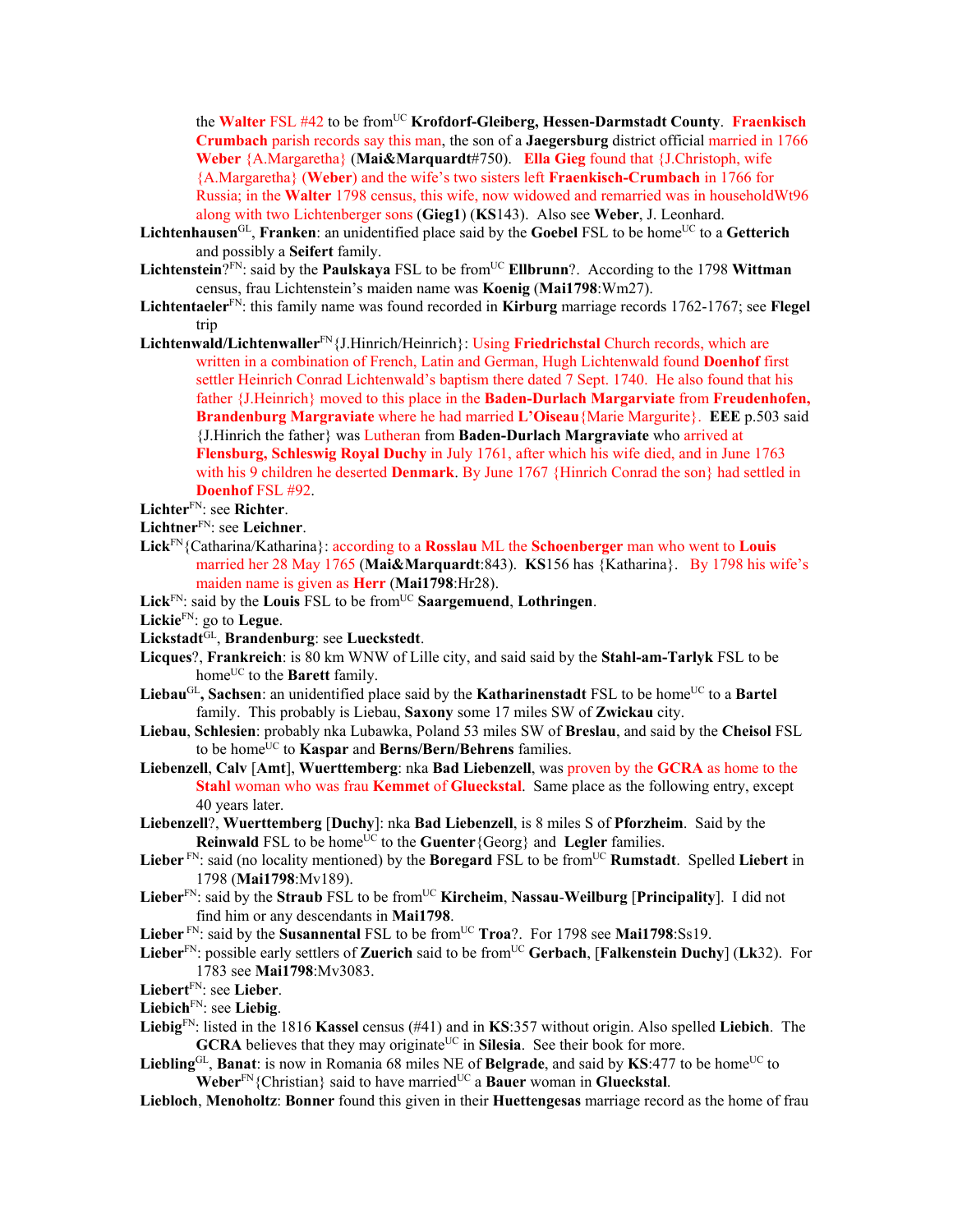**Rohrich** (nee **Schmick**) of **Balzer**. I think this was **Lieblos**, **Isenburg-Meerholz County**.

- **Lieblos**GL, [**Isenburg-Meerholz County**]: is 2 miles WNW of **Gelnhausen** city. **Bonner** guessed that the **Goetz** woman who married the **Schleuchert**/**Schlegel** man in **Luebeck** and settled in **Balzer** (FSL  $\#101$ ) may have been born here<sup>UC</sup>. Said by the **Buedingen** ML to be home<sup>UC</sup> to a **Reuther** family whose adopted daugther married in 1766 a **Wagner** man; by 1767 the couple was in **Kutter**; Stumpp says Lieblos is near **Gelnhausen** (**Mai&Marquardt**#534). Said by the **Buedingen ML**  to be homeUC to **Goetz**{A.Margaretha} who married in **Buedingen** 26 May 1766 **Weisheim**{Hieronymus} (**Mai&Marquardt**#667).
- Lieblos<sup>GL</sup>, **Isenburg**[-Meerholz County]: said by the Kraft FSL to be home<sup>UC</sup> to a Betz family. The same place as the previous entry.
- **Liebknecht**: go to **Liebrecht**.
- Lebrecht<sup>FN</sup>: said by the **Husaren** FSL to be from<sup>UC</sup> **Boznowice**, **Oesterreich**. I could not find these people in the 1798 Volga censuses.
- **Liebrecht**{Catharina E.}: said by the 1798 census to be the maiden name of frau **Praeger** originally of **Urbach** #33 (**Mai1798**:Sk1). This woman married a **Berger** [later **Preger**/**Praeger**] {Erdmann} on 8 April 1766 in **Rosslau** (**Mai&Marquardt**#913 & **KS**121); by 1768 this couple was in **Urbach** #33.
- **Liebrecht/Liebknecht**FN {J.Heinrich}: married **Siebert{**Christiane} 9 April 1766 in **Rosslau**  (**Mai&Marquardt**#924). **KS**142 has **Liebknecht**, {M.Sophia Kath. Elis. & Christiana}, and the wrong year: 1765. **KS**158 has {Christiana}. Found in no later source.
- **Liebricht**{M.Sophia}: married in **Rosslau** 10 April 1766 **Schumann**{Gottlieb} (**Mai&Marquardt**#922). **KS**157 had the wrong year: 1765. On 8 Aug 1766 {Gottlieb & Sophia} arrived in **Russia**, he said to be fromUC **Brandenburg** (**Kulberg**2911). Not found in any later source.
- Liebstedt<sup>GL</sup>, Preussen: said by the **Koehler** FSL to be home<sup>UC</sup> to a **Mueller** family. This may have been **Liebstadt**, now Milakowo in **Poland** some 29 miles SE of **Elbang**.
- Lieder<sup>FN</sup>: said by both the Pleve and the Kromm versions of the **Jagodnaja Poljana** FSL to be from<sup>UC</sup> **Fulda** (no locality mentioned).
- Lieder<sup>FN</sup>: said by the Straub FSL to be from<sup>UC</sup> Friedrichstadt?, [Kur-]Sachsen. For 1798 see Mai1798: Lb33 and Sr53.
- **Lieder**{J.Jost}: **KS**141 says he was from **Ressig** (or **Reisen**(?)) and went to **Boaro**. No further information on him found
- **Lieder**FN**:** see also **Lieders**.
- **Lieders/Lieder**FN{J.Detlef,Carl,CarlLudwig,Joachim,Sophia}: these stepchildren on 3 Aug 1767 were at **Boaro** FSL #81a living in the household of an **Arnst** family that was from<sup>UC</sup> Gonna, **Mecklenburg**. Mentioned in KS143. Spelled **Lieder** in 1783, 1795, and 1798 (**Mai1798**: Mv302, Mv334,Bx1, Bx12, Pl31,Rm06).

Lieders<sup>?FN</sup>{Friedrich}: said by the **Dreispitz** FSL #8 to be from<sup>UC</sup> **Erfurt**, **Thueringen**.

- **Liedicke**{M.Elisabeth}: married an **Agner** man in 1766 in **Rosslau** (**Mai&Marquardt**#885) **KS**118& 143 have **Liedecke** and **Liedicke**{M.Elisabet/M.Elis.} and the wrong year: 1765. No further information found.
- **Liedle**FN: listed by the 1816 **Glueckstal** census (**KS**:357) to be from **Brackenheim**, **Brackenheim** [**Amt**], **Wuerttemberg**. This origin was proved by the **GCRA** using **FHL** 1,184,720-4; see their book for detail. Also spelled **Luithie** (**KS**:361).
- Lieg?<sup>GL</sup>, Hessen-Darmstadt County: an unidentified place, said by the Walter FSL to be home<sup>UC</sup> to a **Walter** family.
- Liega<sup>GL</sup>: said by the **Goebel** FSL to be home<sup>UC</sup> to a **Berin** family; no separate origin is given for frau **Berin** whose maiden name according to the 1798 census was **Frei** (**Mai1798**:Gb23). Said by the **Orlovskaya** FSL to be home<sup>UC</sup> to a **Strauss** family. There was a Liega in **Kursachsen** some 18 miles N of **Dresden** city.
- **Liege**<sup>FN</sup>: said by the **Reinhard** FSL to be from<sup>UC</sup> **Rathenow**, [**Kur-**]Brandenburg. I could not find them in **Mai1798**.
- Liege [Bishopric]<sup>GS</sup>: aka Luettich; now in Belgium, this was an independent state, a Prince-Bishopric. Said (no locality mentioned) by the **Katharinenstadt** FSL to be home<sup>UC</sup> to **Berlatz**, **Dellhopp**,

**Lieders**: also see **Licht**.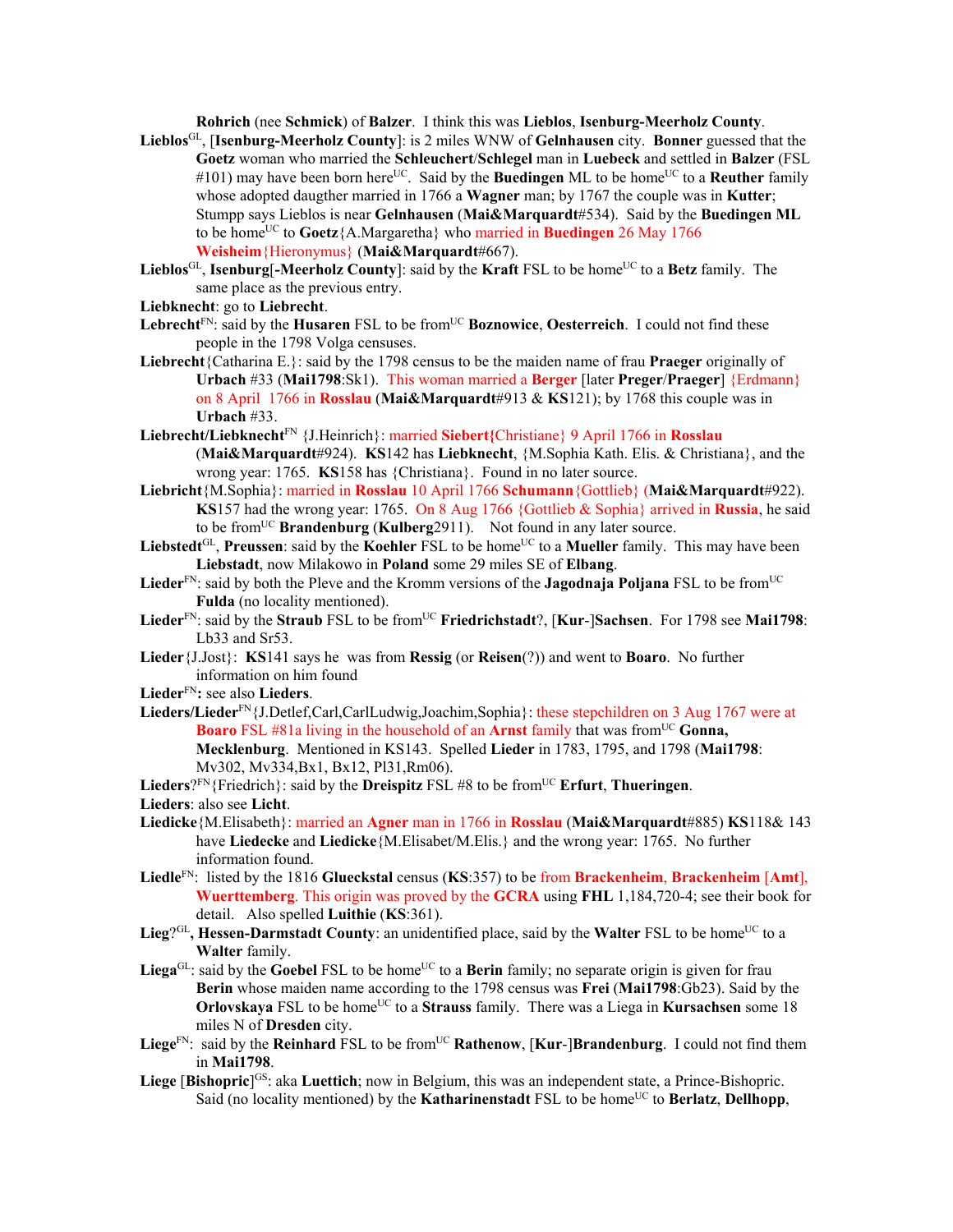**Grigorius**, **Jacqnet**, and probably **Varnotte**, and possibly **Vertott** families. Said by Richard McGregor to have been home to the **Major** family that ended up in **Grimm** before they fled the French army invasion about 1672.

- Liege, Lebrand?: said by the **Franzosen** FSL to be home<sup>UC</sup> to a **Roufosse** family. Liege itself was a country, a Bishopric; the "Lebrand" may refer to the martyred bishop Lambert who was like a patron saint of Liege.
- Liege, Likaland?: said by the **Franzosen** FSL to be home<sup>UC</sup> to a **Frank** family. Liege itself was a country, a Bishopric; the "Likaland" may have been a reference to the martyred bishop Lambert who was like a patron saint of Liege.
- **Liegnetz**: an unidentified place said by **Kulberg**86 to be home<sup>UC</sup> to **Mummer**t{Engelbert+w}.
- **Liehr**{Elisabeth}: see **Lir**.
- **Lienenberger**: go to **Linenberg**.
- **Liepe**? $G<sup>L</sup>$ , **Preussen**: said by the **Enders** FSL to be home<sup>UC</sup> to frau **Ming**. This might be one of two places of this name in present-day Mecklenburg-Vorpommern both near the current Polish border.
- Lies<sup>FN</sup>: said by the **Phillipsfeld** FSL to be from<sup>UC</sup> **Hirschfeld**. The maiden name of frau Lies was given in 1798 as **Heidt** (**Mai1798**:Pp6). That might have been **Heldt**??
- Liesborg<sup>GL</sup>, Hesse-Darmstardt County: said by the Walter FSL to be home<sup>UC</sup> to a Benzel family. This place has been identified by the **Walter Research Group** as **Lissberg, Hessen**.
- **Lieser**<sup>GL</sup>, Trier: is some 20 miles NW of Trier and said by the **Rothammel** FSL to be home<sup>UC</sup> to a **Maurer** family.
- **Lieter**?FN, see **Lither**.
- Lievert? {J.Christoph<sup>}FN</sup>: may have been the offspring of an early **Zurich** settler family. In 1798 he was said to be from **Zurich** (**Mai1798**:Ka105) –but the family name does not appear in the **Katharinenstadt** FSL and he himself is too young to be in a FSL.

Liewart(?)<sup>GL</sup>, Sachsen: an unidentified place said by the **Dobrinka** FSL to be home<sup>UC</sup> to a Relke family. **Liezo**FN: see **Luft**.

**Lifland**GL: is German for **Latvia**; sometimes spelled **Livland**.

- **Ligene**FN: said by the **Franzosen** FSL to be fromUC **Belleme**, **Frankreich**. I could not find this family in the 1798 Volga censuses.
- **Likaland**?: see **Liege**.
- **Lilienthal**<sup>FN</sup>: said by the **Katharinenstadt** FSL to be from<sup>UC</sup> **Hanstein**.
- Lill<sup>FN</sup>: said (no locality mentioned) by the **Boregard** FSL to be from<sup>UC</sup> **Bamberg**. This may have been **Lehl**. I could not find this family in the 1798 Volga censuses.
- **Lill**? $F_N$ : said by the **Ernestinendorf** FSL to be from<sup>UC</sup> **Elberrod**?. I could not find this family in the 1798 Volga censuses.
- Lille<sup>FN</sup>: go to **de Lille**<sup>FN</sup>.
- **Lille**GL, **Flanders**: is now in the French state of Nord-pas-de-calais, some 56 miles WSW of **Brussels**, and said by **Buedingen** church records to be home<sup>UC</sup> to a **Legai** family; by 1767 this family was in **Norka** (Mai&Marquardt#1210a). Said by **KS**151 to be home<sup>UC</sup> to a **Rosehn**(-elm). Go to de **Lille**.
- **Limbach**FN: said by the **Leitsinger** FSL to be fromUC **Schesslitz**, **Bamberg** [**Bishopric**] with a **Schwerlup** step-son in the household. I could not find this family in the 1798 Volga censuses.
- Limburg<sup>GL/GS</sup>: an unidentified place said by the **Katharinenstadt** FSL to be home<sup>UC</sup> to a **Mueller** family. Said by the **Ober-Monjou** FSL to be home<sup>UC</sup> to a **Weimar/Weimer** family. There are 6 Limburgs in Germany and the Low Countries.
- **Limburg-am-der-Lahn**GL**, Hessen** is some 32 miles NW of **Frankfurt-am-Main**, and some 23 miles NNW of **Wiesbaden, Hesse**.
- **Limmer**FN: see **Lammer**.
- $L$ **impert** $^{FN}$ : said by the **Walter** <code>FSL</code> to be from<sup>UC</sup> **Kerschvelt[Gersfeld]**<sup>GL</sup>, **Freie Adelprovinz der alten Ritter**. Also spelled **Lembert**.
- **Limpurg County**GS: seated 26 miles ESE of **Heilbronn** city at Gaildorf with territories radiating out from their and then scattered pockets of territory on and near the Main River near Ochsenfurt. See **Eschach**.

**Linck**FN: see **Linz**.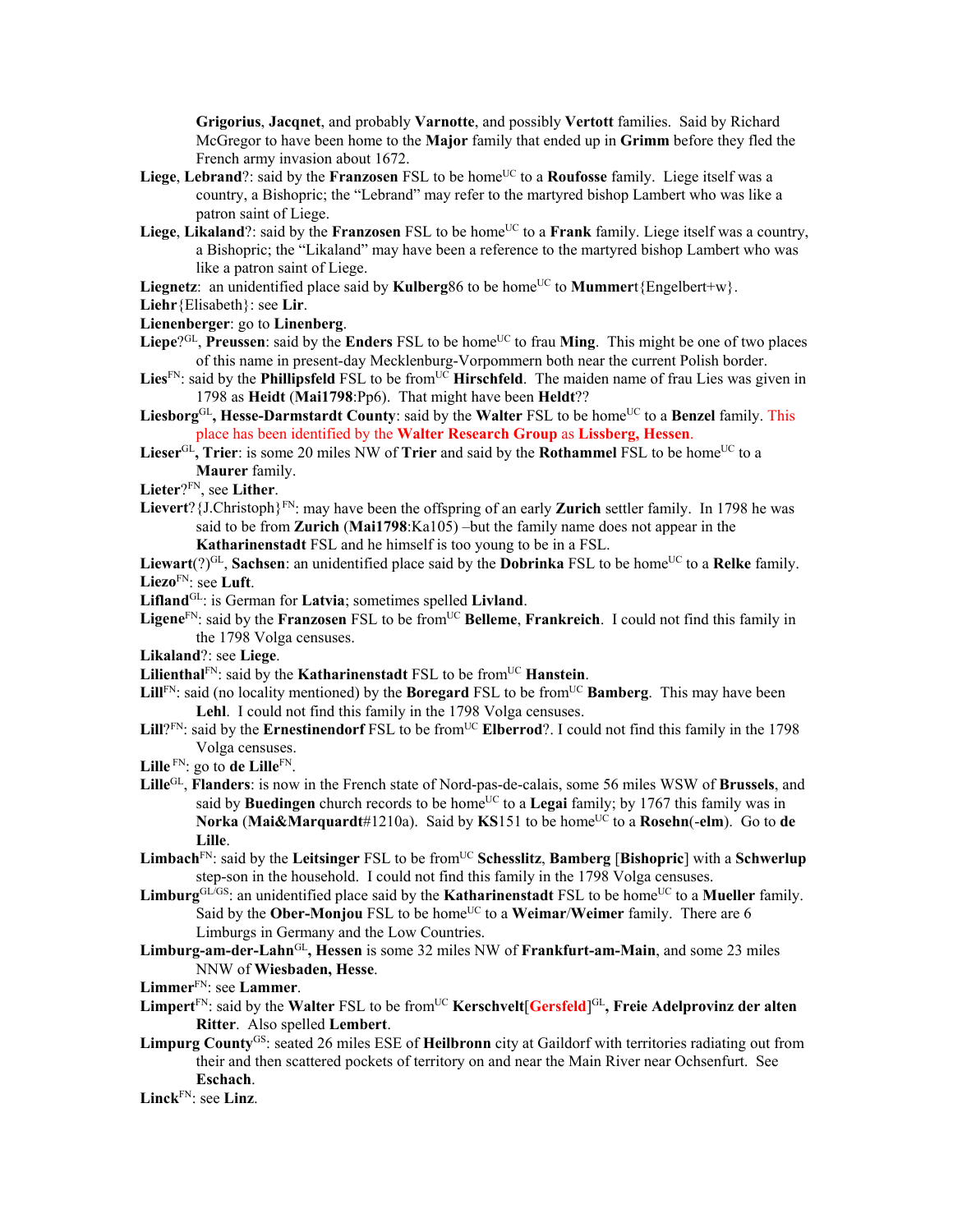**Lind**FN{Johannes}: according to the **Doenhof** FSL he was a step-son in a **Strauch** household from **Darmstadt**.

 $\text{Lind}^{\text{FN}}\{\text{Adam}\}\text{: said by the Kraft FSL to be from <sup>UC</sup> \text{Lierbart}\}\text{?}$ . Also spelled Lindt.

**Lind, Oesterreich**: an unidentified place said by the **Galka** FSL to be home<sup>UC</sup> to a **Bauer** family. There are at least 8 Linds in Austria.

- **Lindach**GL, **Gmund Oberamt, Wuerttemberg**: is some 2 miles NNE of **Swabisch Gmuend**, and was home to a **Wahl** family that settled in **Hoffnungstal, Bessarabia**.
- **Lindacher**FN: said by the **Schulz** FSL to be fromUC **Tornitz**?, [**Kur**-]**Sachsen**. They surely had died prior to the 1798 Volga censuses.
- **Lindau**<sup>GL</sup>: said (no other locality given) by the the **Rohleder** FSL to be home<sup>UC</sup> to Herr **Frank**. This most likely was the **Imperial City**, see below.
- **Lindau**<sup>GL</sup>, **Anhalt-Zerbst**: is some 4 miles N of **Zerbst** city, said by the **Jost** FSL to be home<sup>UC</sup> to a **Gine** family.
- **Lindau Imperial City**GS: its territory surrounded the city which is near the SE end of Lake Constance and extended N and even further NE.
- **Linde**FN: said by the **Holstein** FSL to be from<sup>UC</sup> **Gi?pro** (?). This FSL entry lists the given names but not the family names of his **Geinitz** step-children, and does not mention that they are step-children. Their family names are revealed in the 1798 **Holstein** census, households 5 and 46.
- **Lindegruen**{Konrad}: **KS**143 says he left Umgebung v. **Hamburg** heading for **Stahl**. Not found in any later source.
- **Lindeman**FN: said by the **Paulskaya** FSL to be an orphan boy living in the **Schneider** household.
- Linden<sup>FN</sup>{Heinrich}: from<sup>UC</sup> Spoeck, Staffert Unteramt, Karlsruhe Oberamt, Baden-Durlach **Margraviate**, arrived at **Schleswig city, Schleswig Royal Duchy** in May 1761. In 1764 with wife {Sibilla} and 2 daughters he fled **Denmark**. Before 1775 they had settled in **Grimm** (1775 census #24) (**EEE** p.504).
- Linden<sup>GL</sup>: an unidentified place said by the **Schwab** FSL to be home<sup>UC</sup> to the **Reinhardt** family. There were at least 44 Lindens in the Germanies!
- **Linden**GL, **Isenburg** [?]: Bonner proved this was **Linheim**, [**Friedberg Imperial City**?]
- **Lindenau**, [**Kur**-]**Sachsen**: is 16.5 km SSE of **Zwickau** city and said by the **Jost** FSL (#57) to be home to **Meier**{J.Christoph} who married **Goldhorn**{M.Elisabeth} and settled in **Jost** (FSL #57).
- **Lindenberg**?[sic], **Stolberg**: an unidentified place said by the **Schulz** FSL to be home<sup>UC</sup> to **Fleischer**, **Gross**{Jacob}, {Johannes}, and **Lerg**{J.Henirich} and {Johannes} families. There were 20-some Lindenbergs in the German-speaking lands, and none seemed to be in any **Stolberg** country. Given the Buedingen information on **Lerch**{J.Henirich} it is most likely that these people were from no Lindenberg, but instead were fromUC **Hirtzenhayn**, [**Stolberg-Gedern County**].
- **Lindenfels**GL**, Kurpfalz**: now **Lindenfels, Hesse**, some 14 miles SE of **Darmstadt** city and 15 km WNW of **Erbach** city. Said by the **Buedingen** ML to be home to **Launert**{Nicolaus} {**Mai&Marquardt**#705).
- **Lindenfels Oberamt**GL**, Kurpfalz**: was the district which included the town of **Lindenfels** and the surrounding villages, and said by the **Anton** FSL to be home<sup>UC</sup> to **Johann, Kraemer, Oxt, Reth,** and **Rotharmel/Rothermel** families.
- **Lindenhahnen**{Zacharias}: **Anhalt-Dessau** archival materials say he left for Russia from **Oranienbaum**  in 1766 (**Mai&Marquardt**#1115 **KS**143) No further information.

**Linder**FN: see **Lindner**.

**Lindheim**GL, [**Staden Ganerbschaft**]: was 6 miles WSW of **Buedingen** and 10 miles ESE of **Friedberg** city, on the border with **Isenburg-Buedingen County**, and was said by of the **Balzer** FSL to home to a **Leichner** family. **Bonner** proved this was where the **Leichner** couple that went to **Balzer** married, as well as where the wife (nee **Bauer**) and some of their children were baptized, whereas their marriage record said the **Leichner** man came from<sup>UC</sup> **Hainchen**. **Bonner**; he also found that the **May** couple who settled in **Balzer** married in **Lindheim**, [**Staden Ganerbschaft**] in 1766, the bride being a **Krimp**? woman. **Bonner** also proved that the two **Weisheim** brothers, {Christian} and {Peter}, who settled in **Galka** (FSL #53 and 54) were baptized here. Said by the **Neidermonjou** FSL to be home<sup>UC</sup> to a **Schmidt**{J.Peter} family.

**Lindheim**<sup>GL</sup>, **Hessenburg**(?): said by the **Kolb** FSL to be home<sup>UC</sup> to a **Adam** family. This most likely was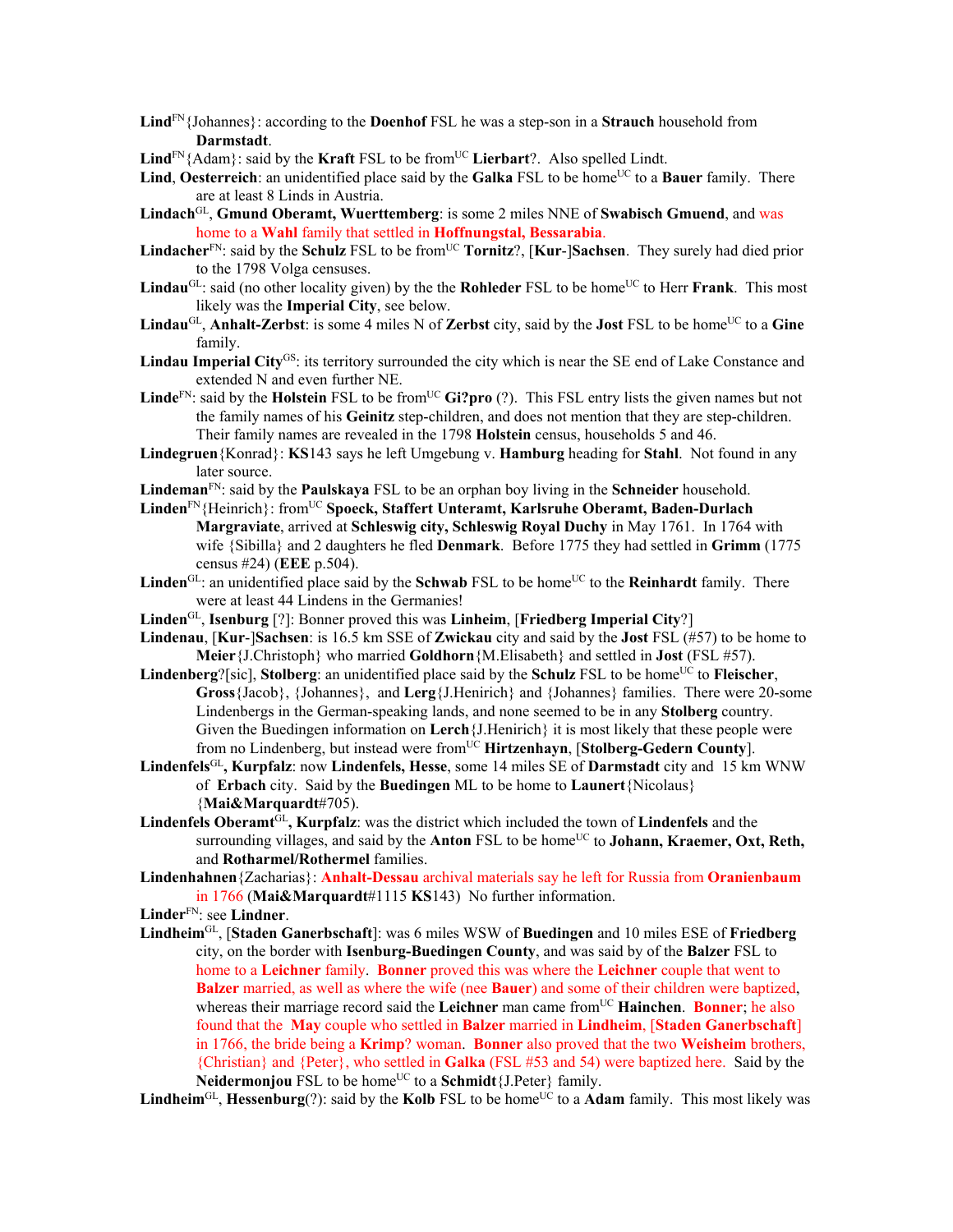the same as the previous entry.

**Lindmann**FN: see **Landmann**.

**Lindner**FN: said by the **Hoelzel** FSL to be fromUC **Seinsheim**?, **Bamberg** [**Bishopric**]. Spelled **Lintner** in 1798 (**Mai1798**:Nk22, 19).

**Lindner**<sup>FN</sup>: said by the **Pfeiffer** FSL to be from<sup>UC</sup> **Fulda**. Later spelled **Linder** (Mai1798:Pf26). **Lindt**FN: see **Lind**.

**Lindtner**{Louisa}: her parents and origin have now yet been found. She apparently married **Alberg**{David} sometime between his arrival in **Russia** 4 July 1766 and their settling in **Orlovskaya**. By 7 June 1767 she with husband **Alberg**{David} and one son (of his previous wife), along with a 1-year old **Knoll** stepson {Gottfried} had settled at **Orlovskaya** FSL #58 and #58a, {David} said to be from **Dassau**, so she apparently had been married to a **Knoll** … on the same ship that **Alberg** arrived in **Russia** were **Knoll**{Gottried & Henrietta} with no children, he like **Alberg** was said to be fromUC **Dessau** (**Kulberg**1573)… could {Henrietta} have been the pregnant {Louisa}? In 1795 the widow {Louisa} nee **Lindtner** went to marry in **Boaro (Mai1798**:Mv2187**)**,, where, in 1798, she is listed as separated from her new husband **Herrfort**{Christian} and said to be back living in **Orlovskaya** (**Mai1798**:Bx8)!

**Linenbach**FN: see **Lingelbach**.

- **Linenberg/Lienenberger/Lueneberg**{Joseph}: **KS**143 says he was born in **Koblenz** and went to **Mariental**. Not found in **Kulberg** or in **T**. By 16 June 1767 with wife {A.Margaretha} & 2 sons, **Linenberg**{Georg} had settled at **Mariental** FSL #24, he said to be from **Willebadessen**. The family name was later spelled **Lueneberg** (**Mai1798**:Mt18). Using LDS film #1056 Denise Grau found that **Linnenberg**{J.Georg} was baptized 17 Nov 1721, **Schabbach**{A.Margaretha} was baptized 19 Apr 1726, and the two were married 21 Aug1746, all in St. Vitus Catholic church in **Willebadessen** with seven children baptized there during 1747-1757.
- Linert<sup>FN</sup>{Elisabetha}: daughter of {Nikolaus} of<sup>UC</sup> **Hauddorf** near **Christian Erlang** 14 April 1766 in **Woehrd** married **Greiffenstein** {Matthias} son of {Johann} of UC **Aich** (**Mai&Marquardt**#771). In May he was a witness at the **Woehrd** wedding of **Lampel** to **Voitling** (#790 note 782). They were listed in the **Lauwe** FSL (#40). In 1798 the family name was given as **Greifenstein** (**Mai1798**:Lw40).
- **Ling**FN: the 1798 **Urbach** census lists her as the spouse of **Kraus**{Heinrich}who had come to **Urbach** from **Reinhard**. She surely earlier was a widow, but I cannot find her in any FSL.
- **Lingantin**?{MagdalenaE}: listed in **Luzern** in 1798 as the wife of **Gak**{Konrad} and daughter of **Postin**{Elisabeth} (**Mai1798**:Lz36); in no FSL so may have been among the **Luzern** first settlers.
- $\text{Line}(?)^{\text{GL/GS}}$ :an unidentified place said by the **Katharinenstadt** FSL to be home<sup>UC</sup> to a **DeFage** family.
- **Lingelbach** {Johannes+w}: **Kulberg**156 said they were from<sup>UC</sup> Gruenberg. They were listed in **T**5288-89. Said by the **Orlovskaya** FSL (#46) to be fromUC **Gruenberg**. The family name was spelled **Linenbach** in 1798 (**Mai1798**:Om33). Bill Pickenhaupt says he found this man's origin.

**Lingelbach**{Anna} single (155), from **Gruenberg**: (T5296, no MM, no 1798

- **Lingelbach**, [**Hessen-Kassel Landgraviate**]: is 5 miles E of **Alsfeld** town, and was said by the **Phillipsfeld** FSL to home<sup>UC</sup> to **Schaefer** and **Schmidt** families. Kuhlberg said this was in **Hessen**.
- Lingenau<sup>GL</sup>: an unidentified place said by the Bettinger FSL to be home<sup>UC</sup> to a **Krege** family. There was at least one Lingenau each in **Poland**, **Baden-Wuerttemberg**, and **Sachsen-Anahlt**.
- Linger<sup>FN</sup>: both the 1816 **Kassel** census (#83) and **KS**:358 said this family came from<sup>UC</sup> Hessen-Kassel.. The **GCRA** believes the family likely came fromUC somewhere not too far from **Hunspach**, **Sulz** [**Amt**], **Elsass**. See their book for more. Also spelled **Lingert**.

**Lingert**FN: see **Linger**.

- **Lingfurt**, **Wuerzburg** [**Bishopric**]: is 23 km WNW of **Wurzburg** city and was said by the **Susannental** FSL to be home<sup>UC</sup> to a **Brant** family.
- **Lingler**{Anton}FN: listed in the 1798 **Straub** census (Sr22) but I did not find him in any FSL. His wife's maiden name was give as **Steintz** in 1798 (Sr41).

**Lingren**?)FN: see **Lungrin**.

**Linis**? $GL$ , **Preussen**: an unidentified place said by the **Fischer** FSL to be home<sup>UC</sup> to a **Knoll** family. Link{Anna}: daughter of {Johann} catholic from<sup>UC</sup> Amberg on 3 June 1766 in Woehrd married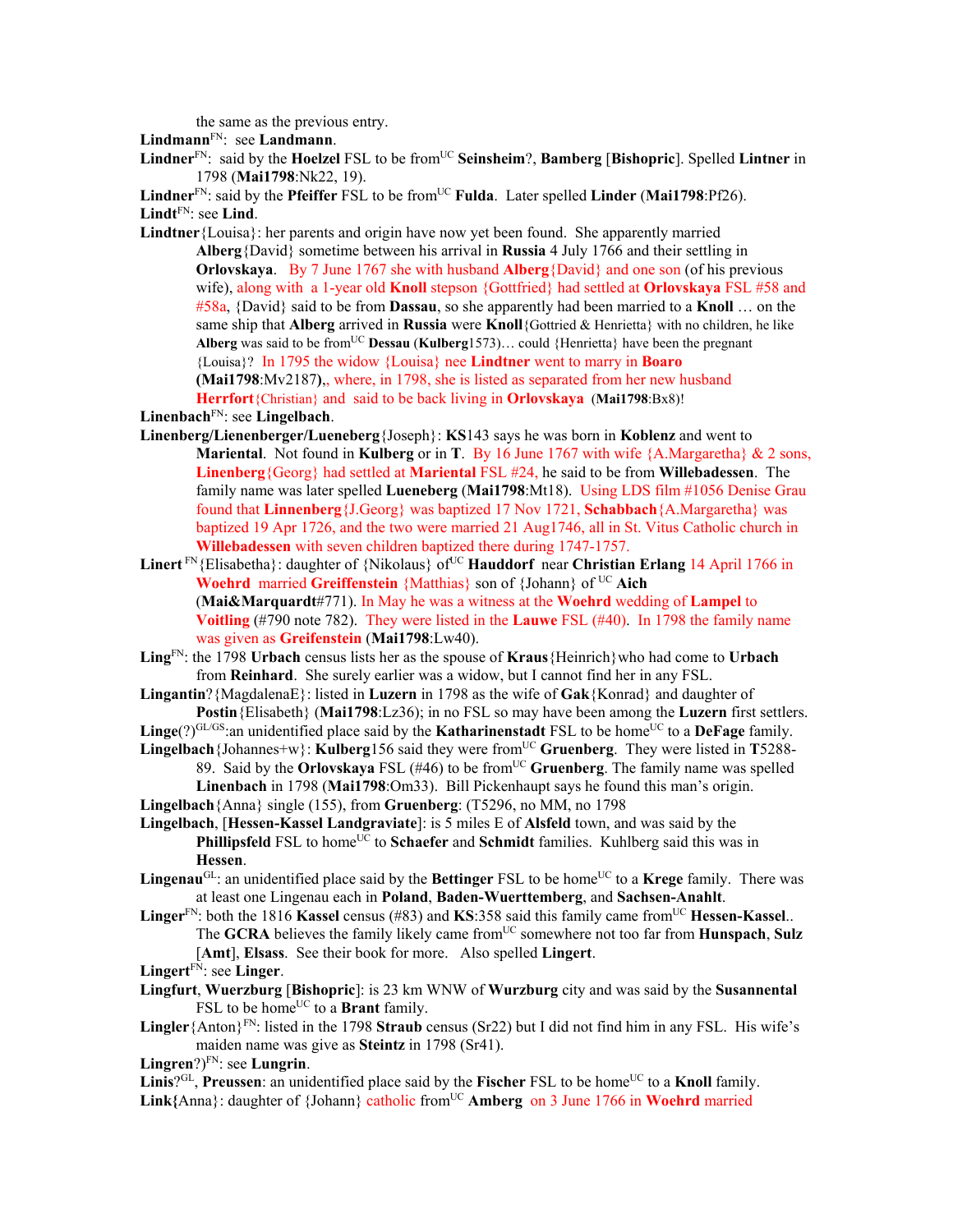**Friedrich**{Leonhard} catholic (**Mai&Marquardt**#823). **KS**129 said **Oberwittichausen** was near **Lauda**. Later in 1766 **Friederich**{Leonhard} apparently took transport alone in **Oranienbaum** for the **Volga** (**T**3583). Not found in any later source.

**Link**{Cath.}: **KS**159 says she married **Staub**{Conrad} in **Saratowka** in 1765. No further information.

**Link**FN: this family name was found recorded in **Tann** marriage records 1762-1767; see **Flegel** trip.

- **Linkargauzen**(?) $^{GL}$ , **Kurpfalz**: an unidentified locality said by the **Rothammel** FSL to be home<sup>UC</sup> to a **Frank** family.
- Linke<sup>FN</sup>: said by the **Jost** FSL to be from<sup>UC</sup> Goerlitz, Sachsen. I could not find this family in the 1798 Volga censuses.
- **Linke**FN: listed by both the 1816 **Neudorf** census (#17) and **KS**:358 without origin. See the **GCRA** book for a bit more.
- **Linke**FN: said (no locality mentioned) by the **Neidermonjou** FSL to be fromUC [**Kur**-]**Sachsen**. I could not find this man in the 1798 censuses.
- **Linkenheim**GL**, Baden-Durlach County**: is some 7 miles N of **Karlsruhe, Baden-Wuerttemberg**, and said by the **Walter** FSL to be home<sup>UC</sup> to a **Kister** family.
- Linker<sup>FN</sup>: said by the **Stephan** FSL to be from<sup>UC</sup> **Einhausen**, [**Kurpfalz**?].
- Linker<sup>FN</sup>: said by the Walter FSL to be from<sup>UC</sup> Broenkhelaim, Hesse-Darmstadt County.
- Linne<sup>GL</sup>: an unidentified place said by the **Mariental** FSL to be home<sup>UC</sup> to a **Schumacher** family. There are at least 5 Linne in **Germany**, **Poland** and the **Netherlands**.
- **Linneberger**{Catharina}: **KS**143 says she was the widow of {Philipp} from either **Bieber** or **Lohrhaupten** near **Gelnhausen** and went to **Herzog**. Not found in any other source.
- **Lintenhausen?, Kurtrier**: an unidentified place said by the **Leitsinger** FSL to be home<sup>UC</sup> to a **Jung**{Wilhelm} family.
- **Lintner**FN: see **Lindner**.
- Lintze<sup>FN</sup>: said by the Dehler FSL to be from<sup>UC</sup> Kessenhausen?, [Kur-]Trier. I could not find this family in the 1798 Volga censuses.
- **Linz**FN: the **Walter Research Group** has confirmed in local parish records that this **Linck** family, listed in the **Walter** FSL as **Linz**, came from **Gelnhaar, Isenburg** (now **Hessen**).
- **Linz**GL: an unidentified place [there are at least 3 Linz in Germany and Austria] said by the **Graf** FSL to be home<sup>UC</sup> to **Zahn**'s wife. Said by the **Louis** FSL to be home<sup>UC</sup> to a **Debaptiste** family. Said by the **Reinwald** FSL to be home<sup>UC</sup> to **Hersteinkorn** {J.Heinrich} family and perhaps to a **Kaiser** family.
- Linz(?)<sup>GL</sup>, **Darmstadt**: an unidentified place said by the **Dietel** FSL to be home<sup>UC</sup> to **Hoffmann** and **Strohmann** families.
- **Linz**, **Oberoesterreich**: said by the **Warenburg** FSL to be home<sup>UC</sup> to a **Wagenleitner** family. This is the same place as the next entry.
- **Linz**, **Oesterreich**: is 96 miles W of **Vienna** and was said by the **Leitsinger** FSL to be home<sup>UC</sup> to a **Hammerschmidt** family and possibly to a **Schuster**{Georg} orphan. Said by the **Seelmann** FSL to be home<sup>UC</sup> to a **Hassler** family.
- **Liofin**FN: see **Lohfing**.
- **Lion, Frankreich**: an unidentified place said by the **Franzosen** FSL to be home<sup>UC</sup> to a **Marchand** family. There were at least 5 Lions in France, however, Pleve suggested this reference might be to **Lyon**.
- Lionier?<sup>FN</sup>: said by the Enders FSL to be from<sup>UC</sup> Mitau, Kurland. I cannot find this family in the 1798 Volga censuses.
- Lionier?<sup>FN</sup>: frau Lionier? was said by the **Enders** FSL to be from<sup>UC</sup> **Rilik**, **Daenemark**.
- **Lios**FN: see **Ley** and **Loos**.
- **Lipany/Lippehne?**GL (there are places of this name today in the Czech Republic, or it might be **Lippehne**  in present-day Poland?) an unidentified locality said by the **Stahl-am-Karaman** FSL (#13) to be in **Prussia** and to be home<sup>UC</sup> to **Baumgart/Baumhardt** {Johann}.
- **Liphardt**<sup>FN</sup>: said by the **Norka** FSL to be from<sup>UC</sup> **Isenburg** (no locality mentioned). Spelled **Libhardt** in 1775. Later spelled **Lipphardt** (**Mai1798**:Nr40, Wt40 and 71).
- **Lipov-Kut**<sup>VV</sup>: a version of the Russian name for Urbach<sup>VV</sup>.
- Lipovka<sup>VV</sup>: a version of the Russian name for **Schaefer**<sup>VV</sup>.
- **Lipovkut**<sup>VV</sup>: a version of the Russian name for **Urbach**<sup>VV</sup>.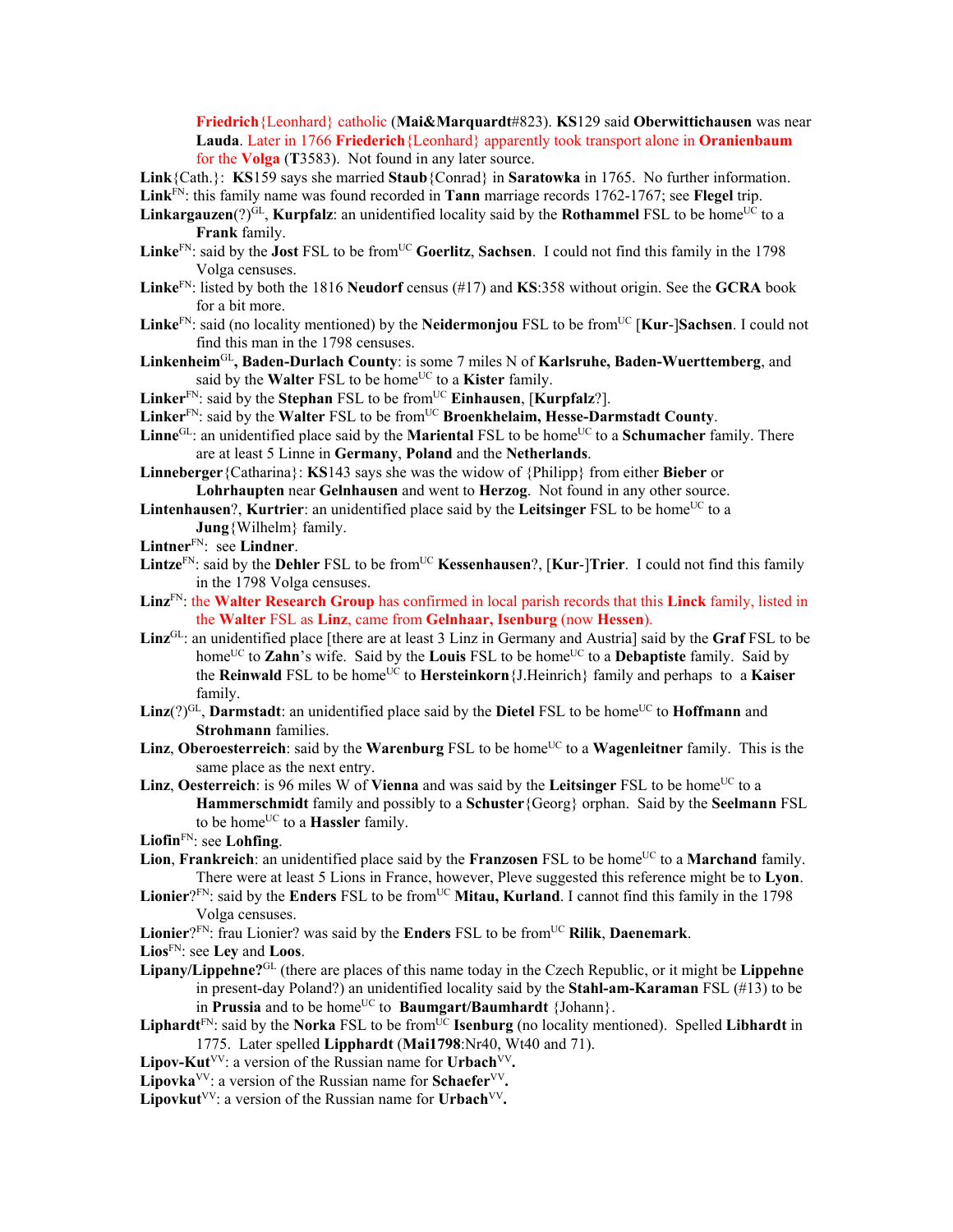**Lipow-Kut**<sup>VV</sup>: a version of the Russian name for Urbach<sup>VV</sup>.

**Lipowka**VV: a version of the Russian name for **Schaefer**VV**.** 

**Lipowkutt**<sup>VV</sup>: a version of the Russian name for Urbach<sup>VV</sup>.

- **Lipp**<sup>FN</sup>: said by the **Grimm** FSL to be from<sup>UC</sup> **Marburg** (no locality mentioned).
- Lippe [Principality]<sup>GS</sup>: in the 1760's Detmold was its capital and home of its Prince. It's lands extended some 8 to15 miles in all directions from **Detmold** city.
- **Lippehne**: see **Lipany**.
- **Lippen**, [**Kur**-]**Sachsen**: is 26 miles SSE of **Cottbus** city, and was said by the **Reinwald** FSL to be home<sup>UC</sup> to the **Jorgen** {Georg} family.
- Lippert<sup>FN</sup>: said by the **Katharinenstadt** FSL to be from<sup>UC</sup> Dohna, Polen.
- **Lippert**FN: listed by both the 1816 **Neudorf** census (#70) and **KS**:358 with no origin. The **GCRA** found several hints as to their origin (in West Prussia, South Prussia, Hungary, etc.) but has not found proof of any; see their book for a complete discussion and perhaps later research results. He had married with widow **Meir**, nee Eva **Walter**.
- Lippert<sup>FN</sup>: said by the **Schwed** FSL to be from<sup>UC</sup> **Malchin**, **Mecklenburg**[-Schwerin Duchy].
- **Lippert**{Johannes}: **KS**143 says he lesft **Rainrod** near **Alsfeld** to go to **Krassnojar**. Not found in any other source.
- **Lippert**RN: Dr. A.Lippert, "Die Auswanderer aus Anhalt-Dessau in den Jahren 1764/68", in Deutsche Post aus dem Osten, Oct 1937. Summarized and noted in **Mai&Marquardt**, p.148 and notes for #1046 through #1175.
- **Lipphardt**FN: see **Liphart**.
- **Lipps**FN{Wilhelm}: **KS**143 says he left **Mittelgruendau** near **Buedingen**. On 4 July 1766 with wife {Anna} and one son, he arrived in **Russia**, he said to be from **Isenburg** (**Kulberg**1777). Not found in **T** By 18 June 1767 this family was settled at **Messer** FSL #68, he said by the **Messer** FSL to be from<sup>UC</sup> **Isenburg** (no locality mentioned).
- **Lippstadt**: is some 17 miles W of **Paderborn** city in **North Rhine-Westphalia**.
- Lippmann<sup>FN</sup>: said by the Dinkel FSL to be from<sup>UC</sup> Loumburg, Brandenburg.
- Lips<sup>FN</sup>: said by the **Orlovskaya** FSL to be from<sup>UC</sup> **Hannover** (no locality mentioned); a **Gondorf** orphan boy was living with them. I could not find the Lips family in the 1798 censuses.
- Lipsa<sup>GL</sup>: an unidentified place said by the **Schwab** FSL to be home<sup>UC</sup> to the **Herber**{Johann} family. The **Buedingen** ML said this man was from<sup>UC</sup> [Hessen-]Darmstadt married in 1766 a Stiehler woman (**Mai&Marquardt**#359). I could not find this or any similar placename in lands that were **Hessen-Darmstadt** in 1766.
- **Lir<sup>FN</sup>: said by the Ernestinendorf** FSL to be from<sup>UC</sup> **Berod, Kurpfalz**. Spelled Lehr (**Mai1798**:Fs11,Er6,Bo1)and **Riel** (Bo25 [did someone reverse the letters?!]) in 1798.
- **Lir/Liehr**{Catharina E./Elisabeth}: she on 10 April 1766 married **Franck**{J.Konrad} in **Buedingen** (**Mai&Marquardt**#508). **KS**128 says she was **Liehr**{Elisabeth} fromUC **Bindsachsen** near **Buedingen**.Not found in any later source.
- Lirbart? $G<sup>CL</sup>$ : an unidentified place said by the **Kraft** FSL to be home<sup>UC</sup> to a Lind family. Kuhlberg said this was in **Darmstadt**. Don Loose said that Prof. Pleve spelled it **Hierbart**? in his **Lind** family chart
- Lisberg<sup>FN</sup>: said by the **Kratzke** FSL to be from<sup>UC</sup> Oberappenfeld(?)/Oberhaltfeld, Hessen-Kassel.

**Lisberg Barony**GL: a small and scattered barony NW of **Bamberg** city. See **Bischberg**.

**Lisberg**GL**:** see **Lissberg**.

- **Lissau**{Christian}: by 29 July 1766 with his wife {Elisabeth} had settled at **Bauer** FSL #16, he said to be from **Etingen, Magdeburg.** with the orphan **Reichel**FN{Jakob} in the household. Except for the orphan, I could not find them in **Mai1798**.
- **Lissberg**GL **Amt, Hessen-Darmstadt**, near **Nidda**: is some 6 miles NNE of **Buedingen** and said by the Pleve and Stumpp versions of the **Jagodnaja Poljana** FSL to be home<sup>UC</sup> to **Benner** and **Schneider** families; said by Kromm to be home to a **Gorr** family (pp.31, 33). Also home to an **Asmus** and a **Mertz** (Mai&Marquardt#711). Also see **Lizborkh**.

**Lissenburg**? $GL$ , **Frankreich**: an unidentified place said by the **Enders** FSL to be home<sup>UC</sup> to frau **Dotz**.

Lissman<sup>FN</sup>: said by the **Norka** FSL to be from<sup>UC</sup> **Isenburg** (no locality mentioned). For 1792 and 1798 see **Mai1798**:Mv1977, Nr102, Hk19, Dh10 and 75.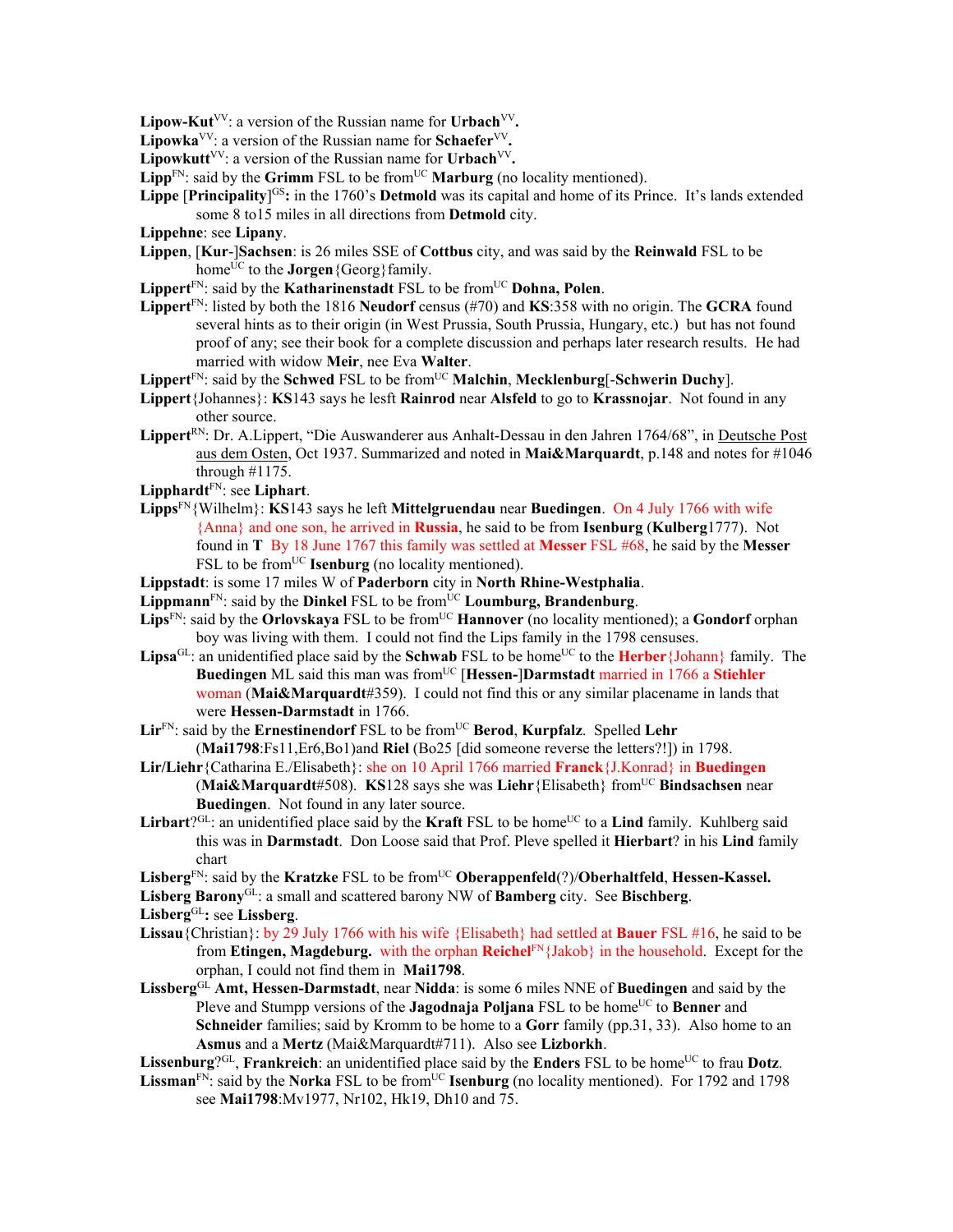- Litauer?<sup>FN</sup>: said by the **Ernestinendorf** FSL to be from<sup>UC</sup> **Preetz**?. I could not find this family in the 1798 Volga censuses.
- **Litauer**FN: also see **Litzauer**.
- **Litchner**: **Anhalt-Dessau** archival records say he with wife and four children left here for **Russia** in 1766 (**Mai&Marquardt**#1214). Not found in any later source.
- **Liter**FN, see **Lither**.
- Lither/Liter/Lieter?<sup>FN</sup>: said by the **Kamenka** FSL to be from<sup>UC</sup> **Hanau.**
- Litikh/Littig/Littich?<sup>FN</sup>: said by the **Volmer** FSL to be from<sup>UC</sup> **Kirchheimbolanden**<sup>GL</sup>, **Kurpfalz.**
- **Litikh/Littich** $(?)^{GL}$ , **Saxony**: an unidentified place said by the **Merkel** FSL to be home<sup>UC</sup> to a **Bese/Boese**? family. This might be **Luettichau**, some 19 miles NNE of **Dresden, Saxony**.
- Litke<sup>FN</sup>{Johann}: said by the **Jost** FSL (#55) to be from<sup>UC</sup> **Muehlhausen**, **Preussen**. I could not find this family in the 1798 Volga censuses.
- **Litke**<sup>FN</sup>{J.Bernard}: said by the **Kano** FSL (#29) to be from<sup>UC</sup> **Fenay**?. I could not find this family in **Mai1798**.
- **Litke**{Ernst+w+2}: **Kulberg**182 said they came from<sup>UC</sup> Stralsund and went to **Livonia**.
- **Litke**{Martin+w+2}: **Kulberg**61 says they were from<sup>UC</sup> Dresden. I did not find them in **T** or in any published FSL.
- **Litschen**<sup>GL</sup>, [**Kur-**]**Sachsen**: is some 13 miles N of **Bautzen** city and said by the **Jost** FSL to be home<sup>UC</sup> to a **Wetzel** family.
- **Litschen**, **Wittenberg**[?]:an unidentified place, said by the **Galka** FSL to be home<sup>UC</sup> to a **Fischer** family. The only Litschen I can find was in **Kursachsen** 28 miles NW of **Goerlitz** city which is the same place as the previous entry.
- Litseu?<sup>FN</sup>: said by the **Merkel** FSL to be from<sup>UC</sup> **Hannover.**
- **Littich**GL: see **Litikh.**
- **Littig**FN: see **Litikh.**
- **Litz**FN: said by the **Koehler** FSL to be the maiden name of frau **Baumann**.
- Litzauer<sup>FN</sup>: said by the Goebel FSL to be from<sup>UC</sup> Zellingen, Wuerzburg. Later spelled Litauer (**Mai1798**:Gb26).
- **Litzel, Biber [Barony?]:** an unidentified place said by a **Friedberg** ML to be home<sup>UC</sup> to **Vorbach**{Peter} (**Mai&Marquardt**#1365).
- **Litzenberger**FN{Sebastian}: said by the Stumpp version of the **Jagodnaja Poljana** FSL to be fromUC **Offenbach**, **Hessen,** and by the Pleve version to be from **Offenbach, Pfalz**.
- **Litzeberger/Litzenberger**{Margar.}: was a godparent at the 24 June 1766 **Buedingen** baptism of the son of **Fuchs**{Georg & Friederque} (**Mai&Marquardt**#1212). On 19 Sept 1765 with husband **Litzenberger**{Christoph} and her sister {Christina}age 16, she arrived in **Russia** {**Mai&Marquardt**#6554}. Not found in any later source.
- **Liver** FN: said to be the maiden name of frau **Gerst** of **Sussannental** (**Mai1798**:Mv2874).
- **Livland**, [**Russia**]: aka **Lifland**, said (no locality mentioned) by the **Katharinenstadt** FSL to be home<sup>UC</sup> to a **Roessner** family. In English this is Estonia (Latvia?) and was a territory in the Russian Empire from 1721 on.
- **Livonia**: a region taken by Russia in 1721. Now in Latvia. Around 1760 it contained two Russian Imperial Estates (Hirshenhofe and Helfreishofe) which were about ¾ empty. Catharine the Great directed that some German emigrants be settled on them. These estates were near the town of Kokenhusen, now Koknese, some 87 km SE of **Riga** city centre and 217 SW of Pskov city. Kulberg said the following families from the following places left Oranienbaum to settle in one of the two Livonian colonies:
	- from **Danzig**: (**Zilke**{Michael+wife; actually settled in the **Ukraine**);
	- from **Darmstadt**: (**Berg**{Johann} single (**Kulberg**191), **Berger/Betsch**{Jacob+w+3c} (**Kulberg**231), **Bittenbiner**{Thobias+wife+5children} (**Kulberg**190, **EEE** p.356);
	- from **Dresden**: (**Broesse/Breuse**{Johann+wife+2 kids; actually went to settle in **Saratov**} **Kulberg**14);
	- from **Durlach**: (**Ruthweiler**{Jacob+wife+son} (**Kulberg**188.2);

from **Erbach**: (**Biedermann**{Andreas+w+3c} (**Kulberg**227), **Spaetz**{Wilhelm+wife+son}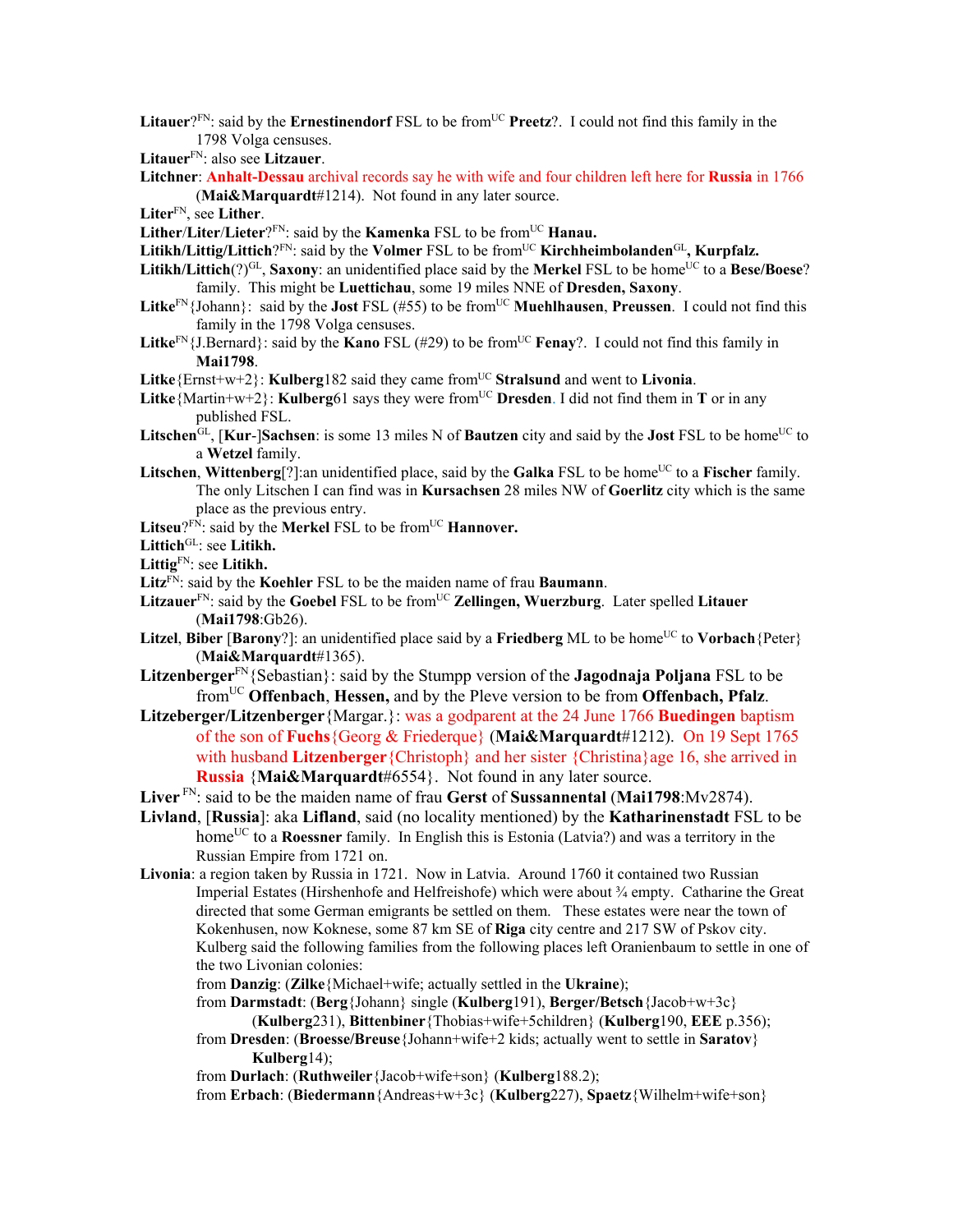(**Kulberg**175);

from **Heilbronn**: (**Hasenfuss**{Adam+wife} )**Kulberg**198), {Dietrich+wife+3 kids} (**Kulberg**195), {J.Heimrich+f+2 k +1 sis-in-law} (**Kulberg**196), **Hill**{A.Margaretha}

```
single (Kulberg197);
```
- from **Holstein**: (**Eriksen**{Oteto+w+3c} (**Kulberg**243);
- from **Koenitz**: (**Gast**{Gottfried+wife+4 kids} (**Kulberg**70);
- from **Lenzen**: (**Klenzendorf**{Friedrich} single (**Kulberg**188.1);
- from **Nassu-Saarbruecken**: (**Kesten/***Kist*{**Heinrich**+w+3kids} (**Kulberg**4), **Weldi**{Valentin single}(**Kulberg**5);
- from **Neuburg**: (**Schroeder**{Johann+wife+son} (**Kulberg**52);
- from **Niederlande**: (**Asmus**{Nicolaus+wife+2 kids} (**Kulberg**178), Schulz{Gabriel+w+2c} (Kulberg205);
- from **Pfalz**: (**Buchennroth**{Peter+w+5c} (**Kulberg**229), **Dannewald**{Friedrich+w+2c} (**Kulberg**201), {Georg+wife+2 kids} (**Kulberg**193), **Franz**{Georg+wife+2 kids} **Kulberg**172), **Fuhrmann**{Jacob+w+4c} (**Kulberg**226), **Gagnus**{Gustaw+w}
	- (**Kulberg**235), **Gimper**{Leonhard+w+3c} (**Kulberg**230),
	- **Gumler/Kummeler**{Adam+w+3c} (**Kulberg**214), **Hermann**{Philipp+w+5c}Catholic
	- (**Kulberg**216), **Hess**{Ulrich+w+3c} (**Kulberg**212), **Knoerzer**{Andreas+w+1c} Catholic
	- (**Kulberg**215), **Lutz**{Adam+2+3c} (**Kulberg**211), **Nilsen**{Johann+w+1c}
	- (**Kulberg**203), (**Schweiheimer**{Johann+wife+4 kids} **(Kulberg**171),
	- **Sonnenwald**{Jacob+wife+6 kids} (**Kulberg**170), **Stahl**{Martin+w+5c} (**Kulberg**220),
	- **Stumpf**{Johann+w} Reformed (**Kulberg**219), {Melchior+w} Reformed (**Kulberg**217),
	- {Philipp+1w} Reformed (**Kulberg**218;
- from **Pommern**: (**Hahnbuth/Hanibut**{Friedrich} single (**Kulberg**45),
- **Loewerenz**{Christoph}single (**Kulberg**43), {Efram, wife+daughter} (**Kulberg**36);
- from **Preussen**: (**Klein**{Christian+wife+2kids} (**Kulberg**9);
- from **Rastenberg**: **Licht***/Lieders*{Friedrich} single (**Kulberg**3);
- from **Rizenberg:** (**Popp**{Jacob} single (**Kulberg**46);
- from **Schlesien**: (**Schulz**{Johann} single (**Kulberg**20);
- from **Schoeningen**: (**Block**{Christian} single (**Kulberg**71);
- from **Stralsund**: (**Litke**{Ernst+wife+2 kids} (**Kulberg**182).
- from **Sweden**: (**Dannenwald**{Jacob+wife+2kids} (**Kulberg**176);
- from **Tschernigow**: (**Ritter**{Michael} single (**Kulberg**59);
- from **Velen**: **Meier**{Johann, single, actually went to **Saratov**} **Kulberg**66), **Zilke**{Mathias+wife+2 kids} (**Kulberg**68);
- from **Wartenberg**: (**Knosp**?{Adam+1w+1c} (**Kulberg**206), **Knutler**{Johann+w+2c} (**Kulberg**204), **Schilling**{August+w+3c} (**Kulberg**207), **Spengler**{Samuel+w+3c} (**Kulberg**209);
- from **Wuertemberg**: (**Detter**{Martin+w+5c} (**Kulberg**228), **Fischer**{Michael+wife} (**Kulberg**173), **Rittmann**{Georg+w+3c} (**Kulberg**223).
- Lizborkh<sup>GL</sup>, Hesse-Darmstardt County: said by the Walter FSL to be home<sup>UC</sup> to a Leitz family. This place has been identified by the **Walter Research Group** as **Lissberg, Hessen**.
- **Lk**61: this would be household #61 in the "Kolonisten des Lokators **Beauregard,** die voruebergehend in anderen Kolonien angesiedelt wuerden" [A list of colonists recruited by Baron Beauregard prior to their being assigned to the various colonies] found in pages 349-380 of Pleve, Einwanderung …, vol.4.
- **Lob**FN: see **Loob**.
- Lobach<sup>GS</sup>: an unidentified country mentioned by the **Kano** FSL (#48) as the location of **Robesburg**<sup>GL</sup> said to be home to a **Marx** family.
- Lobauer<sup>FN</sup>: said by the **Belowescher Kolonien** FSL to be from<sup>UC</sup> **Bernbaum**.
- **Lobbach**GS, an unidentified state mentioned by the **Frank** FSL in connection with the **Pfeif** family.
- **Lobbese**<sup>GL:</sup> an unidentified place said by the **Bettinger** FSL to be home<sup>UC</sup> to a **Benecke** family. This may be Lobbese, **Brandenburg**, some 9 miles NNE of **Wittenberg**.
- **Lobes/Lopes** FN: said by the **Paulskaya** FSL #78a to be a 15 yr-old stepson in a **Schulz** household. In 1798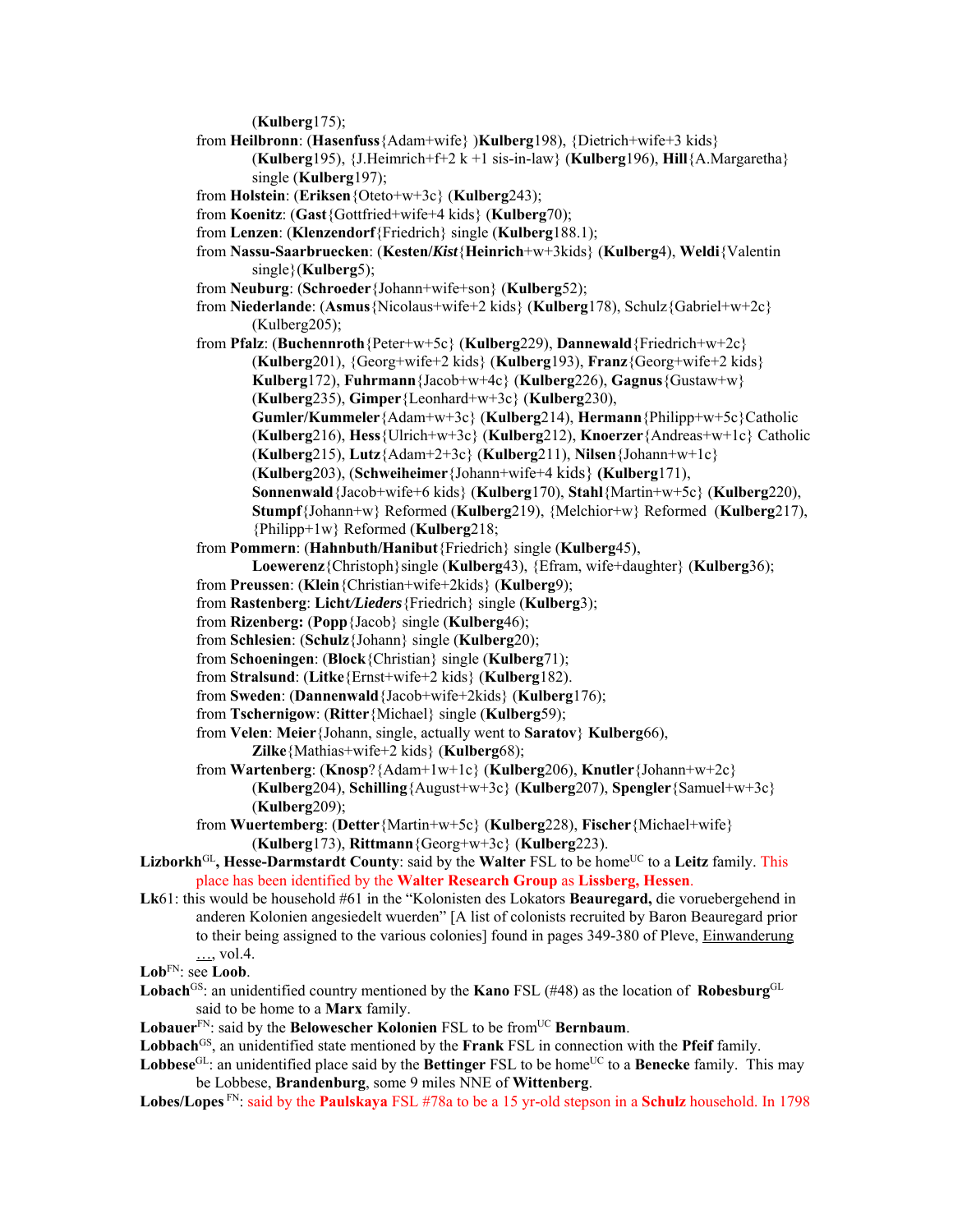the family name was spelled **Lopes** (**Mai1798**:Pl32).

**Lopes**FN: see also **Lobes** and **Lobuse**.

- **Lobinger**/**Lohbinger**FN{Carl}: recorded as coming from **Regensburg**, he, with wife {A.Margaretha } and [step-]son {Franziscus} arrived in **Russia** on 8 August 1766 (**Kulberg**3443). Not found in **T**. By June 1767 they had settled in **Brabander** FSL #97 & 97a which said he was from<sup>UC</sup> **Regensburg** (no locality indicated) with a **Scheitwahl**(?) stepson, {Franz} in the household. I could not find either family name in the 1798 censuses.
- **Lobinger**: see also **Pobinger**.
- **Loblin**FN: this family name was found recorded in **Winterhausen** marriage records 1760-1769; see **Flegel** trip.
- **Lobsens**GL, **Wirsitz Kreis**, **Posen Department**, **South Prussia**: now Lobzenica, Poland, some 7 miles N of **Wirsitz**, now Wyrzysk, and proven by **GCRA** to be home to the **Eichelberg** family that went to **Glueckstal**. See the **GCRA** book for more details.
- **Lobuse/Lopes/Lobes**FN{Catharina E./Katharina}: according to **Luebeck** ML married **Schultz**{J.Jacob} 26 May 1766 this woman (**Mai&Marquardt**#66). By 7 June 1766 **Schulz**{Jacob}, wife {Katharina} and one **Lobes** stepschild {Jacob} 15 had settled at **Paulskaya** FSL #78 & 78a, **Schulz** said to be from **Zerbst**. In 1798 her family name was spelled **Lopes** (**Mai1798**:Pl32).
- **Locas**: go to **Lucas**.
- **Loch** FN{Michael}: listed by the **Hoelzel** FSL #10a without origin as an orphan boy living in the **Niesslein** household, said by Kuhlberg to be from<sup>UC</sup> **Bamberg** [Bishopric] (no locality mentioned). I could not find him in the 1798 Volga censuses.
- Loch/Lach<sup>FN</sup>{Kaspar}: said (no locality mentioned) by the **Kutter** FSL #30 to be from<sup>UC</sup> **Isenburg**.
- **Loch**FN{Agnesa/A.Elisabeth??}: daughter of {J.Sebastian} fromUC **Boehnstadt** married in **Buedingen** 12 June 1766 **Feuerstein**{J.Georg} (**Mai&Marquardt**#691). {J.Georg} and wife {A.Elisabeth} arrived in **Russia** 29 Aug 1766 (**Kulberg**5166). Later in 1766 in **Oranienbaum** they took transport for the **Volga** (**T**506-507). Before 26 Aug 1767 {Georg} and {A.Elisabeth} had settled at **Norka** FSL #170. In 1798 her maiden name was given as **Loch** (**Mai1798**:Nr109).
- **Loch**<sup>FN</sup>{Dietrich}: said by the **Orlovskaya** FSL #15 to be from<sup>UC</sup> **Elbor**?.
- **Loch** $\text{GL}_n$  **Kurpfalz**: an unidentified place said by the **Laub** FSL to be home<sup>UC</sup> to a **Ritz** family.
- **Loch**{J.Adam}: married in **Buedingen** 18 March 1766 **Ritter**{Klara E.} (**Mai&Marquardt**#446 & **KS**143). On 31 July 1766 {Adam & Clara} arrived in **Russia**, he said to be from **Isenburg**  (**Kulberg**2749). Found in no later source.
- **Lochmann**FNJ.Georg}: married **Schiefferstein**{A.Elisabeth} in **Luebeck** 8 May 1766 (**Mai&Marquardt**#67). Later in 1766{Georg & Elisabeth} in **Oranienbaum** took transport for the **Volga** (**T**5828-5829). On 4 July 1766 he and wife {Anna} arrived in **Russia**, he said to be
	- from **Darmstadt** (**Kulberg**1478). By 7 July 1767 this couple had settled at **Paulskaya** FSL #18, he said to be from **Bach**. For 1798 see **Mai1798**:Sh25.
- **Lochmann**{Johannes}FN: this man was listed in the 1798 **Stephan** census (**Mai1798**:Sp3), but I cannot find him in any FSL. For 1793 and more 1798 see (Mv2843 and Gk62).
- Lochowittig?<sup>GL</sup>, **Pfalz**: an unidentified place said by the **Paulskaya** FSL to be home<sup>UC</sup> to a **Reger** family. There was a Lochowitz in **Bohemia**, now Lochovice some 25 miles SE of **Prague** but that is an awfully long ways from the **Pfalz**!

**Lockmann**FN: see **Lakmann**.

- **Lodz**GL, **Suedpreussen**: was a large administrative center 73 miles SW of **Warsaw** city , and 68 miles NNE of **Czestochowa** city. Found by the GCRA to have been associated with **Doeffinger** and **Dollinger** families.
- **Loeb**FN: see **Loob**.
- **Loebe**<sup>FN</sup>: said by the **Caesarsfeld** FSL to be from<sup>UC</sup> **Kirchheim**. I could not find this family in the 1798 Volga censuses.
- **Loeben**<sup>GL</sup>: an unidentified place said by the **Boaro** FSL to be home<sup>UC</sup> to a **Schuhmann** family. There is a Loeben in **Sachsen-Anhalt** some 19 miles SE of **Wittenberg**, and one in **Saxony** some 11 miles SW of **Leipzig**.
- **Loeber**{A.Elisabeth}: married **Netze**{Heinrich Wilhelm} in **Rosslau** 9 April 1766 (**Mai&Marquardt**#929 & **KS**147). Not found in **Kulberg**. Later in 1766 **Netz**{Heinrich &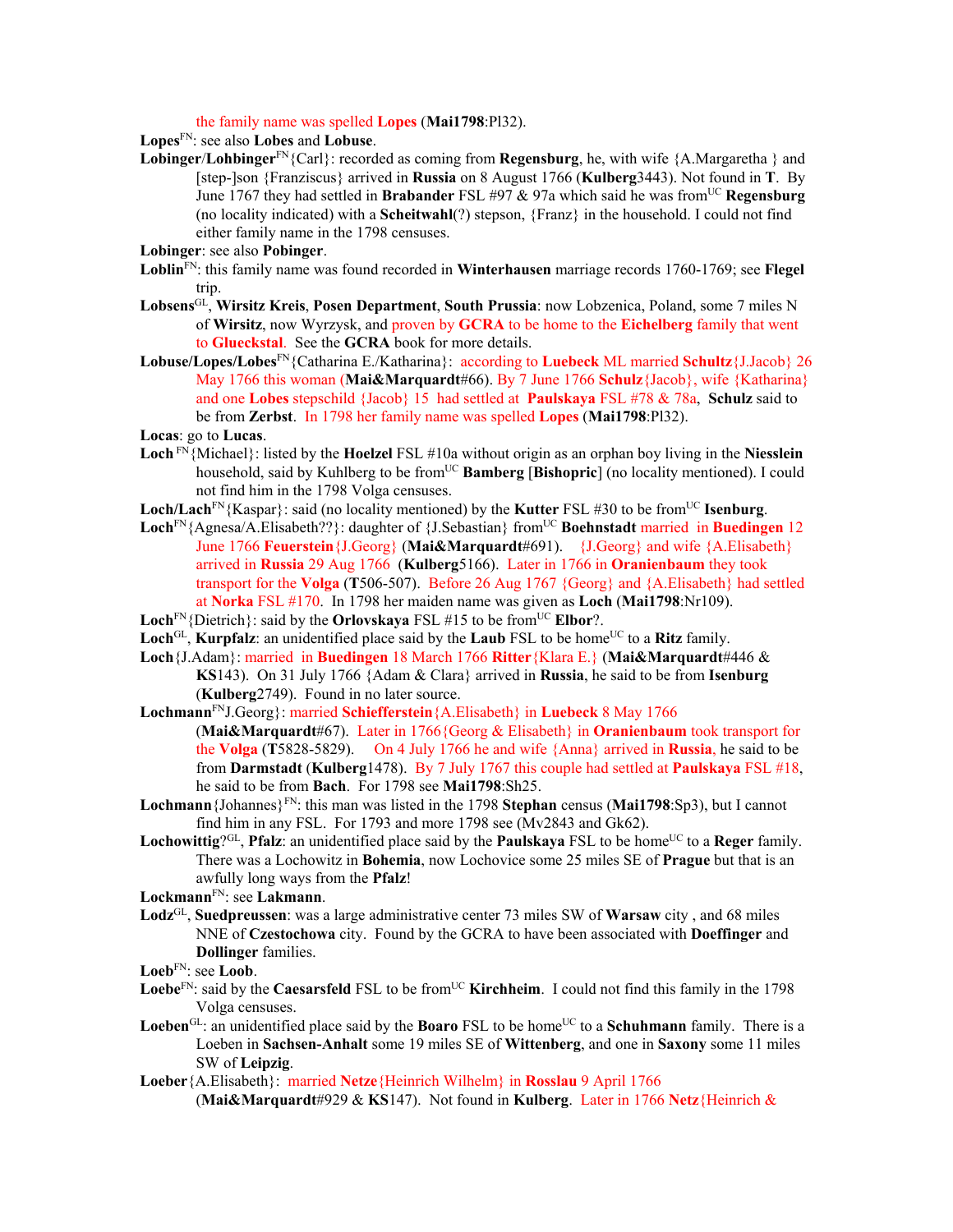Anna} took transport in **Oranienbaum** for the **Volga** (**T**2155-2156). Not found in any later source.

- **Loeber**{Charlotta Sophia}: married **Quindt**{Andreas} in **Rosslau** 9 April 1766 (**Mai&Marquardt**#928). **KS**143 has  ${A. Elis. Charl. Sophia}$  and the wrong year: 1765. By 7 June 1767  ${Andreas}$  wife {Anna} had settled at **Boaro** FSL #4, he said to be from **Zerbst**. In 1777 {Andreas & Rosina} and 4 children moved from **Boaro** to **Dreispitz** (**Mai1798**:Mv291). In 1788 daughter {A.Elisabeth} in **Dreispitz** married **Krag**{Johann} and she still lived there in 1798 with her **Krag** husband {Johann} (**Mai1798**:Mv515). In 1790 daughter {Friedrika} married **Dahlinger**{Gottfried} and moved to **Dreispitz** where they lived in the mill near **Goebel** (**Mai1798**:Mv518). In 1798 the widow **Quindt**{Rosina} and two of her sons by {Andreas} were living in **Dreispitz**  (**Mai1798**:Dr42).
- **Loebert**FN: see **Luebert**.
- **Loebs**FN: this family was in **Glueckstal** for a time and was said by **KS**:357 to be from **Kleeburg**, **Weissenburg** [**Amt**], **Elsass**.The **GCRA** verified this origin, using **FHL** 745,907 and 745,908; see their book for detail. Also spelled **Leps**.
- **Loebsack/Lebsack**FN{Johann}: in 1766 **Kulberg**6537 says he was fromUC **Darmstadt** along with wife {Elisabeth] and 3 young adult unmarried children. By 1767 the **Frank** FSL only has one Loebsack household,#44, headed by one of those unmarried children, {Immanuel} said to be fromUC **Steinheim, Hessen-Darmstadt** [**Landgraviate**] with his new young bride {Catharina}. **KS**143 has {Emanuel} who left Hammerbrueck/Hessenbruecker Hammer near **Giessen** to go to **Frank**. A German researcher commissioned by **Carole M. Hayden** found that this lineage goes back to the 1500s starting in Widdersheim and Oberwidderesheim, later moving to **Steinheim**; she also researched the lateral lines of Becker, Hochstein, Hoffmann, Hurtziger, Nagel and Pipp.
- **Loechner**FN: see **Lechner**.
- Loeffler {J.Friedrich}: from<sup>UC</sup> Carlsruh married **Eberling** {M.Petronella} in **Buedingen** 17 April 1766 (**Mai&Marquardt**#549 & **KS**#143). On 4 July 1766 {Friedrich & Anna} arrived in **Russia** (**Kulberg**1914). Not found in any later source.
- **Loeffler**FN: also see **Lefler** and **Loefler**.
- **Loefink**FN: see **Lofink**.
- **Loefler**FN: this woman married **Were** of **Gluckstal**; the **GCRA** proved her origin in **Scheppach**, **Walbach parish**, **Winsberg** [**Amt**], **Wuerttemberg**, using **FHL** 1,346,109; see their book for detail. Also spelled **Loeffler**.
- **Loehnfeld**(?)GL, **Kurpfalz**: Alton Sissell (2005) using an LDS film and a visit to the village, proved this is **Lengfeld**. It is said by the **Kukkus** FSL to be home<sup>UC</sup> to **Hoefner**, **Maser**, **Schaefer**, and maybe **Houg**? families. Alton Sissell (2005) in the same fashion as the earlier sentence proved this to be the place which the **Maser**/**Maaser** family lft to go to Russia.
- **Loell**{Heinrich}: **KS**143 says he left **Edingen** near **Wetzlar** … No further information.

**Loemlin**: go to **Lamel**.

- **Loesch**{Matthaeus}: **KS**143 says he left **Mittelsinn** near **Spessart.** No further informatioon
- **Loew**FN: the **GCRA** found that this was the maiden name of the first frau **Schauer**{Friedrich} of **Neudorf** and proved that she was from **Birkenau**, **Weinheim** [**Amt**], **Hesse**. See their book for more.
- **Loewen**FN: said by the **Orloff** FSL to be fromUC **Rosenort**, **Elbing**.
- Loewenbrueck<sup>FN</sup>: said by the Louis FSL to be from<sup>UC</sup> Trier (no locality listed).
- **Loewenstein**GL:this town is 12 km SE of **Heilbronn** city and likely was the primary or secondary seat of **Loewenstein-Wertheim-Virneburg County**. It was situated in portion (5) of that county as detailed below.
- **Loewenstein**GS: in the 1700s there were two **Loewenstein** countries: officially **Loewenstein-Wertheim-Virneburg County** and **Loewenstein-Wertheim-Rochefort Principality**.
- **Loewenstein**(?)<sup>GS</sup>: said by the Pleve version of the **Balzer** FSL to be home<sup>UC</sup> of a **Karl** family. Said (no locality mentioned) by the **Doenhof** FSL to be home<sup>UC</sup> to **Huwa** and **Sorg** families. Said (no locality mentioned) by the **Katharinenstadt** FSL to be home<sup>UC</sup> to a **Mainz** family. This probably refers to the County described below.
- **Loewenstein**<sup>GS</sup>, **Schwaben**: said by the **Jost** FSL to be home<sup>UC</sup> to a **Heiling**? family. This probably refers to part (5) of the county described below, which part was in the Swabian area.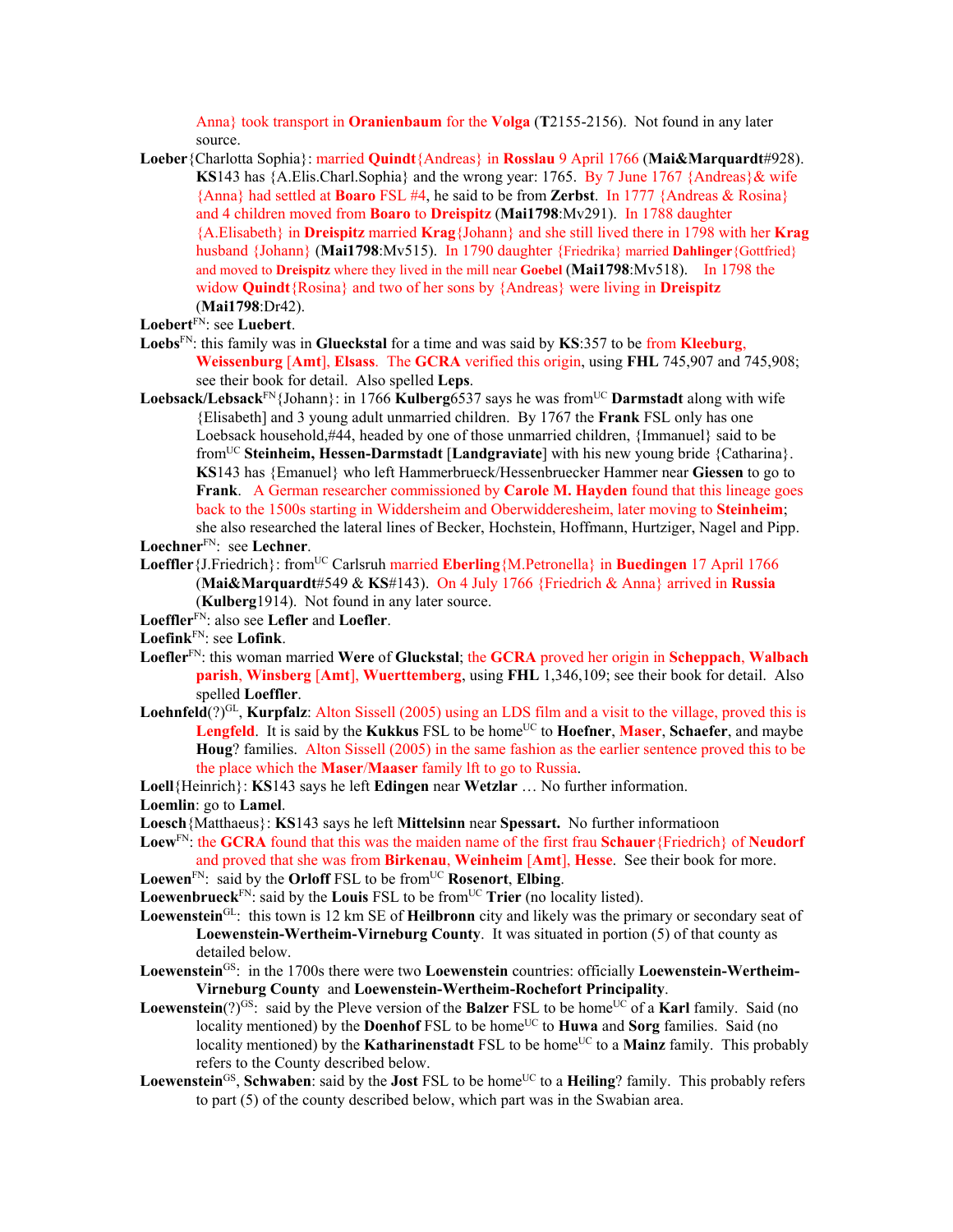- Loewenstein-Wertheim-Rochefort Principality<sup>GS</sup>: (1712-1803) a "junior" branch of the Loewenstein family, this Prince appears to have been Catholic and to have ruled scattered territories in and around **Puettligen** in the Saar and in and around **Rochefort** in the Namur region of what is now Belgium.
- **Loewenstein-Wertheim-Virneburg County**GS: (1611-1812) this Count appears to have been Protestant and to have ruled most of what are usually referred to as (1) **Virneburg County**, some distance W of **Koblenz** city, (2) **Wertheim County** on the Main (usually referred to as **Wertheim** for short) around and about the town of **Wertheim-am-Main**, (3) an exclave S of **Dieburg** and N of **Reinheim** extending on both sides of the Gersprenz river, (4) ½ interest in the **Breuberg Condominium**, and (5) scattered exclaves running SE from a few km from **Heilbronn** city to and just beyond **Murrhardt** town.
- **Loewer**{Johanna Sophia}: she was a godmother at the 6 May 1766 **Wachsmus-Hornsch** baptism in **Luebeck** (**Mai&Marquardt**#1350). Not found in Kulberg. Later in 1766 there was a {Mrs. Friedrich Leopold} **Loewer** who took transport in **Oranienbaum** for the **Volga** (T6107). Was it her?? Not found in any later source.
- **Loewerenz**{Christoph}: **Kulberg**43 said he was single fromUC **Pommern**. Not found in **T** or in any published FSL.
- **Loewerenz** {Efram+wife+daughter}: **Kulberg**36 said they were fromUC **Pommern**. Not found in **T** or in any published FSL.
- Lofert<sup>GL</sup>, Hesse-Darmstadt: said by the Walter FSL to be home<sup>UC</sup> to a Stan family. This place has been identified by the **Walter Research Group** as **Laufach, Bavaria**.
- Lofink<sup>FN</sup>: said by the **Boaro** FSL to be from<sup>UC</sup> **Fulda** (no locality mentioned). Spelled Loefink in 1798 (**Mai1798**: Bt40).
- **Lofink**FN: see also **Lohfing**.
- Login?<sup>FN</sup>: said by the **Schulz** FSL to be from<sup>UC</sup> Insterburg, Preussen [Kingdom]. Also spelled Gegin in 1798 (**Mai1798**:Sz13).
- **Lohbach**( $?$ <sup>GS</sup> is an unidentified state associated with **Rutenburg** in the **Frank** FSL. It might be Laubach of the Soms-Laubach duchy.

**Lohbinger**FN: see **Lobinger**.

- **Lohe/Lehn**{J.Georg}: parish records report that he left **Fraenkisch-Crumbach** in 1766 with his **Schaefer**  wife {M.Elis.} heading for **Russia** (**Mai&Marquardt**#1264). **KS**142 has **Lehn**, and says he was from **Beerfelden bei Erbach**. **KS**162 says he and his wife emigrated with 3 children and **Walter**{K.Ludwig}, a stepson born to his first wife. No further information.
- **Lohfing**<sup>FN</sup>: said by the **Norka** FSL to be from<sup>UC</sup> **Isenburg** (no locality mentioned). Spelled **Lofink** in the 1775 census. Later spelled **Liofin** (**Mai1798**:Nr80) and possibly **Lyuf** (Nr45)?
- **Lohkirchen**GL: see **Lohrkirchen**.

**Lohmann**: go to **Lohmann**.

- **Lohmann/Hohmann**<sup>FN</sup>{Ludwig}: said by the **Laub** FSL to be from<sup>UC</sup> Griesheim, Frankfurt-am-Main. In 1798 the wife's maiden name was given as **Viliriginta** (**Mai1798**:Lb49).
- **Lohmann**<sup>FN</sup>{Johann}: said by the **Merkel** FSL to be from<sup>UC</sup> **Brandenburg.**
- **Lohmann**<sup>FN{J</sup>ohannes}: said by the **Pfeiffer** FSL to be from<sup>UC</sup> **Elters**?.
- **Lohnsfeld**GL, **Kaiserslautern** [**Amt**], **Rheinpfalz**: is some 8.5 miles NE of **Kaiserslautern** city, and was proven by **GCRA** to be home to the **Kessler** family that went to **Glueckstal**. See the **GCRA** book for more details.
- Lohr/Loor<sup>FN</sup>{Johannes}: said by the **Boaro** FSL #61 to be from<sup>UC</sup> Weier. Spelled Loor in 1772 and 1798 (**Mai1798**:Mv277,Ka29).
- **Lohr**{A.Maria}: was godmother at the **Luebeck** baptism of **Luedern**{J.Jacob Adam} 4 June 1766 (**Mai&Marquardt**#1313). On 15 Sept 1766 she, her husband {J.Gottl.} and one son arrived in **Russia** (**Kulberg**6860). Later in 1766 in **Oranienbaum** they without the son took transport for the **Volga** (**T**4010-4011). No later source found.
- Lohr<sup>GL</sup>: said by the **Koehler** FSL to be home<sup>UC</sup> to an **Ulrich**, and possibly to a **Hoffmann** family. Said by the **Paulskaya** FSL to be home<sup>UC</sup> to a **Krach** family. There were several Lohr in the Germanies, but this probably is Lohr, **Kurmainz**.
- Lohr<sup>GL</sup>, **[Kur-]Mainz**: said by the **Krasnoyar** FSL to be home<sup>UC</sup> to a **Steugerwald/Steigerwald** family.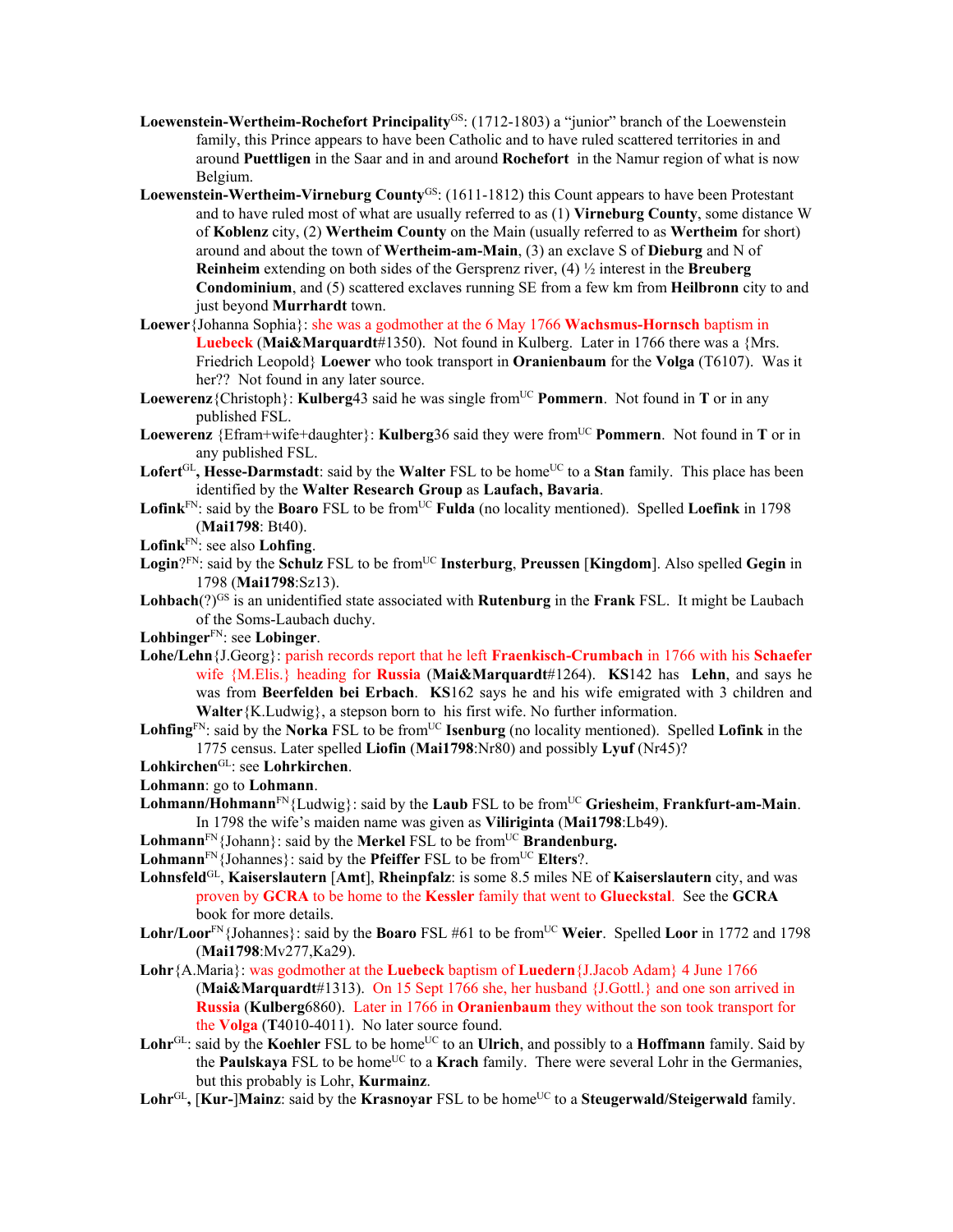This may well be **Lohr-am-Main**.

- Lohr, [Kurmainz?]: said by the Recruiter Beauregard's list to have been home<sup>UC</sup> to the Lembach {Anton} and {Paul} families. There are at least 4 Lohrs in Germany; the likely one was then in **Kurmainz** 31 km E of **Aschaffenburg** city.
- **Lohr, Kurmainz**: is 18 miles E of **Aschaffenburg** city, and said by the **Dehler** FSL to be home<sup>UC</sup> to a **Schulz**/**Schuld** family.
- **Lohr-am-Main**GL: in **Bavaria** is 42 miles ESE of **Frankfurt-am-Main**, and said by the **Pfeiffer** FSL to be homeUC to a **Thomaa** family. This is Lohr, **Kurmainz**.
- **Lohrbach**[sic?], [Hessen-]Darmstadt [Landgraviate]: said by the Warenburg FSL to be home<sup>UC</sup> to a **Schmidt**{Jacob}. This would apparently be a mistranscription of **Lorsbach** which is 13 km NE of **Wiesbaden** city centre.
- **Lohrei**FN: see **Lohrey.**
- **Lohrengel/Lorengel**FN{Just}: said by the **Balzer** FSL #74 to be from **Isenburg** (no locality indicated). **Bonner** proved this man was married in **Vonhausen**, **Isenburg**[**-Buedingen County**], where the marriage record said he was from<sup>UC</sup> Lorbach of the same County. In 1798 Lohrengel was a widower and still living in **Balzer** (**Mai1798**:Bz21).
- **Lorengel/Lohrengel**{Georg}: on 4 July 1766 **Lorengel** and wife {Anna} arrived in **Russia** he said to be from **Stolberg** (**Kulberg**1872). By 18 June 1767 he and wife {A.Maria} had settled at **Doenhof**  FSL #58 he said to be from **Stollberg**.
- **Lohrengel/Lorringen/Lorengel**FN{Peter/J.Peter}: **Lorringel** ofUC **Nieder-Seemen** married **Westerwaller**{Margaretha} in **Buedingen** 12 April 1766 (**Mai&Marquardt**#526 & **KS**143). **KS**164 has **Westerwaeller**. On 4 July 1766 {Peter}, wife {Anna} and daughter {Sophia} 6, arrived in **Russia** he said to be from **Stolberg** (**Kulberg**1862). By 18 June 1767 with wife {A.Eleanora} and the daughter, **Lohrengel** had settled at **Doenhof** FSL #68, he said to be fromUC **Stollberg** (no locality mentioned). In 1798 {**Lohrengel**} and wife {**Lining**}(?){Eleanora} were still living in **Doenhof (Mai1798**:Dh 20).
- **Lohrentz**{Christiane E.}: married **Becher**{Conrad} in **Rosslau** on 17 Sept 1765 (**Mai&Marquardt** #872 & **KS**120, 143). Not found in **Kulberg** or **T**. But by 1767 they had settled in **Frank** FSL #71.**.**
- Lohrer {Matthias}: Lutheran from<sup>UC</sup> **Bretten Amt, Kurpfalz**, arrived at **Flensburg, Schleswig Royal Duchy** in July 1762. With his wife and 3 children he reregistered in **Denmark** as late as April 1765. Later they were recorded in the church books of **Neu-Saratowka** colony (**EEE** p.505).
- $\mathbf{Lohrev}^{\text{FN}}$ : said (no locality mentioned) by the **Kutter** FSL to be from<sup>UC</sup> **Isenburg**. Later spelled **Lohrei** and **Lorey**. **Doreen Connelly** proved that the mother of the **Lich** orphans in **Leisenwald** was a **Lohrey**. A public tree on ancestry.com traces the Lohrey family way back in **Leisenwald**. The **Lorey/Lorej** family was in **Leisenwald** at least as early as 1684 and this particular couple left there in 1766 (**Reifschneider1**, **Reifschneider2**).
- **Lohrhaupten**:is SE of **Gelnhausen**, 12 km SE of **Bieber**. Said by **KS**124 to possibly be where the widow **Damer**{Magdalena} left in 1765. **KS**126 says **Dietrich**{J.Adam} and {Caspar} with wife and 4 children left $U<sup>C</sup>$  here for **Russia**; I have found no further reference to them.
- **Lohrkirchen**? $G<sup>L</sup>$ : an unidentified place said by the **Boregard** FSL to be home<sup>UC</sup> to a **Schuch**? family. There are two **Lohkirchen**s in Bavaria: one is 23 miles NE of **Munich** city, and the other one is 41 miles ENE of **Munich**.
- **L'Oiseau** [Marie Margurite]: proven to be the wife of **Doenhof** first settler **Lichtenwald**[Heinrich Conrad].
- Lokas<sup>FN</sup>: said by the Walter FSL to be from<sup>UC</sup> Iningeim, Kurpfalz. Identified by the Walter Research **Group** as a **Lukas** family.

- **Lollar**?, [**Hessen**-]**Darmstadt** [**Landgraviate**]: is 7 km N of **Giessen** city and was said by the **Warenburg** FSL #88 and **Lollar** church records to be home to the **Braun** family.
- **Lombach**GL**, Wuerttemberg**: is some 39 miles SSE of **Karlsruhe, Baden-Wuerttemberg**, and said by the Kromm version of the **Jagodnaja Poljana** FSL to possibly be home<sup>UC</sup> to a **Baum** family (p.27).
- Lombar<sup>FN</sup>: said by the **Brabander** FSL to be from<sup>UC</sup> **Paris**, **Frankreich**. I could not find this family in the 1798 Volga censuses.
- **Lommatzsch**, [**Kur**-]**Sachsen**: is 34 km NW of **Dresden** city and was said by the **Rosenheim** FSL to be

**Lokas**FN: see **Lucas**.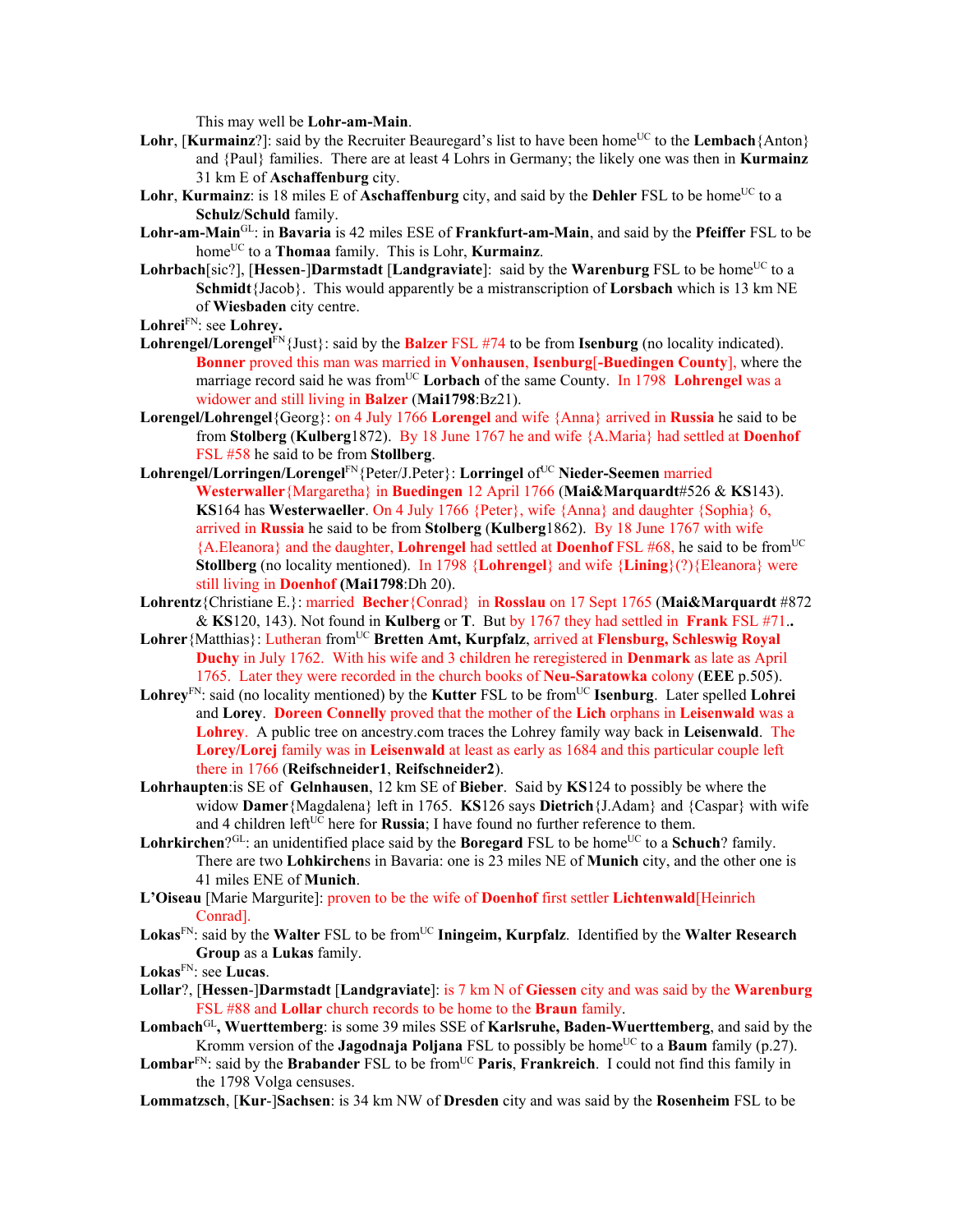home<sup>UC</sup> to a **Kuehn** family.

- Londerin?<sup>FN</sup>: said by the **Dreispitz** FSL to be from<sup>UC</sup> Sarmi?, Schweden. In 1798 the family name was spelled **Lungerin** (**Mai1798**:Dr23).
- London<sup>GL</sup>, England: said by the **Katharinenstadt** FSL to be home<sup>UC</sup> to **Stahlbaum**'s wife.
- **Londorf**<sup>GL</sup>: is some 10 miles NE of **Giessen** city, and said by the **Kraft** FSL to be home<sup>UC</sup> to a **Baler**? family.
- **Londorf**GL, **Hessen-Darmstadt**: see **Lorndern**.
- **Loner**{Catharina}: from **Kurpfalz**, a god parent at the 29 July 1766 **Luebeck** baptism of a daughter of **Fulck**{Nicolaus} (**Mai&Marquardt**#1327). Not found in either **Kuhlberg** or **T**.
- **Lonez**?, **Holstein [Duchy**]: an unidentified place said by the **Stahl-am-Tarlyk** FSL to be home<sup>UC</sup> to the **Berns** family.
- **Long**?<sup>FN</sup>: said by the **Paulskaya** FSL to be from<sup>UC</sup> **Eltman**?. This might have been **Lang**?

**Lonsinger**FN: see **Lontzinger**.

- **Lontz**{Johann+w}: said by **Kulberg**114 to be from<sup>UC</sup> **Bayreuth** (no locality indicated). Not found in T. any published FSL or **Mai1798**.
- **Lontzinger/Lonsinger**FN{Matthies Wilhelm}: from either **Wuerttemberg** or the **Hohenlohe Principality**  arrived at **Flensburg, Schleswig Royal Duchy** in May 1762. Before 1775 they had settled in Grimm (1775 **Grimm** census #37). For 1798 see **Mai1798**:Gm80 and perhaps 88.
- Lonz<sup>FN</sup>: said by the **Orlovskaya** FSL to be from<sup>UC</sup> Neustadt. I could not find this family in the 1798 censuses.
- Loob<sup>FN</sup>: said by the **Bangert** FSL to be from<sup>UC</sup> Dorfweil, Nassau-Usingen. Spelled Loeb in 1798 (**Mai1798**:Bg27). Paul Koehler reports that the most common spelling of this name was **Lob** and is now **Loeb**.
- **Loor**FN: see **Lohr**.
- Loos {Eliesabetha Catharina}: from<sup>UC</sup> Leisewald married in **Buedingen** on 3 May 1766 **Frick** {Conrad} (**Mai&Marquardt**#614 and **KS**128). By 1 July 1766 {Konrad & Katharina} had settled at **Huck** FSL #19, he said to be from **Isenburg**.
- **Loos**FN: said by the **Kano** FSL to be fromUC **Stockhausen**.
- Looss/Loos<sup>FN</sup>: said by the **Katharinenstadt** FSL to be from<sup>UC</sup> **Springe Reinfeld, Hessen** with a **Nulhass** wife fromUC **Weisel**. Later spelled **Loos** (**Mai1798**:Ka103).
- **Loos**FN{Johannes}: 3 May 1766 he in **Buedingen** married Loos{A.Maria}, both fromUC **Leisenwald** (**Mai&Marquardt**#615). On 8 Aug 1766 {Johann & Anna}, no children, arrived in **Russia**, he said to be from **Isenburg** (**Kulberg**3208).By 8 July 1766 this couple with an infant son had settled at **Kutter** FSL #2, he said to be from<sup>UC</sup> **Isenburg**. The Loos family was in Leisenwald at least as early as 1684 and this particular couple left there in 1766 (**Reifschneider2**).
- **Loos** {A.Maria}: 3 May 1766 she in **Buedingen** married **Loos** {Johannes}, both from<sup>UC</sup> Leisenwald (**Mai&Marquardt**#615). One can track her in the immediately previous enry.
- **Loos**<sup>FN</sup>{A.Catharina}: from<sup>UC</sup> **Leisewald**, in **Buedingen** 3 May 1766 married **Reiffschneider** {Johannes} (**Mai&Marquardt**#613). On 8 Aug 1766 {Johann & wife Anna} with no children arrived in **Russia**, he said to be from **Isenburg** (**Kulberg**3216). Not found in **T**. By 8 July 1767 he and wife {A.Katharina} had settled at **Kutter** FSL #14, he said to be from **Isenburg**. In 1798 this couple was still in **Kutter** (**Mai1798**:Kt74).
- **Loos**FN: the 1798 **Norka** census gives this as the maiden name of the wife of an Isenburger **Kleiber** (**Mai1798**:Nr94).
- **Loos**<sup>FN</sup>: said by the **Norka** FSL to be from<sup>UC</sup> **Isenburg** (no locality mentioned). For 1798 see **Mai1798**:Nr125, 100 and 126.
- **Loos/Lios**{Franciscus}: using **LDS** Film #367603, Corina **Hirt** proved he was baptized 27 Jan 1937 in the **Weidenthal** Catholic church. Not found in **Kulberg** or in **T**. By 1 May 1767 **Lios**{Franz} and wife {A.Elisabeth} had settled at **Schuck** FSL #31, he said to be fromUC **Neustadt**, **Kurpfalz**. In 1791 {Franz} with his family moved to **Schuck** (**Mai1798**: Mv2634) where {Franz}and his **Herrmann** wife plus several offspring and descendants still were in 1798 (**Mai1798**: Vm15, 8, & 22).
- **Loos**{Andreas} FN: may have been the offspring of an early **Zurich** settler family. In 1798 he was in **Kind** said to be from **Zurich** (**Mai1798**:Kd23) – the family name does not appear in the **Kind** FSL and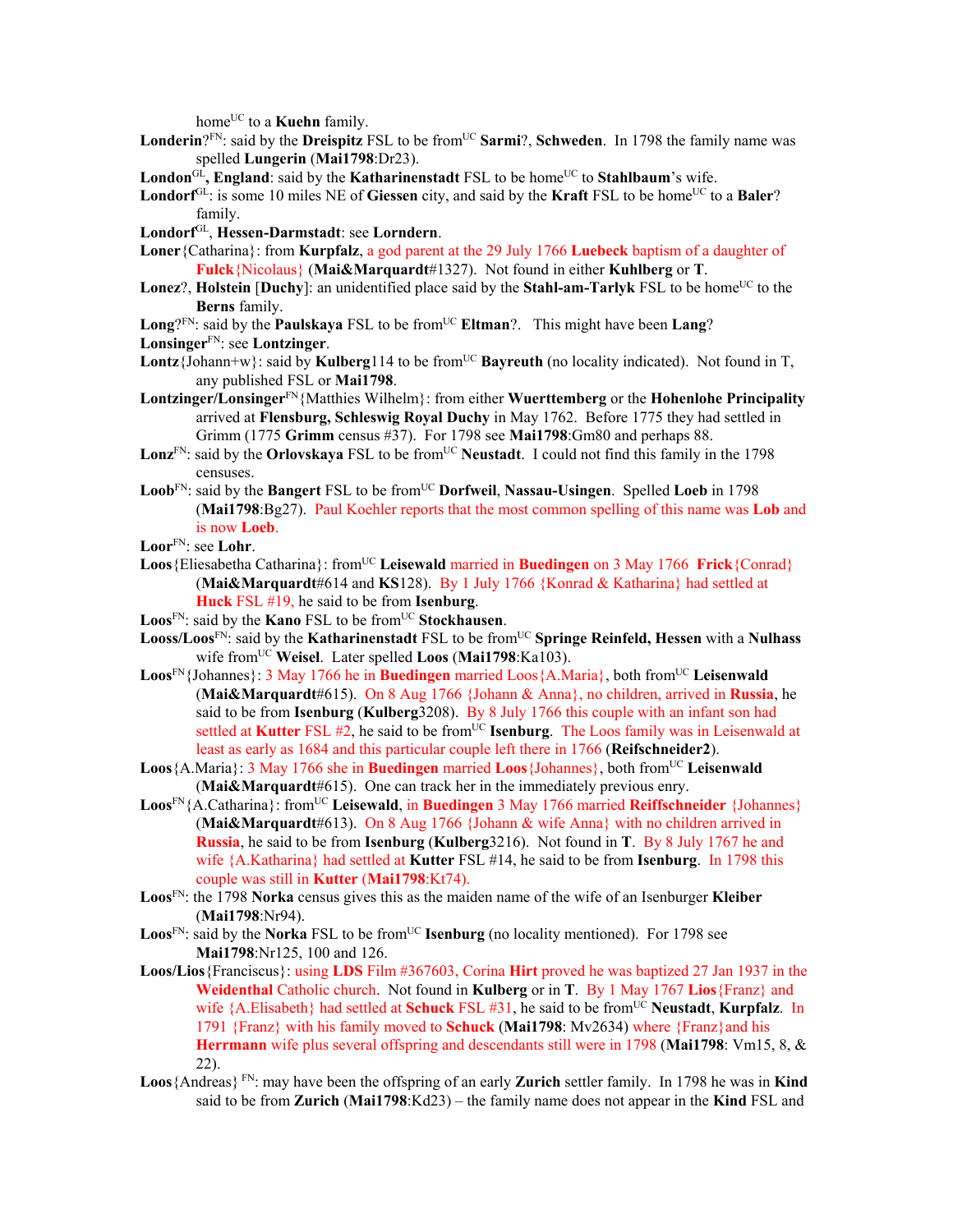he himself is too young to be in a FSL.

- Loos {Conrad}: was son of {Ernst}, of<sup>UC</sup> **Orleshausen**, and of{A.Christina}, born in **Buedingen** on 13 April 1766 (**Mai&Marquardt**#1201a). Not found in **Kulberg**, **T** or in any published FSL.
- **Loos**{Ernst}: husband of {A.Christina} and father of son{Conrad} who was born 13 April 1766 in **Buedingen** (**Mai&Marquardt**#1201a). Not found in **Kulberg**, **T** or in any published FSL.
- **Loos**{Johannes}: born 5 Feb 1766, baptized 6 Feb in **Buedingen** to {J.Heinrich}of **Calbach** and to {A.Eva} [her home town and maiden family name not given] (**Mai&Marquardt**#1200). No further information.
- **Looss**FN: filed amonst the **Loos**.
- **Lorang**FN: see **Laurent**.
- Lorbach<sup>GL</sup>: said by the **Buedingen** ML to be home<sup>UC</sup> to a **Knoblock** woman who in 1766 married a **Gottfried** man who according to the **Goebel** FSL arrived in 1767 with a different wife (**Mai&Marquardt**#431). Said by the **Buedingen** ML to be home to a **Koch** woman who married in 1766 a **Windecker** man; by 1767 this couple was in **Walter** (**Mai&Marquardt**#458).
- **Lorbach**, **Isenburg**[**-Buedingen County**]: is some 2 miles SSW of **Buedingen** city. **Bonner** found that his **Vonhausen** marriage record said Herr **Reiss** (who went as a **Reuss** to **Balzer**) was fromUC here. **Bonner** also proved the **Lohrengel** man who also settled in **Balzer** was baptized here and was also married in **Vonhausen**, same County, to a woman whose family name is unclear in the record. Said by the **Kutter** FSL (#67) to be home<sup>UC</sup> to a **Nazarenus** family; and by the **Buedingen** ML to be home<sup>UC</sup> to both **Nazarenus** and his **Koch** bride (**Mai&Marquardt**#577). Said by the **Walter** FSL to be home to a **Nazarenus** family; confirmed in parish records by the **Walter Research Project**.
- **Lorber**{Dorothea Catharina}: **Anhalt-Dessau** archives indicate that she married **Reichenbach**{Christian} but left from **Quellendorf** with their daughter (**Mai&Marquardt**#1136). No further information.
- **Lorber**{Johanna Katharina Dorothea/Johanne Catharina}: married **Fessel**{Martin} on 31 March 1766 in **Rosslau** (**Mai&Marquardt**#883}; **KS**127 had him as **Sessel** and mistakenly said it was 1765. On 4 July 1766 {Martin & Catharina}, and his mom {Dorothea}, arrived in **Russia**, he said to be fromUC **Dessau** (**Kulberg**1429).Later in 1766 {Martin & Catharina} left **Oranienbaum** for the **Volga** but she died on the way (**T**#5658&5659). By 4 July 1766 {Martin & A.Rosine} had settled at **Boaro** FSL #85, he said to be fromUC **Quellendorf**, **Dessau**.In 1798 I did not find them in **Mai1798**.
- **Lorberger**: go to **Sorberger**.
- Lorch<sup>GL</sup>: said by the **Seewald** FSL to be home<sup>UC</sup> to **Reser/Roesser** and **Wendel** families. This most likely is the same place as the next entry.
- **Lorch**, [**Kur**-]**Mainz**: see **Lorsch**.
- **Lorei**FN: see **Lorhey**.
- **Lorej**FN: see **Lohrey.**
- **Lorengel**FN: see **Lohrengel.**
- **Lorenz/Lorentz**FN{G.Ulrich}: Lutheran fromUC **Wuerttemberg** arrived at **Flensburg, Schleswig Royal Duchy** in May 1762. With his wife {Ursula Margaretha} he last reregistered in **Denmark** in April 1765 (**EEE** pp.505-506). By April 1766 they had settled in **Galka** FSL #43 which said he was fromUC **Kochstedt**?, **Wittenberg**[?]. For 1798 see **Mai1798**:Sb32.
- Lorenz<sup>FN</sup>: said by the **Jost** FSL to be from<sup>UC</sup> Meisenburg?, Sachsen.
- Lorenz<sup>FN</sup>: said (no locality mentioned) by the **Kutter** FSL to be from<sup>UC</sup> **Isenburg**.
- **Lorenz**FN: said by the **Leitsinger** FSL to be fromUC **Aschaffenburg**, **Kurmainz**.
- Lorenz{Heinrich}: the Messer FSL said he was from<sup>UC</sup> **Kurpfalz** (no locality mentioned) and husband to **Meisterling**{A.Maria} (**Messer** FSL #20).
- **Lorenz**FN: said (no locality mentioned) by the **Neidermonjou** FSL to be fromUC [**Kur**-]**Sachsen**.
- **Lorenz**<sup>FN</sup>: said by the **Schoenchen** FSL to be from<sup>UC</sup> **Raunergrund**?. For 1798 see **Mai1798**:Nm42, Sn7 and Wm35.
- Lorenz<sup>FN</sup>: said by the **Warenburg** FSL to be from<sup>UC</sup> Bikschit?, [Pfalz-]Zweibruecken [Duchy]. They must have died prior to the 1798 Volga censuses.
- **Lorenz**FN: this family name was found recorded in **Kirburg** marriage records 1762-1767; see **Flegel** trip.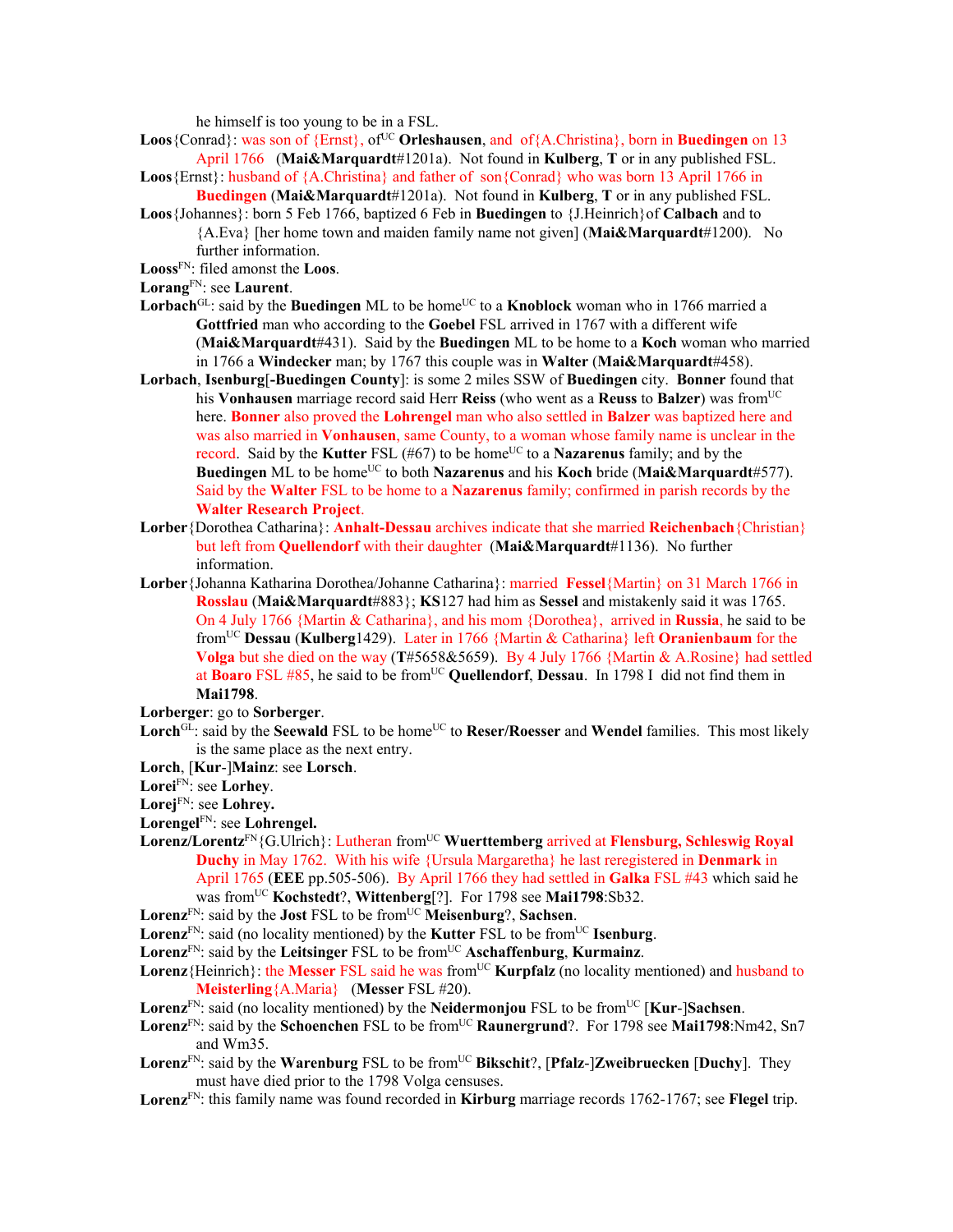- **Loresch**FN the earliest transcription of the **Stahl-am-Karaman** FSL (#34, 39 and 44) said these people were from<sup>UC</sup> Genig. The Pleve version said they were from<sup>UC</sup> Dienheim. Also see Laroesch.
- **Loret(t)us/Lovetus/Lorethus**FN{ J.Balthasar}: was a farmhand on the Bruhns Hof in **Julianenebene** colony, **Gottorf Amt**, **Schleswig-Holstein** prior to 1763 when he left to go back into the Odenwald, to **Erlau** [sic for **Erbach County**?]. A possible earlier home was in **Pfaffen-Beerfurth**. By April 1766, he, his wife and five children had left **Fraenkisch-Crumbach** and were in **Buedingen** on their way to **Russia**, where they settled in **Neu-Saratowka** (**Gieg1**). **Fraenkisch-Crumbach** parish records say he left there with wife and 2 children (**Mai&Marquardt**#1269). On 5 Apr 1766 in **Buedingen** a son of {J.Balthasar and A.Catharina} was baptized -- **–** the godfather at that baptism was **Wunderlich**{J.Friedr.) a "Russian colonist from **Waldstaedten**" (**Mai&Marquardt**#1202). **KS**144 says **Lovetus** was from **Erlau bei Passau**, but born in **Schleswig-Holstein**, and went to a village near **Petersburg**.
- Lorey<sup>FN</sup>: said by the **Norka** FSL to be from<sup>UC</sup> **Isenburg** (no locality mentioned). Spelled **Lorei** in the 1775 census. Same in 1798 (**Mai1798**:Nr93).
- **Lorey**FN: also see **Lohrey.**
- **Lorey**<sup>FN</sup>: said by the **Messer** FSL to be from<sup>UC</sup> **Isenburg** (no locality mentioned). In 1798 the family name was spelled **Lorei** (**Mai1798**:Nr93 and Ms73).
- Lorey<sup>FN</sup>: said by the **Neidermonjou** FSL to be from<sup>UC</sup> Stahlberg, [Isenburg County?]. Pleve thought this might also be spelled **Lorei**.
- **Lorey**FN: see **Lohrey**.
- Loringen<sup>{</sup>Christoph+w+3c}: **Kulberg**33 said they were from<sup>UC</sup> Potsdam and settled in **Saratov**. Not found in T or in any published FSL.
- Lorndern<sup>GL</sup>, Hesse-Darmstadt: an unidentified place said by the Walter FSL to be home<sup>UC</sup> to a Becker family. This may be **Londorf**, some 9 miles NE of **Giessen, Hessen**.
- **Lorraine**GS: France absorbed the ancient **Lothringen Duchy** of the Holy Roman Empire as a province in 1766; this continued until 1870. Off and on during the  $16<sup>th</sup>$  and  $17<sup>th</sup>$  century the Duchy had been occupied by French armies. From 1737-66 it was nominally independent with a Polish Duke within the Holy Roman Empire.
- **Lorringel**FN: see **Lohrengel**.
- **Lorringen**FN: see **Lohrengel**.
- **Lorsbach**, [**Hessen**-]**Darmstadt** [**Landgraviate**]: is 13 km NE of **Wiesbaden** city centre and some 24 miles SE of **Limburg-an-der-Lahn**, said by the **Straub** FSL to be home<sup>UC</sup> to a **Kretlein**? family. This apparently was also home<sup>UC</sup> to **Schmidt**{Jacob} who settled in **Warenburg**.
- **Lorsbach**GL, **Limburg**, **Hesse**: was mistakenly said by the **Simon** family (**Warenburg** colony) chart to be home<sup>UC</sup> to a **Hieronymus** family.
- **Lorsback**<sup>GL</sup>, [**Hessen-**]Darmstadt: said by the **Schmidt** family (**Warenburg** colony) chart to be home<sup>UC</sup> to a **Schmidt**{Jacob} family. This surely was **Lorsbach**.
- **Lorsch**<sup>GL</sup>:  $\text{Kur-}\text{Mainz}$ : is 17 km E of **Worms** city and was said by the **Schuck** FSL to be home<sup>UC</sup> to a **Bupp**? family. In his first translation Pleve spelled this **Larsh** and **Lorch**.
- **Los**FN: said by the **Zuerich** 1798 census to be the maiden name of the wife of Herr **Keter**? who had originally settled in **Kano** (**Mai1798**:Zr09).
- **Losch**{Charlotta}: said by a **Luebeck** church record to have married **Zahn**{Ludwig Wilhelm} in **Luebeck**  20 Aug 1766 (**Mai&Marquardt**#290). Listed in **Lk**19 with her husband. He was in **Biberstein** in 1798 (**Mai1798**:Bb27); not found in any FSL, no earlier colony mentioned; they may well have been among the **Biberstein** first settlers.
- **Lose**{Gottlieb}: **Anhalt-Dessau** archival materials say he was a discharged soldier from Thurland who left for Russia in 1766 with wife and daughter (**Mai&Marquardt**#1117 & **KS**143).. No further information.
- **Loseker**FN: see **Lusacker**.
- **Losen**?, [**Kur-**]**Trier**: an unidentified place said by the **Cheisol** FSL to be home<sup>UC</sup> to a **Koehler/Kohlner** family.
- **Losgus**? $F_N$ : said by the **Boaro** FSL to be from<sup>UC</sup> **Erfurt** (no locality mentioned). I could not find this family in the 1798 Volga censuses.
- **Loshkovtsy**: see **Luschkawitz**, **Kamenka**, **Podolia**.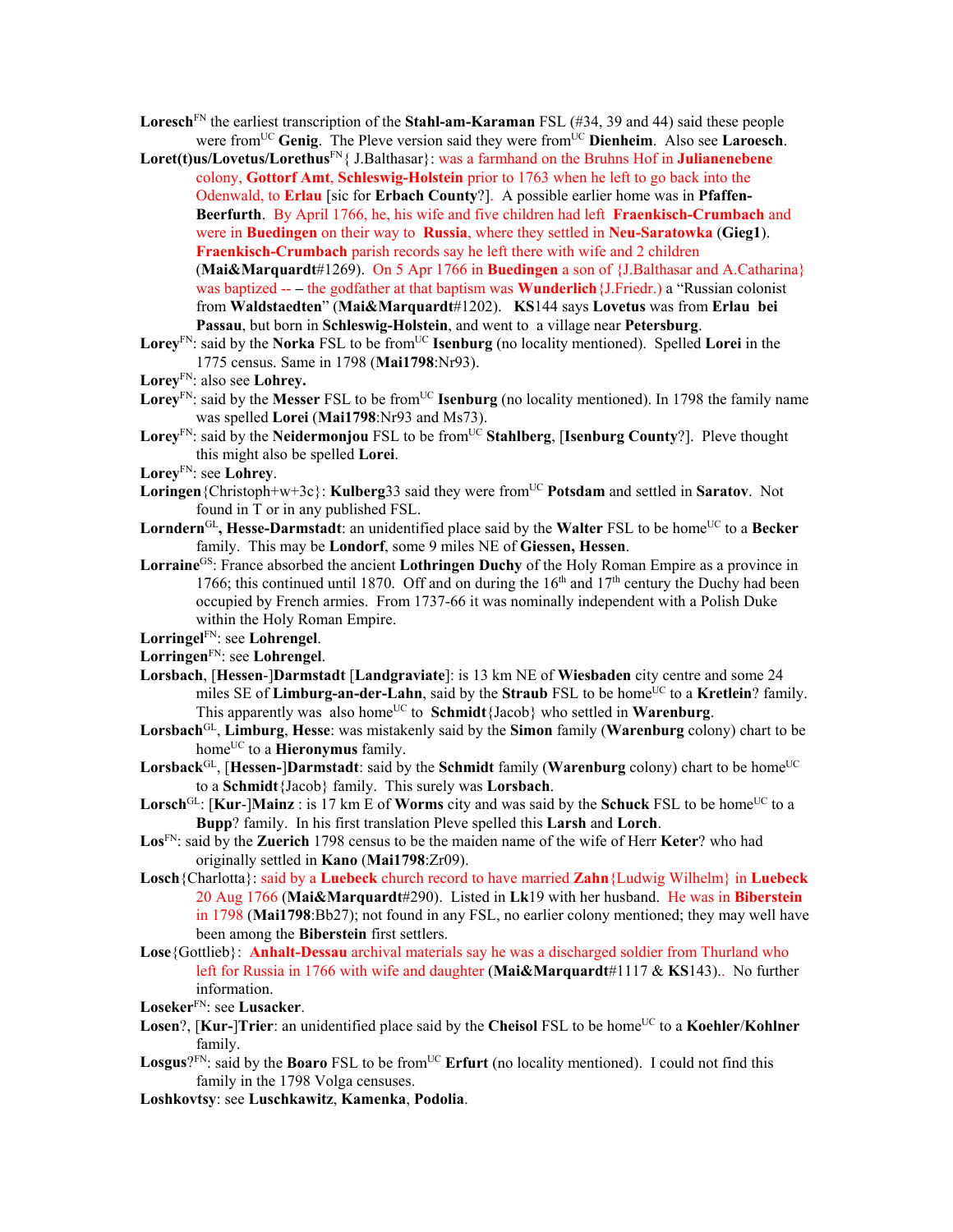- **Loskaut**FN: said by the **Schoenchen** FSL to be a step-son in the **Storke** household. I could not find him in **Mai1798**.
- **Lossel**FN: said by the **Koehler** FSL to be fromUC **Picardie**, **Frankreich**. I could not find this family in the 1798 Volga censuses.
- **Loth**FN{Agnes}: this woman was said by a **Luebeck** ML to have married in 1766 a **Klein** man; by 1767 this couple was in **Kano** (**Mai&Marquardt**#174). No further information.
- Lothringen [Duchy]<sup>GS</sup>: this ancient Duchy of the Holy Roman Empire was periodically occupied by France in the  $16<sup>th</sup>$  and  $17<sup>th</sup>$  centuries. From 1737 to 1766 it was nominally independent, ruled by a Polish duke, with strong French influence. From 1766 to 1870 is was entirely within France as the province of **Lorraine**. It is was said (no locality mentioned) by the **Belowescher Kolonien** FSL to be home<sup>UC</sup> to a **Bisbaum** family. Said (no locality mentioned) by **Kulberg**93 to be home<sup>UC</sup> to **Goering**{Thomas+w+3c) Catholics.
- **Lotner**FN: listed by the 1816 **Glueckstal** census (**KS**:675, 92) with no origin. Using **FHL**(1,192,862), the **GCRA** proved origin in **Seewis-im-Pratigau**, **Graubunden Kanton**, **Schweis**. See the **GCRA** book for more details. **Ladner** is the better spelling.
- Lotz<sup>FN</sup>: said by the **Boaro** FSL to be from<sup>UC</sup> Stangendorf. Spelled Lotz in 1798 (Mai1798: Mn01, 30).
- **Lo(t)z**FN{A.Elis.}: this was the maiden name of frau **Schmunk**{J.Conrad} who left **Fraenkisch-Crumbach** for Russia in 1766 with her husband and children (**Gieg1**). **KS**144 says she left **Asbach** near **Darmstadt** with 4 children heading for Dorf near **Petersburg**. They are listed in the **Dobrinka** FSL #68.
- **Lotz/Lutz/Loz**{Daniel/J.Daniel}: Corina **Hirt** using LDS Film #1336791 found that he married **Herzog**{Catharina} and that their three known children were baptized in **Villingen** 1757-1765, the youngest dying there in 1766. This family arrived in **Russia** 12 May 1766, he said to be from **Villing** (**Kulberg**132). Not found in **T**. By 10 May 1766 this couple and their two children had settled at **Kano** FSL #76, he said to be from<sup>UC</sup> Villingen (and **KS**144). Jim Pickelhaupt says he found this man's origin. In 1798 the widow, plus a married son and family were still in **Kano**, which census gave the maiden name of the widow as **Herzog,** while their married daughter and family were living in **Zurich** (**Mai1798**:Kn26, Zr42).
- **Lotz**{J.Georg}<sup>FN</sup>: By 17 Aug 1767 {Georg} and wife {Anna} had settled at **Kano** FSL 25, he said to be fromUC **Nannhausen**. **KS**144 said he was from **Kreutzwertheim** in **Unterfr.** Not found in **Kulberg** or in **T**.
- **Lotz**FN{Justus/Augustus}: using **LDS Film** # 1336897 **Corina Hirt**'s research shows that **Lotz**{Justus} born near **Alsfeld** about 1725 married **Bramm**{A.Elisabetha} 25 Sep 1749 in **Alsfeld**, {**Hessen-Darmstadt Landgraviate**}. They had 4 known children all born and baptized in **Alsfeld**: {Justus} 1750, {G.Dieterich} 1753, {J.Heinreich} 1755, and {M.Elisabetha} 1757.This family with 2 younger daughters (Catharina age 5.5 & Margaretha age 2) arrived at **Oranienbaum** 15 Sept 1766 (**Kulberg** 7054). Later in 1766 this family of six took transport for the **Volga (T**1995- 2002). By 3 August 1766 [1767?] this couple with their 4 oldest children had settled at **Katharinenstadt** FSL #91, he said to have come from<sup>UC</sup> Alsfeld, Darmstadt and the wife's maiden name was given as **Brehm**. By 1798 both parents apparently have died and their eldest son and their daughter are still living in **Katharinenstadt** (**Mai1798**:Ka150 and 149).
- **Lotz**{A.Maria}: married **Ruhl**{J.Andreas} in **Buedingen** 14 May 1766 both from **Langenschwartz**  (**Mai&Marquardt**#648). **Mai&Marquardt** seem to suggest that this marriage entry may have been a mistake, corrected by **Kulberg**3622. I tend to think the man in 648 was not the man in 646 since there are the following two separate entries for arrival in **Russia**: On 29 Aug 1766 **Ruhl**{Andreas} with wife {Anna} he arrived in **Russia**, he said to be from **Darmstadt**  (**Kulberg**3644) and on 29 Aug 1766 **Riel [Ruhl]**{Andreas} with wife {Anna} he arrived in **Russia**, said to be from **Darmstadt** (**Kulberg**3622). See **Ruhl**{Andreas} of **Kraft**.
- **Lotz**<sup>FN</sup>{Johann}: said (no locality mentioned) by the **Neidermonjou** FSL to be from<sup>UC</sup> **Hannover**. For 1798 see **Mai1798**: Nm11.
- Lotz<sup>FN</sup> {Peter}: said by the **Neidermonjou** FSL #72 to be from<sup>UC</sup> **Breitenbach**. For 1798 see **Mai1798**: Nm33 which gives his wife's maiden name as **Mueller**{Elizabeth}. A **Schlitz** ML says this man fromUC **Breitenbach** married in 1766 Elizabeth **Mueller** fromUC **Sterfritz** (**Mai&Marquardt**#738).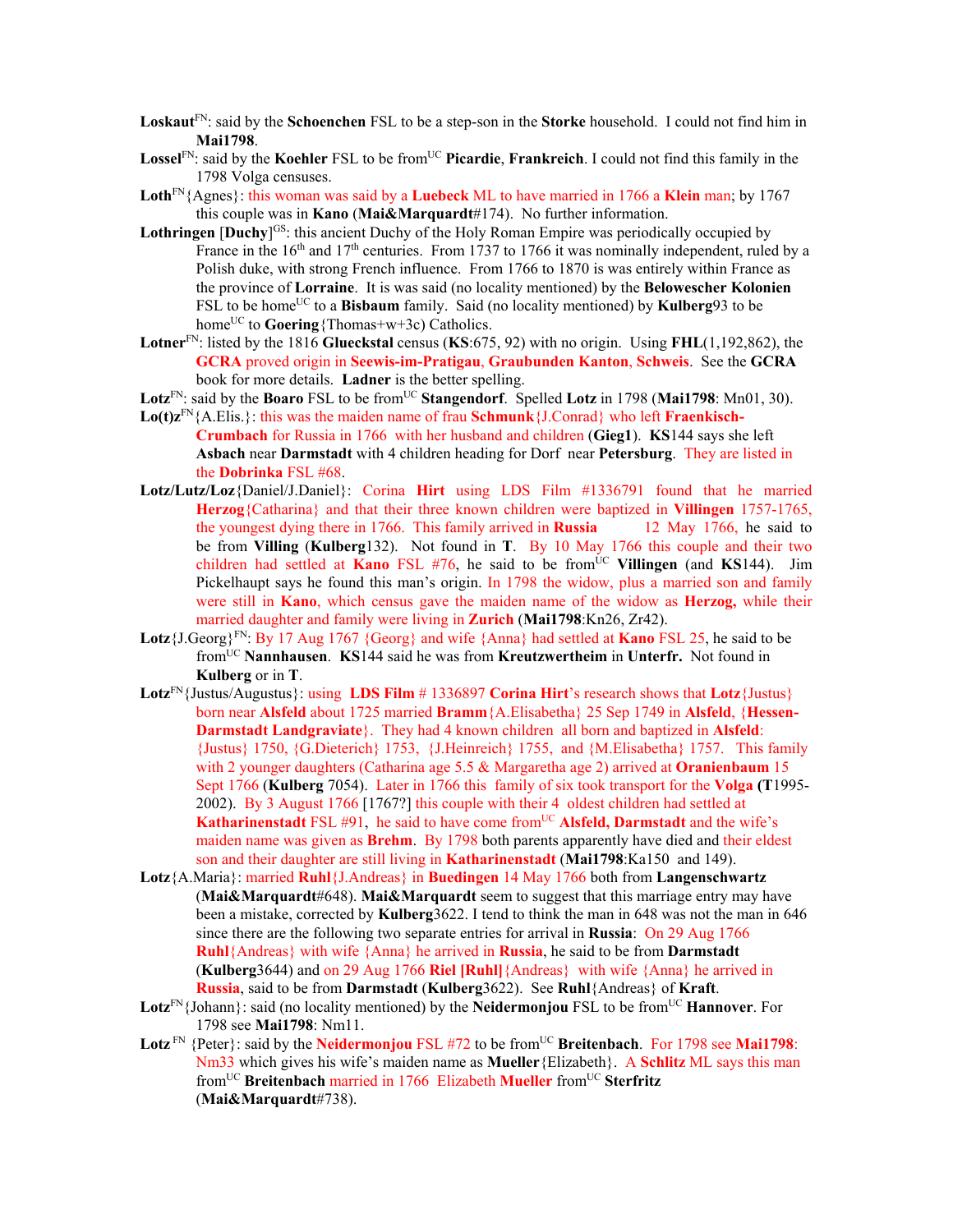- **Lotz**{Christopher}FN: **Kulberg**7014 says this **Lutz** family arrived in **Oranienbaum** in September 1766. They are probable **Zug** first settlers said by Recruiter Beauregard's 1768 list (**Lk**18) to have been fromUC **Riegersdorf**?. For 1798 see **Mai1798**: Zg37 and 48.
- **Lotz**{Johann sr.}: **KS**144 says he left **Breitenbach** near **Schluechtern**. Not identified in any other source.

**Lotz**{Johannes}: **KS**144 says he left **Billings** near **Schluechtern**. Not identified in any other source.

- **Lotz**FN: this family name was found recorded in **Schotten** parish records for many generations prior to 1767; see **Flegel** trip.
- **Lotz**FN: also see **Lutz**.
- **Louis**{Anton}: he, his **Decker** wife and children were in **Zug** in 1798 (Zg28, 24, 38), but they are listed in no FSL nor in **T**, nor is there any indication they moved to **Zug** from another colony, so they are possible **Zug** first settlers.
- **Louis**{male}: this military major was a godparent at the 10 Oct 1765 **Luebeck** baptism of **Ganser**{Heinrich) (**Mai&Marquardt**#1345). Louis may well have been his given name not his family name. Found in no later source.
- **Louis**GL**,** now called **Saarlouis**, it is 101 miles SW of **Frankfurt-am**-Main in the **Saar** state. It is said by the **Seewald** FSL to be home<sup>UC</sup> of a **Scherer**{Michael} family.
- **Louis**VV (aka **Lui, Otrogovka,** or **Otrogowka**)**:** a Russian German village of the Roman Catholic faith situated on the eastern side of the Volga, founded in 1766. Its FSL is now published in Pleve, Einwanderung …, vol.III, pp. 79-94. According to this, the first settlers were from the following places with the family names shown here in parens. A name within square brackets following a family name is an alternate spelling usually from a later source. Origin information which Prof. Pleve derived from the Kuhlberg lists is italicized. The number with the name is their household number in the FSL:
	- from **Algesheim, Kurmainz**: (**Lang**15);
	- from **Bamberg**: (**Stuermer**[**Stuertzer**]34 and possibly **Neuf**[**Nief**]34a);
	- from **Bernkastel**, **Kurtrier**: (**Bauer**47**,**47a, **Hoch**30, **Kumpallo**2, **Quint**[**Quindt**]56);
	- from **Bitsch**, **Lothringen**: (**Barbier**[**Barbie**]26, frau **Debaptiste**55, **Dening**[**Denig**]25, **Herbion**10, **Leichleiter**[**Leichleidner**,**Leichladner**]24, **Meier**[**Maier**]12,39,41,51, **Obholz**[**Abholz**,**Opholz**]27, **Peil**[**Beil**]45, **Pourquenoit**?[**Burgno**]16, **Rausch**53, **Springer**52);
	- from **Blieskastel**: (**Kinderknecht**46,48);
	- from **Busendorf**, **Lothringen**: (**Chandelier**8, frau **Hein**3, **Hein**18, **Hild**[**Hilt**]47,

**Laurent**[**Lorang**]7);

- from **Eckenfein**?, [**Kur**-]**Bayern**: (**Huber**[**Hubert**]6);
- from **Essegney**?, **Frankreich**: (**Hein**3);
- from **Frauenberg**, **Lothringen**: (**Bauer**31);
- from **Gruensfeld**, **Wuerzburg**: (**Schmidt**33);
- from **Hamberg**, [**Kur**-]**Bayern**: (**Nuner**9);
- from **Heimerdingen**?, **Lothringen**: (**Delvau**[**Delwa**]14);
- from **Hosenfeld**, **Fulda**: (**Wickhardt**[**Wickart**]20);
- from **Karlstadt**, **Wuerzburg**: (**Treuling**[**Dreiling**]42);
- from **Keller**: (**Schaefer**50);
- from **Kirchberg**, **Baden-Durlach**: (unknown[**Brandt**?]54, **Marx**35);
- from **Kulmitz**: (**Hamalka**[**Gamolka**?]28);
- from **Linz**: (**Debaptiste**[**DePaatiste**]55);
- from **Meisenheim**, **Zweibruecken**: (**Eckhard**[**Eckhardt**]5, **Faupel**[**Faubel**]38, frau **Kumpallo**2, and possibly **Schaefer**2a);
- from **Michelhausen**: (frau**Eltzer**36);
- from **Mittelsinn-bei-Aura**, **Wuerzburg**: (**Salzmann**[**Saltzmann**]43);
- from **Oettling**, **Baden-Durlach**: (**Ziegelmeier**29);
- from **Saarbruecken**: (**Schoenberger**32);
- from **Saarburg**, **Kurtrier**: (**Dening**17, **Gaenseblum**[**Gaensenblum**]35a, frau **Marx**35);
- from **Saargemuend**, **Lothringen**: (**Krause**50, **Lich**22, **Lick**1, **Pink**4, **Schlosser**50a,
	- **Schuber**[**Schubert**]11);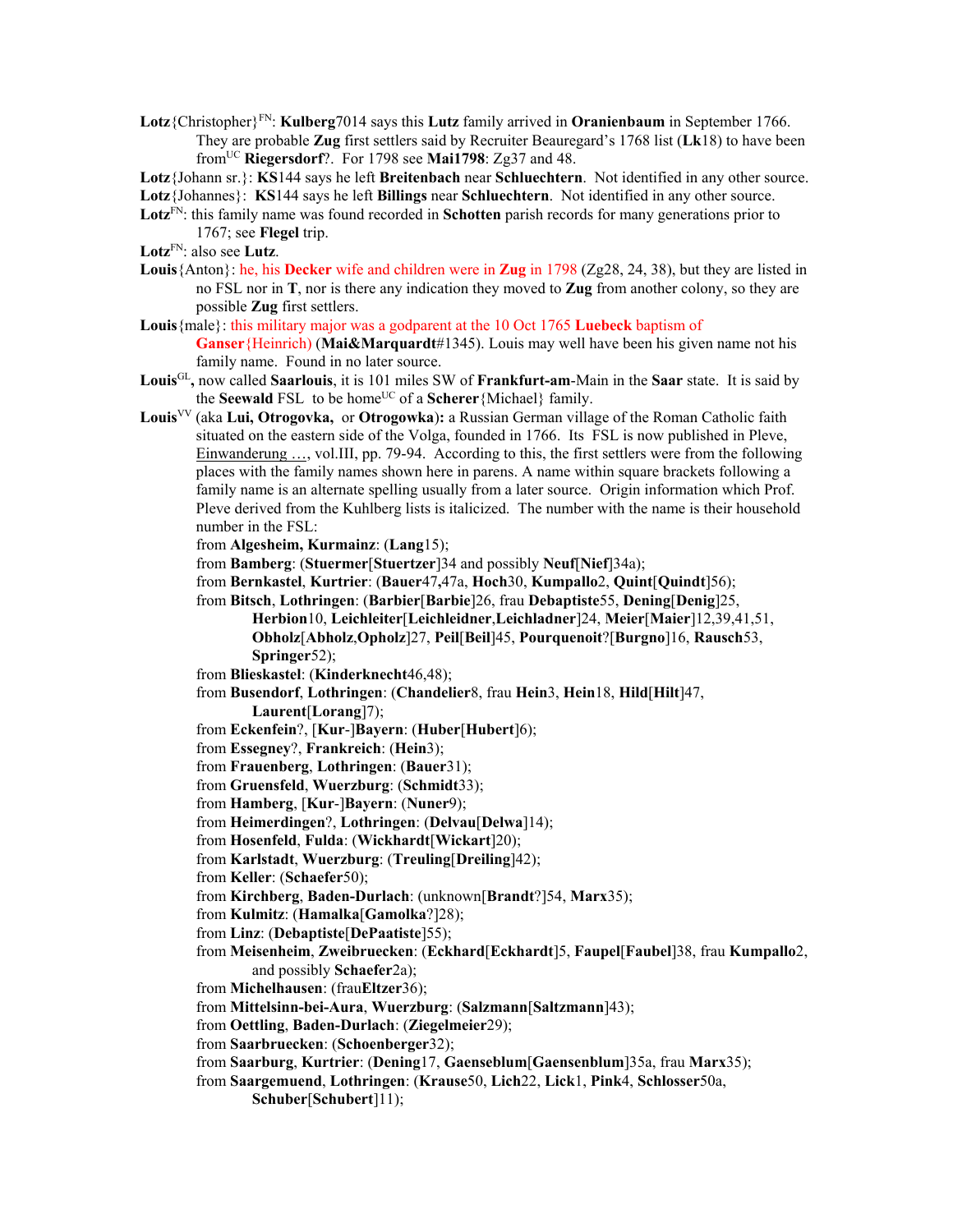from **Schwaben**: (**Kessler**22);

from **Schwitzing**?, **Kurtrier**: (**Eltzer**[**Elsar**]36);

from **Sierck**, **Lothringen**: (**Mutin**[**Mutie**,**Mutje**?,**Mutier**]21, **Springer**49);

from **Tirol**, **Oesterreich**: (**Auer**[**Aue**]40);

from **Trier**: (**Loewenbrueck**23, **Schaminais**[**Chamine**]12);

from **unknown origins**: (**Neuf**[**Nief**]34a, **Schaefer**2a, **Wais**[**Waltz**]33a);

from **Wien**, **Oesterreich**: (**Winker**[**Winkler**??]44);

from **Wuerzburg**: (**Kramm**[**Kram**]37);

from **Zweibruecken**: (**Schwemling**19).

Loumburg<sup>GL</sup>, Brandenburg: an unidentified place said by the Dinkel FSL to be home<sup>UC</sup> to a Lippmann family.

**Louterbach**<sup>FN</sup>: said by the **Norka** FSL to be from<sup>UC</sup> **Isenburg** (no locality mentioned). Spelled **Lauterbach** in the 1775 census. Same in 1798 (**Mai1798**:Nr210).

- **Lovetus**{J.Balth.}: go to **Loretus**.
- **Lovis**? $G<sup>L</sup>$ : an unidentified place said by the **Galka** FSL to be home<sup>UC</sup> to a **Hoffmann** family. This may have been **Luvis**.

**Lowenstein**GL: see **Loewenstein**.

**Lower Franconia**: see **Unterfranken.** 

**Lower Saxony** is a northern state in the modern country of Germany.

**Loz**: go to **Lotz**.

**Lton**(?)<sup>GL</sup>: an unidentified place said by the **Merkel** FSL to be home<sup>UC</sup> to a **Bresiger** family.

- **Lubich**: **KS**144 says he left **Gr.Gerau** near **Dieburg**. No further information found.
- **Lucas/Luckas**{Peter}: married **Veltz**{Margaretha} in **Rosslau** 1 June 1766 (**Mai&Marquardt**#996 & **KS**144). **KS**162 has **Volz**. Not found in **Kulberg**. Later in 1766 he, now a widower, took transport in **Oranienbaum** for the **Volga** (**T**3510). **KS**162 has **Volz**. Additional information not found.
- **Luck**, **Volhynia**: nka Lutsk, **Ukraine** 83 miles NE of **Lviv**, and said by the **GCRA** to be near **Topolno**[?] and to have been associated with a **Reiser** family. **Jerry Frank** says that **Topolno** was a few km N of Rosyszcze, a known German settlement region, and that St. Petersburg Consistory records show a Friedrich **Reiser** born in Topotna [sic] on 17 May 1836.

**Luckas**: go to **Lucas**.

- **Luckenwalde**?, [**Kur**-]**Brandenburg**: is 25 km SSW of **Berlin** city centre and was said by the **Urbach** FSL to be home<sup>UC</sup> to a **Schaff** family and possibly to a **Wengert/Wingert** family.
- **Lud**{Jakob}FN: listed by the 1858 **Neudorf** census (#203) without origin. The **GCRA** found him to be son of **Lutz**{Erhard} who had come from first settling in **Glueckstal** (1816 #76), and nephew of Andreas Ludt (Glueckstal 1816 #76). Andreas, at least, was supposed to have been born in<sup>UC</sup> **Ouerwinken**, **Batschka**, **Hungary**. Also spelled **Lutz**, **Luth**, and **Ludt**. See the **GCRA** book for more.

**Lud**FN: also see **Lutz**.

**Luder**: go to **Luedern**.

**Ludewig**FN: see **Ludwig**.

**Ludike/Ludeke/Ludecke**{J.Bernhard}: married **Schroeder**{A.Catharina} 9 June 1766 in **Luebeck (Mai&Marquardt**#165). **KS**145 has **Ludeke** and {Katharina}. On 12 Sept 1766 **Ludecke**, wife {Anna} and no child arrived in **Russia** (**Kulberg**4800). Later in 1766 this Lutheran **Ludecke** couple in **Oranienbaum** took transport for the **Volga** (**T**6944-6945). No further information found.

**Ludowig**FN:go to **Ludwig**.

**Ludt**FN: see **Lud** and **Lutz**.

**Ludwag**, **Bamberg** [**Bishopric**]: is 8 miles ENE of **Bamberg** city, and was said by the **Leitsinger** FSL to be home<sup>UC</sup> to a **Rudel/Ruddel** family.

Ludwig<sup>FN</sup>: said by the **Boaro** FSL to be from<sup>UC</sup> **Gera**, **Sachsen**. For 1798 reference see **Mai1798**: Ss07. **Ludwig**<sup>FN</sup>{Simon}: said by the **Boregard** FSL to be from<sup>UC</sup> **Aschaffenburg**.

**Ludwig**FN{Paul}: said (no locality mentioned) by the **Boregard** FSL to be fromUC **Bayreuth**. I could not find this family in the 1798 Volga censuses.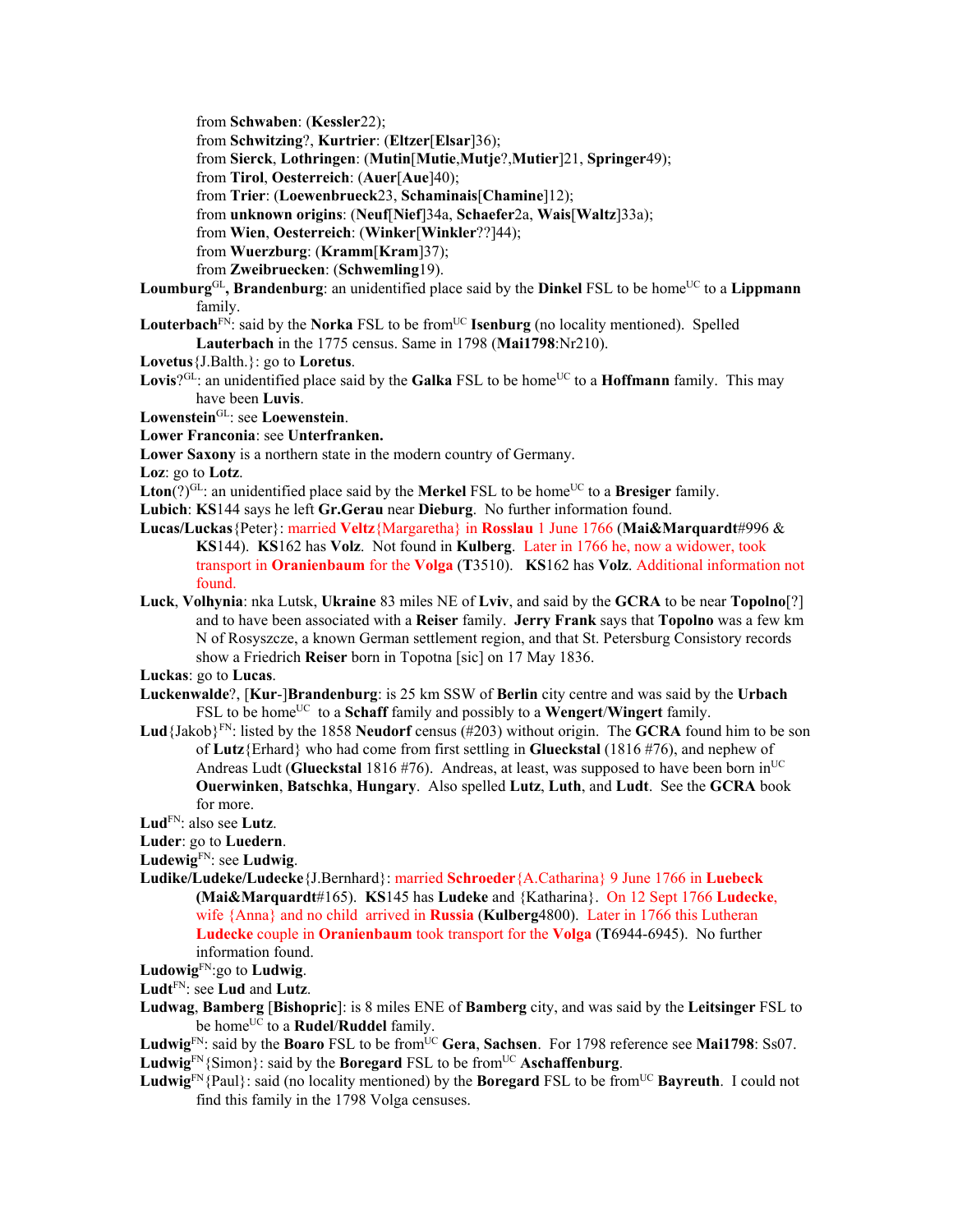**Ludwig**<sup>FN</sup>: said by the **Degott** FSL to be from<sup>UC</sup> **Waslam**?, **Frankreich**.

- Ludwig/Ludewig<sup>FN</sup>{G.Jacob}: Lutheran from<sup>UC</sup> either Wuerttemberg or Baden-Durlach Margraviate arrived at Schleswig city, Schleswig Royal Duchy in June 1761. With his wife {A.Eva} and 2 children he last reregistered in Denmark in January 1765 (**EEE** p.507). By the time of the **Enders** FSL they had settled there (FSL #31 which said he was from<sup>UC</sup> Stuttgart).
- **Ludwig**FN: she was a servant in a **Goetz** household according to the Pleve version **Jagodnaja Poljana** FSL and said to be from<sup>UC</sup> Nidda, while Kromm says she was from **Unter Schmitten** (p.32).
- **Ludwig**FN: he was an orphan living in a **Machleit** household but neither version of the **Jagodnaja Poljana**  FSL gives a place of origin for him.
- **Ludwig** {Eliesabetha}: daughter of {J.Henr.} fromUC **Unterschmidt** (near **Nidda** per **KS**12) married **Beutel**{Conrad/Konrad} in **Luebeck** 26 June 1766 (**Mai&Marquardt**#714). **KS**121 said they were heading for **Yagodnaya Polyana**. This couple arrived in **Russia** 13 Sept. 1766 (**Kulberg**6217). Later that year they took transport in **Oranienbaum** for the **Volga** (**T**6893 & 6894). . This couple had by Sept 1767 settled in **Jagodnaya Poljana** #24, which said he was from **Nidda**.
- **Ludwig/Ludowig/Ludewig**FN{G.Christian/J.Christian}: married in **Luebeck** 9 June1766 **Dietrich**{A.Eleonora}; another source spells it **Ludewig** (**Mai&Marquardt**#206). Not found in **T**. By 23 July 1767 {J.Christian & A.Eleonora} had settled at **Katharinenstadt** FSL #17, which said he was from **Gera**, **Thueringen**. Not found in **T** or in **Mai1798**.
- **Ludwig**FN{Johann}: said by the **Laub** FSL to be fromUC **Saryhausen**?, **Wuerttemberg**.
- **Ludwig/Ludewig**{J.Andreas}: A **Luebeck** ML said this **Ludewig** man married 11 April 1766 **Nuernberger** {Catharina} **(Mai&Marquardt**#130). **Kulberg**113 said they were from<sup>UC</sup> [Kur-**Sachsen**. Not found in **T**. Said by the **Ober-Monjou** FSL (#6) to be from<sup>UC</sup> Auma, [Kur-]**Sachsen**.
- **Ludwig**  $\{Philipp+w\}$ : **Kulberg**102 said they were Catholic from<sup>UC</sup> **Nuernberg**. Not found in T. Said by the **Orlovskaya** FSL  $(\#71)$  to be from<sup>UC</sup> Spalt, Nuernberg.
- **Ludwig**<sup>FN</sup>{Philipp}: said by the **Phillipsfeld** FSL ( $#9a$ ) to be an orphan in the **Wilhelm** household.
- **Ludwig**{Catharina}: with husband **Has**{Matteus} their daughter was baptized 18 July 1766 in **Luebeck** (**Mai&Marquardt**#1326). No further information.
- **Ludwigsburg**GL, **Ludwigsburg** [Amt], **Wuerttemberg**: proven by the **GCRA** to be home to the **Meier** family which went to **Bergdorf**; see their book for more details.
- **Ludwigsburg**GL, **Wuerttemberg** [**Duchy**]: is some 6 miles N of **Stuttgart, Baden-Wuerttemberg**. Said by the **Brabander** FSL to be home<sup>UC</sup> to a **Demm** family. Said by the **Jost** FSL to be home<sup>UC</sup> to an **Erb** family.
- **Ludwigsburg** [**Amt**] GL, **Wuerttemberg**: is some 6 miles N of **Stuttgart** city, and was an administrative district center.
- **Ludwigshafen** [**Amt**] GL, **Pfalz**: was a District administrative center just NW of **Mannheim** city.
- **Luea**FN: maiden name of frau **Strauss** in **Zug**.
- **Luea**{Peter}: he and his **Fablering** wife were in **Zug** in 1798 (Zg7), but they are listed in no FSL nor in **T**, nor is there any indication they moved to **Zug** from another colony, so they are possible **Zug** first settlers.
- **Luebbecke**{Christoph}: married **Breyer**{A.Sophia} in **Rosslau** 10 April 1766 (**Mai&Marquardt**#938). Not found in **Kulberg**, **T**, any published FSL or in **Mai1798**.
- **Luebben**GL**, Brandenburg**: I am guessing this was **Leben, Brandenburg**; the only **Luebben** I can find was in **Kursachsen**.
- **Luebeck**GS: in the 1760s there were two countries named Luebeck: **Luebeck Imperial City** (which from 1226 to 1810 held lands mostly to the SW and NE of today's city) and **Luebeck Bishopric** (which held lands outside of the city including a big isolated chunk to the NW completely surrounded by Holstein Duchy). I have been unable to distinguish between them in the FSL references. The city today is on the Baltic 32.6 miles NE of **Hamburg** city. No locality was mentioned in any of the following references: Said by the **Bauer** FSL to be home<sup>UC</sup> to **Jorgens** and **Wilhelm** families. Said by the **Dobrinka** FSL to be home<sup>UC</sup> to a **Erbes** family. Said by the **Doenhof** FSL to be home<sup>UC</sup> to a **Kron** family. Said by the **Enders** FSL to be home<sup>UC</sup> to **Petersen, Sond, and von Bracken**? families. Said by the **Jost** FSL to be home<sup>UC</sup> to a **Baumann**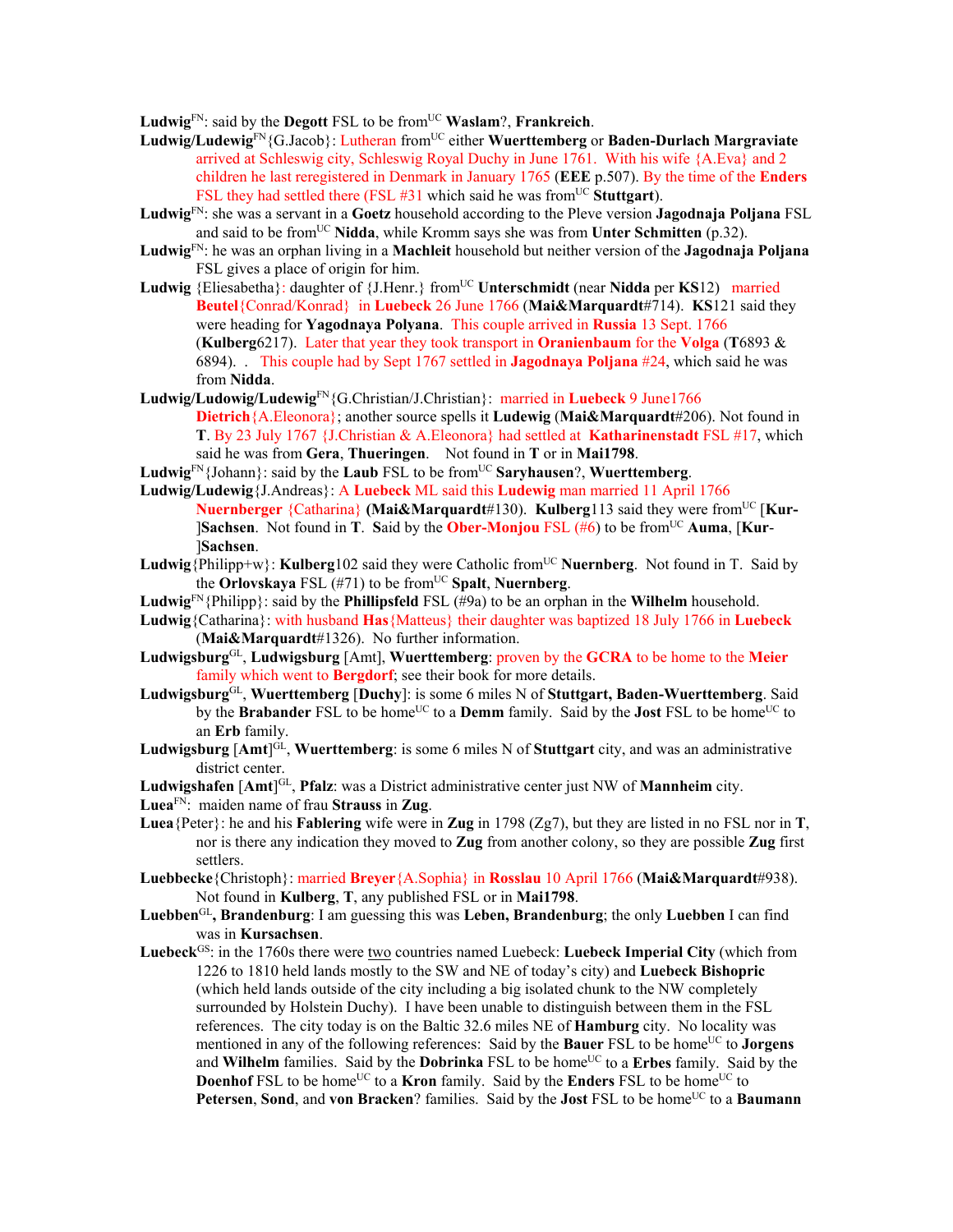family. Said by the **Katharinenstadt** FSL to be home<sup>UC</sup> to a **Feidel** family. . Said by the **Kratzke** FSL to be home<sup>UC</sup> to a **Nigens**?/**Niedens** family. . Said by the **Neidermonjou** FSL to be home<sup>UC</sup> to a **Kessel** family. Said by the **Rosenheim** FSL to be home<sup>UC</sup> to **Bruedersohn** and **Schreider** families. Said by the **Schaefer** FSL to be home<sup>UC</sup> to the **Fabian** family. Said by the **Schulz** FSL to be home<sup>UC</sup> to the **Schulz**{J.Jacob} family. Said by the **Stahl-am-Karaman** FSL to be homeUC of **Frank/Frans**{Martin Christoph}. Said by the **Stahl-am-Tarlyk** FSL to be home<sup>UC</sup> to **Matthisen**{Johann} and **Scheidt** families. Said by the **Warenburg** FSL to be home<sup>UC</sup> to a **Brott**{Zacharius} and a **Detler** family. Most likely the majority of colonists for Russia in 1764-66 took ship for Russia at the Luebeck port.

- **Luebert/Loebert**FN{A.Elisabeth}: married **Netze**{H.Wilhelm} in **Rosslau** 9 April 1766 (**Mai&Marquardt**#929). Not found in **Kulberg**. May also have been spelled **Loebert**, who was a granddaughter of Herr **Peisert** (**Mai&Marquardt**#1116). No further information.
- **Luebert**{Dorothea Louise}: by 3 Aug 1767 , a young widow age 46, she had settled alone at **Boaro** FSL #93, said to be from **Oranienbaum, Dessau**. No further information.
- **Luecklein**{Elisabeth}: **KS**144 says she married in **Rosslau** in 1765. She did marry **Dippolt**{Balthasar Jacob} there on 29 June 1766 (**Mai&Marquardt**#1036). I did not find them in any later source.
- **Lueckstedt, [Kur-]Brandenburg**: Said by the **Warenburg** FSL to be home<sup>UC</sup> to an Arndt family. Said by an earlier translation of the **Warenburg** FSL to be spelled **Lickstadt**.
- Lueckstedt?<sup>GL</sup>, [Kur-]Sachsen<sup>[??]</sup>: said by the **Jost** FSL to be home<sup>UC</sup> to a **Doerfler** family. The only Lueckstedt that I can find was in **Kurbrandenburg** some 77 miles NW of **Berlin** city.
- Luedander? <sup>FN</sup>: said by the **Schwed** FSL to be from<sup>UC</sup> **Stockholm**, **Schweden** with s **Dotz** orphan boy in the household.
- **Luedern/Luder**{Carl Ernest}: husband of **Eichstedt**{A.Elis.} and father of {J.Jacob Adam} who was baptized in **Luebeck** 4 June 1766 (**Mai&Marquardt**#1313). On 10 Aug 1766 **Luder**{Carl, wife {Catharina} and 6 children arrived in **Russia**, he said to be fromUC **Mecklenburg** (**Kulberg**4304) (**T**4034-4041). No later record found.
- **Luedern**{J.Jacob Adam}: son of {Carl Ernest} and his **Eichstedt** wife{A.Elis.}, who was baptized in **Luebeck** 4 June 1766 (**Mai&Marquardt**#1313). On 10 Aug 1766 **Luder**{Carl, wife {Catharina} and 6 children arrived in **Russia**, he said to be fromUC **Mecklenburg** (**Kulberg**4304) (**T**4034-4041). No later record of them. No later record found.
- **Lueders**{Christina}: she married **Michaelsen** {Juergen Henrich} in **Luebeck** 22 Aug 1765; they were not found in the **T** and have not been found resident in Russia (**Mai&Marquardt**#16). **KS**145 has **Michaelson** and the wrong year: 1766.
- **Luedershausen**-**bei**-**Artlenburg**, [**Lueneburg Principality**, **Kurbraunschweig**]: is 11 km NNE of **Lueneburg** city and was said by the **Urbach** FSL to be home<sup>UC</sup> to the **Wagner**{Sigmund} family.
- **Luehr/Lihr**{Conrad}: his daughter with his **Mueller** wife {A.Dorothea} was baptized 9 June 1766 in **Luebeck** (**Mai&Marquardt**#1355). Not found in **Kulberg**. Later in 1766 **Lihr**{Conrad & Dorothea} with one child took transport in **Oranienbaum** for the **Volga** (**T**4518-4520). Not found in any later source.

```
LuenebergFN: see Linenberg.
```
- **Lueneburg**GL: said by the **Dinkel** FSL to be home<sup>UC</sup> to **Hollbeck**? and perhaps **Elers**? families. This was either the next entry or the one after that.
- **Lueneburg**, **Lueneburg Principality**, **Kurbraunschweig**: is 26 miles SE of **Hamburg** city centre and was the principal city of **Lueneburg Principality** the possessions of which were in 1760 incorporated into **Kurbraunschweig**.
- **Lueneburg Principality**GL: seated in the city of the same name, the lands of this principality were incorporated into **Kurbraunschweig** in 1760 and for a time was maintained as a political entity by them. It was large and its lands stretched from just S of **Hamburg** city almost as far S as **Hannover** city, and from a bit W of Walsrode on E to well E of **Lueneburg** city and Gifhorn. Lueneburg<sup>GL</sup>, Hannover: said by the Lauwe FSL to be home<sup>UC</sup> to a Schroeder family.
- **Lueneburg-Stadt**<sup>GL</sup>: said by the **Dinkel** FSL to be home<sup>UC</sup> to a **Schubach** family. Undoubtedly the same place as **Lueneburg** listed above.
- **Luening**FN: this family name was found recorded in **Schotten** parish records for many generations prior to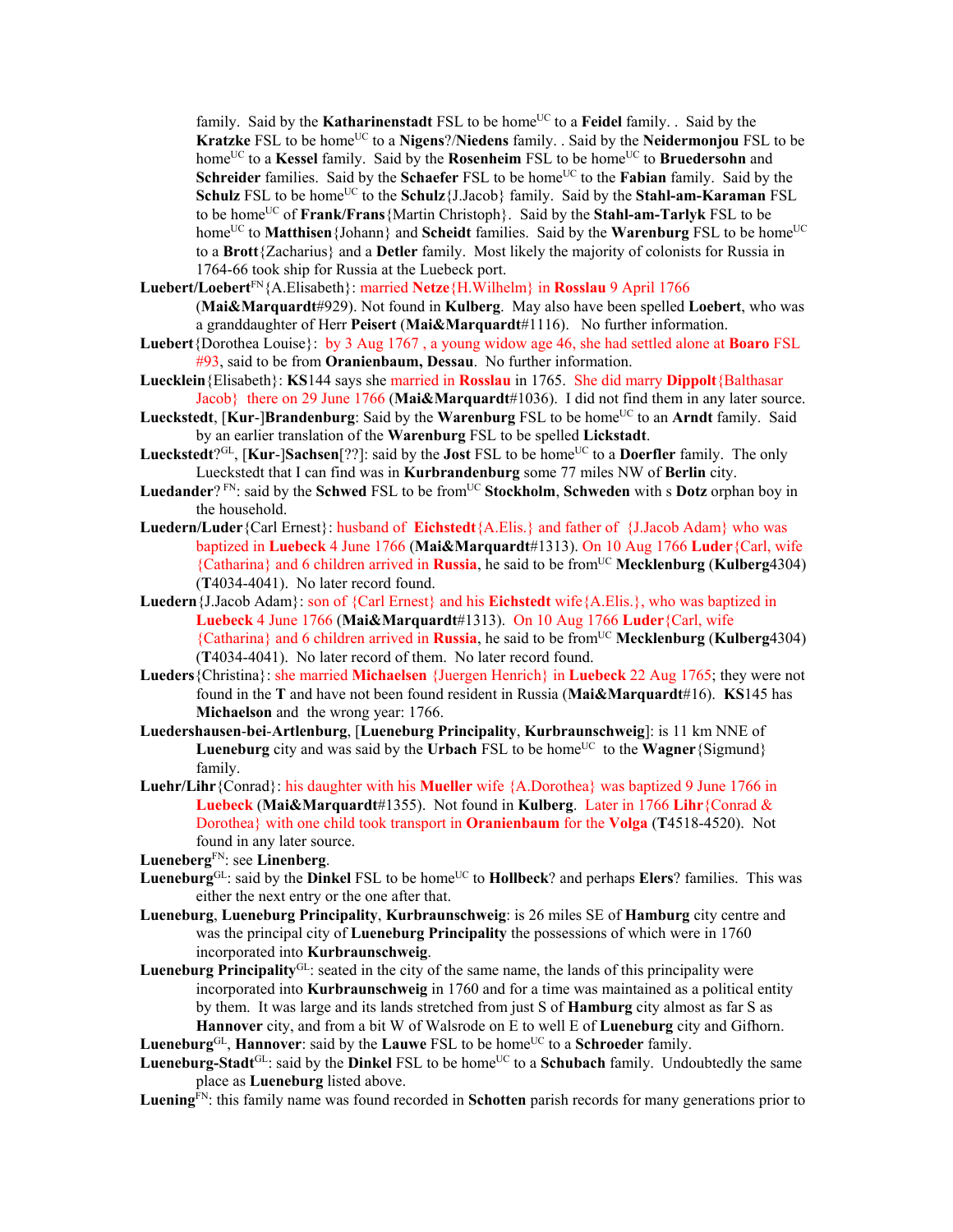1767; see **Flegel** trip.

**Luettichau**GL, **Saxony**: see **Litikh.**

Luesemann<sup>FN</sup> said by the **Frank** FSL to be from<sup>UC</sup> Weissenbach, Freie Adelprovinz der alten Ritter(?). **Luetenburg**: see **Luetersburg**.

- **Luetersburg**?, [**Holstein Duchy**]: said by the **Stahl-am-Tarlyk** FSL to be home<sup>UC</sup> to the **Tralmann** family.
- Luetersburg?, Holstein [Duchy]: said by the Stahl-am-Tarlyk FSL to be home<sup>UC</sup> to the Arendt and **Klopmann** families. This is probably is **Luetenburg** 29 km E of **Kiel** city.

**Luetjenburg**GL, **Schleswig-Holstein**: see **Lutenburg.** 

- **Luettich** [**Bishopric**] GS: [aka **Liege Bishopric**], said (no locality mentioned) by the **Kano** FSL to be homeUC to a widow **Gross**{Eleonora}. Said (no locality mentioned) by the **Katharinenstadt** FSL to be homeUC to a **Lamack** family. Luettich, was the German form of the name. **Liege** is the French form of the name.
- **Luetzelbach**, [**Breuberg Condominium**]: is 10 miles SW of **Hoechst-im-Odenwald** and was the birthplace of the **Ort**(**h**) who settled in **Frank** (**Gieg1**). **EEE** p.460 says this was home<sup>UC</sup> to **Jaeckel/Jeckel**{J.Peter} who settled and died in **Denmark**, his widow and sons going to **Rosenheim**.
- **Luetzelbach, Lichtenberg Amt, Hessen-Darmstadt Landgraviate**: this actually was the place listed in the previous entry
- **Luetzelburg**GLN town is 12 km NW of **Augsburg** city centre.
- **Luetzelhausen**<sup>GL</sup>, **Hanau**: is some 11 miles ENE of **Hanau** city, and said by the **Kolb** FSL to be home<sup>UC</sup> to a **Wilhelm** family**.**
- **Luetzelstein Amt**GL, **Elsass**: now called La Petite-Pierre, Alsace, an administrative center some 7.5 miles NNW of Saverne city.
- **Luetzig**FN: said by the 1798 **Mariental** census to be the maiden name of Frau **Stuab** (**Mai1798**:Mt55). The **Mariental** FSL says she was from<sup>UC</sup> **Zweibruecken** (no locality indicated).
- **Luetzow**FN: listed in the **Bergdorf** 1816 census (**KS**:660) without origin. Passport lists (**KS**:986) give **Grosspolen** as origin – not verified. Also spelled **Liezo**.
- **Luezelburg/Luetzelburg**GS: was a Schwaben Knight's Holding within the **Neckar Kanton**.
- **Lufft**{A.Dorothea}: fromUC **Langenschwartz** married **Rueppel**{Georg} in **Buedingen** 16 May 1766 (**Mai&Marquardt**#653). **Ruppel**{J.Georg} with wife arrived in **Russia** 15 Sept 1766, he said to be from **Isenburg** (**Kulberg**6335). Later in 1766 this **Rupel** family with an infant took transport in **Oranienbaum** for the **Volga** on which trip the infant died (**T**7020-7021). By 29 July 1767 **Ruppel**{Georg} had settled at **Kutter** FSL #52 with a new wife {M.Elisabeth}, he said to be from **Isenburg**.
- **Lufft**{Susanna}: married **Helfenbein**{Johannes} in **Buedingen** 12 April 1766 (**Mai&Marquardt**#523). On 13 Sept 1766 **Helfenbein**{Johann & Susanna} arrived in **Russia**, he said to be from **Riedesel**  (**Kulberg**5250).Later in 1766 **Helffenbein**{Johannes & A.Susanna} took transport in **Oranienbaum** for the **Volga** (**T**412-413). By 24 Aug 1767 **Helfenbein** {Johannes & Susanna} had settled at **Stephan** FSL #25, he said to be from<sup>UC</sup> Lanhausen.

**Lufft**FN: also see **Luft**.

- **Lufft/Luft**{Johannes/J.Georg}: married **Roht** {A.Christina} in **Luebeck** 8 July 1766, both from [**Hessen-** ]**Darmstadt** [**Landgraviate**] (**Mai&Marquardt**#254). **KS**144 says {Johannes} was from **Oberlais** near **Buedingen**. On 29 Aug 1766 they along with his sister **Maria** age 18 arrived in **Russia**, he said to be from **Darmstadt** (**Kulberg**3738). Not found in **T**. By 1767 **Luft**{J.Georg & A.Christina} had settled at **Frank** FSL #42, he said to be from **Ulfa**, **Darmstadt**. In 1798 they were still in **Frank** (**Mai1798**:Fk53).
- **Luft**FN{Johannes and A.Maria}: these step-children by **Kles**' first wife were said by the Kromm version of the **Jagodnaja Poljana** FSL to be either fromUC **Hetzbach, Breuberg** [**County**], or from **Ober Lais**, **Nidda** [**Amt, Hessen-Darmstadt**] (pp.28, 34). **Mai** (Feb. 2013) says their origin has been found.

**Luft**<sup>FN</sup>: said by the **Kraft** FSL to be from<sup>UC</sup> **Ikt**(?), **Darmstadt**.

**Luft{**Heinrich}, {Johannes}, and {Wilhelm}: these men are likely **Schilling** first settlers and are found at #32, #84 and #82 respectively in the **Schilling** 1775 census. On the **Schilling website**, **Gary**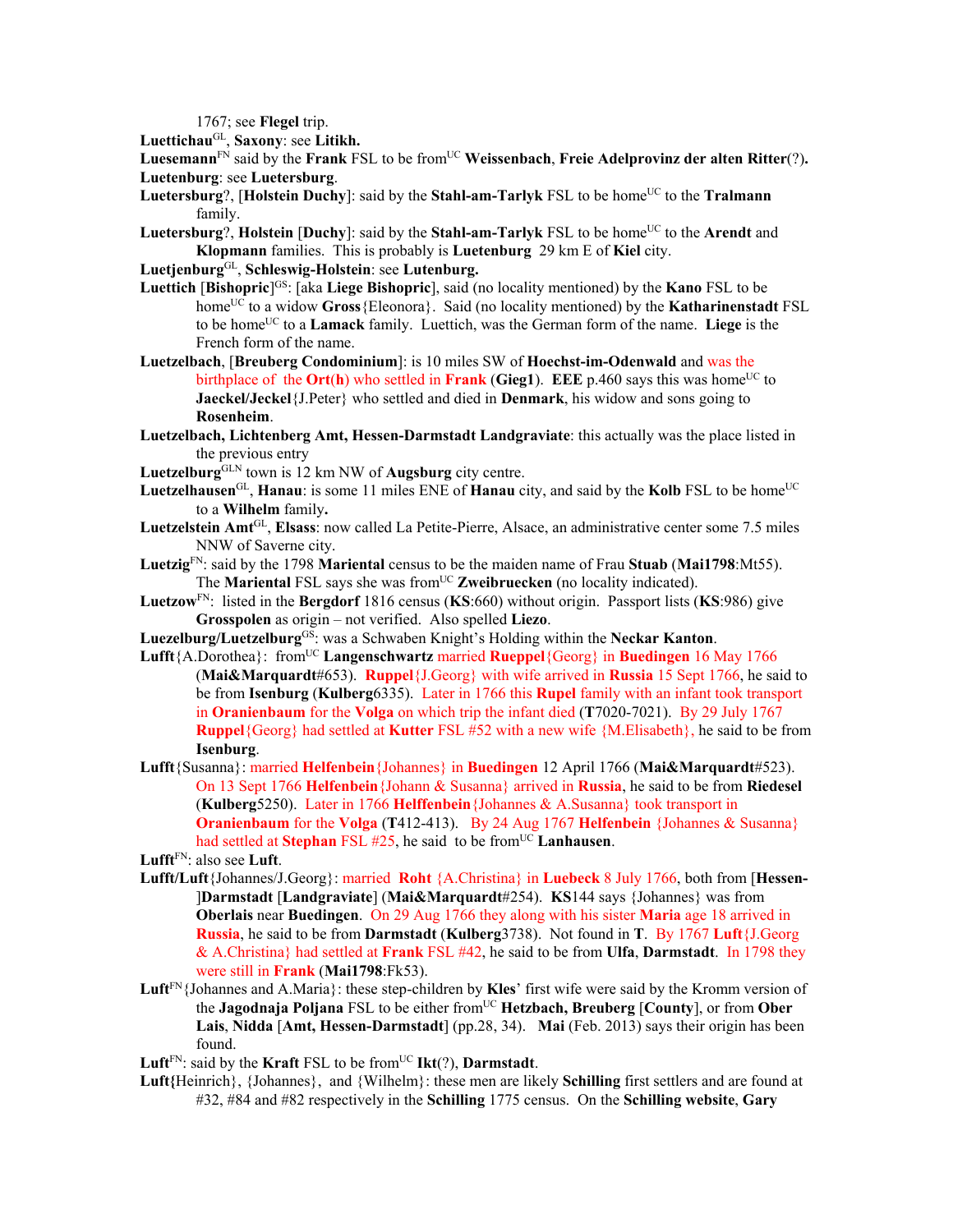**Martens** says the family origin was in<sup>UC</sup> **Wallernhausen**, **Hessen**.

- **Luft**FN: this woman was said by **KS**:119 to have married **Arnold**{J.Peter}who was said to have been fromUC **Hetzbach** near **Erbach**. They have not been found in any FSL.
- **Luft**: **KS**144 says this person left **Hetzbach** near **Erbach** heading for **Jag.Poljana**. Not further identified.
- **Luft**{A.Catharina}: daughter of the late {J.Michael} of **Herchenau** married **Mueller**{Johannes} in S**chlitz**18 Aug 1766 (**Mai&Marquardt**#747). **KS**165a has {Katharina}, and says **Herchenau** is now **Hoergenau** near **Lauterbach**. Not found in any later source.
- **Lufft**{A.Margar.}: nee **Pinzel**: married **Cleer**{J.Hinr.} in **Luebeck** 7 Aug 1766 both fromUC [**Hessen-** ]**Darmstadt** [**Landgraviate**] (**Mai&Marquardt**#689). I did not find them in any other source.
- **Luft**{A.Maria}: **KF**144 says at age 18 with her twin {Johannes} she left **Nidda** near **Buedingen** going to **Jag.Poljana**. No further information found.
- **Luft**{G.Heinrich}: **KS**144 says he left from **Hetzbach** heading for **Jag.Poljana** with his **Mueller** wife {Christine E.} who was from **Sandwich** near **Hoechst-im-Odenwald**. No further information found.
- **Luft**{Jacob}: **KS**144 says he left **Eich** near **Darmstadt** with wife **Staufer**{Barbara} and 6 children. No further information found.
- Lufft<sup>{M.</sup>Catharina}: married **Weitzel**{J.Henrich} 8 July 1766 in **Buedingen**, he said to be from<sup>UC</sup> **Oberlais** (**Mai&Marquardt**#254). On 29 Aug 1766 {Henrich & Catharina} arrived in **Russia**, he said to be from **Isenburg** (**Kulberg**5164). Not found in any later source.
- **Lufft/Luft**{Stephan}: married **Tietz**{A.Eliesabet} 8 July 1766 in **Luebeck**, both fromUC [**Hessen-** ]**Darmstadt** [**Landgraviate**] (**Mai&Marquardt**#254). On 29 Aug 1766 **Luft** and {Elisabeth}, no children, arrived in **Russia** (**Kulberg**3717). Later in 1766 these **Lufft**s in **Oranienbaum** took transport for the **Volga** (**T**6944-6945). Found in no later source.
- **Lugano**?, [**Switzerland**?]: said by the **Schwed** FSL to be home<sup>UC</sup> to the **Mueller** {J.Heinrich} and {J.Jacob} families.
- Lugarn?<sup>FN</sup>: said by the **Preuss** FSL to be from<sup>UC</sup> **Zegendorf, Bamberg.**
- **Lugovoye**VV**:** a Russian name for **Volmer**VV.
- **Lugowoj**VV**:** a Russian name for **Volmer**VV.
- Luhm<sup>FN</sup>: said by the **Katharinenstadt** FSL to be from<sup>UC</sup> Berlin, Brandenburg.
- $Lui<sup>VV</sup>$  : an alternate name for  $Louis<sup>VV</sup>$ .
- Luid?<sup>FN</sup>: said by the **Boregard** FSL to be from<sup>UC</sup> **Alenkrinhausen**?. I could not find this family in the 1798 Volga censuses.
- Luis<sup>FN</sup>: said by the **Boregard** FSL to be from<sup>UC</sup> Kiel. I could not find this family in the 1798 Volga censuses.
- **Luisenfeld Kolonie**GL, **Nowy Dwor** [**Amt**?]: an unidentified place said to have been N of **Warsaw** city [16 miles NW where the largest of the **Nowy Dwor**s is; but there was a Luisenfelde nka Dabrowa Disupia, **Poland**, 12 miles E of **Hohensalza** – rak], and reported to be the birthplace of a **Faas** son. See the **GCRA** book for details.
- **Luithie**FN: see **Liedle**.
- Lukart<sup>FN</sup>: said by the **Belowescher Kolonien** FSL to be from<sup>UC</sup> Nassau (no locality mentioned).

**Lu(k)as**: go to **Lucas**.

- Lulea<sup>?FN:</sup> said by the **Boregard** FSL to be from<sup>UC</sup> Alenkrinhausen?. I could not find this family in the 1798 Volga censuses.
- **Lumm**FN: said by the 1798 **Neidermonjou** census to be the maiden name of frau **Binatel**.
- **Lund**?, **Schweden**: is 39 km E of Kopenhagen city and was said by the **Schaefer** FSL to be home<sup>UC</sup> to the **Hermann**{Johann} family.
- **Lundgruen**FN: said by the 1798 **Schulz** census to be the maiden name of frau **Zitzer**.
- **Lungerin**FN: see **Londerin**.
- **Lungrin/Lingren**?) $F_N$ : said by the **Kratzke** FSL to be from<sup>UC</sup> **Darmstadt**.
- **Luntz/Lunz**{Leonhard}: married **Mueller**{Gerdruth} 26 Apr 1766 in **Luebeck** (**Mai&Marquardt**#145) **KS**144 has **Lunz** and {Gertrud}. Not found in any later source.
- **Luoma**?, **Finnland**: an unidentified place said by the **Stahl-am-Tarlyk** FSL to be home<sup>UC</sup> to the **Steinmann** family. There are 8 Luoma in Finland.
- **Lusacker**FN: said by the **Hildman** FSL to be fromUC **Gelnhausen** [**Imperial City**]. Spelled **Loseker** in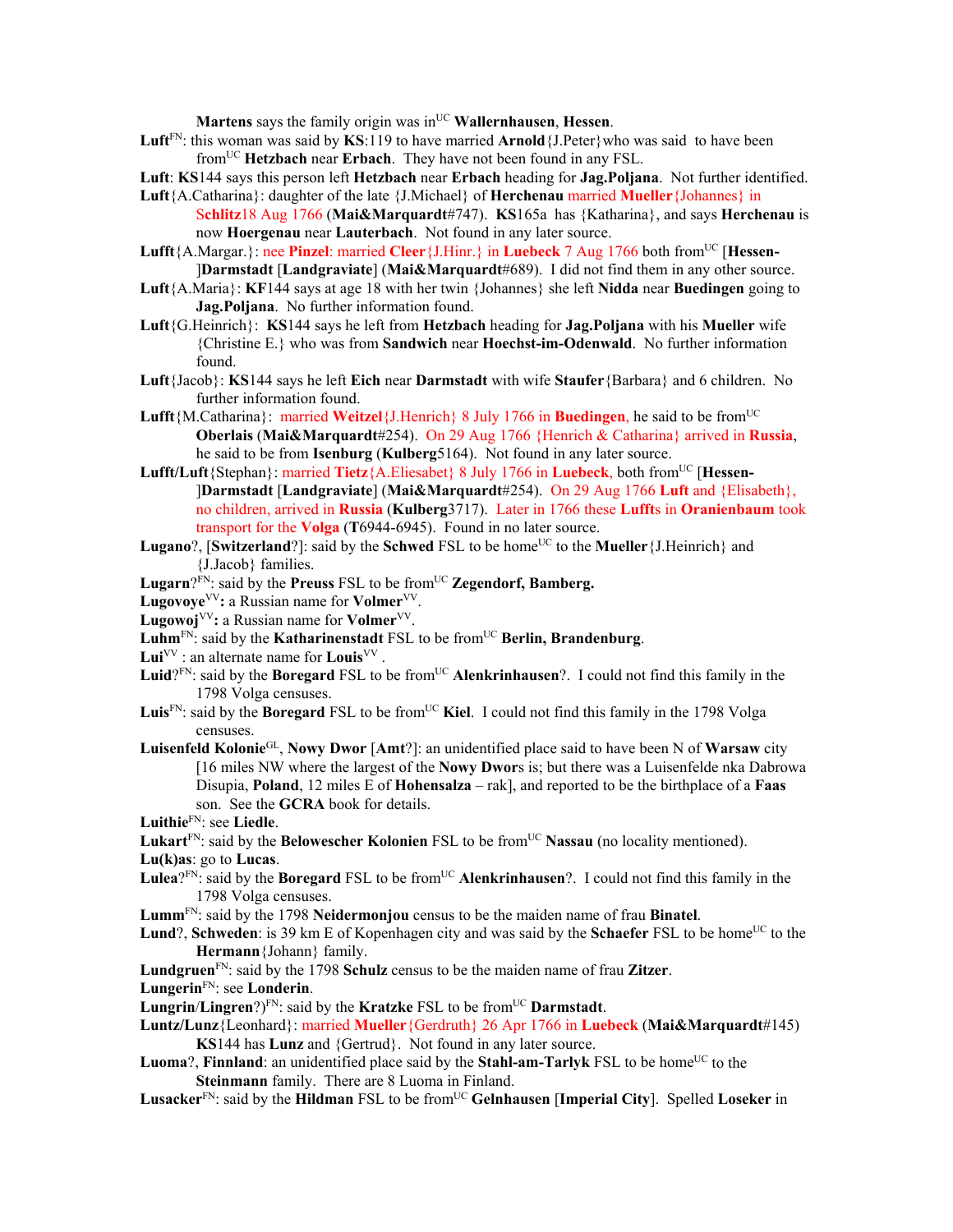1798 (**Mai1798**:Hd2).

**Lusatia**GL/GS: former Margraviates (Upper and Lower) which in 1635 were folded into **Kursachsen**.

**Luschkawitz**, **Kamenka**, **Podolia**: a unidentified place where the **GCRA** says frau **Hagstoz** was born in 1787. There is a **Loshkovtsy** 27 miles NNE of Kamyannetz, Ukraine.

- **Luska**, **Posen**, **Poland**: an unidentified place where the **GCRA** says frau **Just** was born in 1782.
- **Lussbach**(?)GL, was an unidentified locality which according to the **Frank** FSL was in **Freie Adelprovinz der alten Ritter**(?) and was home<sup>UC</sup> to a **Kroening** family. This might possibly be Launsbach some 20 miles NNW of **Friedberg, Hesse.**
- Lust<sup>FN</sup>{J.Philipp}: said by the Stumpp version of the **Jagodnaja Poljana** FSL #66 to be from<sup>UC</sup> **Umstadt/Gr.Umstadt, Buedingen, Hessen**, but the Pleve version says he was from<sup>UC</sup> Umstadt, **Erbach**. The Kromm version says the place was **Hochst**, **Ulmstadt**, **Breuberg County** [that is **Umstadt**]. Jim Pickelhaupt says he found this man's origin. **KS**142 says he married **Weber**{Susanne Kath.} widow of **Lufft**{J.Nik.} who had borne 4 children by **Lufft**.
- **Lust**{J.Philipp}: from **Hoechst KS**142).

**Lust**FN{Feronica/Veronica}: married **Morasch** {J.Georg} in **Luebeck** 29 May 1766

- (**Mai&Marquardt**#162). On 13 Sept 1766 {Veronica & J.Georg} arrived in **Russia**, he said to be from **Erbach** (**Kulberg**5234). By 16 Sept 1767 {J.Georg}, wife {Veronika} and an infant daughter had settled at **Jagodnaja Poljana** FSL #67, he said to be from **Breuberg, Erbach**. **KS**146 says both that he was from **Muemling Grumbach**, and from **Hoechst** near **Erbach**. Kromm says they were from **Hochstadt, Breuberg** [**Condominium**], near **Erbach**. **Gieg1**  proved that he was from **Muemling Grumbach**, **Breuberg Condominium** [half owned by **Erbach County**, half by **Kurpfalz**], situated just E of **Hochstadt-im-Odenwald** the seat of **Breuberg Condominium**. For 1798 see **Mai1798**:Jp77.
- **Lust**{M.Katharina}: listed in 1798 as wife of **Diesing**{Philipp} in **Yagodnaya Polyana** (**Mai1798**:Yp5). Lustig<sub>{Elizabeth}</sub>FN: this widow is listed in **Rosenheim** in 1798 (Rm14) but I cannot find her in any FSL
- **Lustnau**GL, **Tuebingen** [**Amt**], **Wuerttemberg**: is about ½ miles NE of **Tuebingen** city, and was proven by **GCRA** to be home to the **Kraenzler**/**Kranzler** families that went to **Glueckstal**. Mistakenly said by the 1816 **Kassel** census (#75) to be home<sup>UC</sup> to the **Knapp**{Valentin} family. See the **GCRA** book for more.
- **Lustnau**, **Tuebingen** [**Amt**], **Wuerttemberg**:
- Lutenburg<sup>GL</sup>, Holstein [Duchy]: said by the Merkel FSL to be home<sup>UC</sup> to a Walter family. This probably is **Luetjenburg**, some 18 miles E of **Kiel**.
- **Luth**FN: see **Lud** and **Lutz**.
- Lutherborn<sup>GL</sup>, Isenburg: an unidentified place said by the **Katharinenstadt** FSL to be home<sup>UC</sup> to **Gutjahr**'s wife.
- **Lutz**FN said by the **Balzer** FSL to be from **Isenburg**. **Bonner** proved this **Lotz** man was baaptized in and married his **Hart** wife in **Aulendiebach**, **Isenburg**[-**Buedingen County**). The maiden name of the wife is given as **Herdt** in 1798 (**Mai1798**:Bz26); also see Bz34.
- **Lutz**<sup>FN</sup>: said by the **Dietel** FSL to be from<sup>UC</sup> **Zenberg** $(?)$ , **Darmstadt**. In 1798 spelled both **Lutz** (**Mai1798**:Gk58) and **Lutzi** (Dt51).
- **Lutz/Lutze**FN{J.Michael}: may be the **Lutze** man who married **Kesisch**{Elisabeth} in **Rosslau** 22 May 1766 (**Mai&Marquardt**#988 & **KS**144). **KS**138 has her name as **Kefuescher** and the date incorrectly as 1765. On 14 Sept 1766 **Lutz**{Michael & Elisabeth} with no children arrived in **Russia**, he said to be from **Nuernburg** (**Kulberg**5639). Not found in **T**. By 1767 **Lutz**, with wife {Susanna} and an infant, was settled at **Frank** FSL #76, he said to be from **Nuernburg**. In 1798 **Lutz** and his **Wagner** wife {Christina} were living in **Frank** with 3 children (**Mai1798**:Fk07).
- **Lutz**FN: listed by the 1816 **Glueckstal** census (**KS**:674, 3361) with no origin. The **GCRA** found reason to believe the family came from<sup>UC</sup> **Ouerwinken**, **Batschka**, **Hungary**; see their book for more detail.Also spelled **Lud**, **Ludt**, and **Luth**.
- Lutz<sup>FN</sup>: said by the Grimm FSL to be from<sup>UC</sup> Mannheim.
- **Lutz**FN: perhaps not found in an FSL but was in the 1775 **Grimm** census #94. For 1798 see **Mai1798**:Gm179.
- **Lutz**FN: arrived in South Russia in 1818 and 1819; later settled in **Gueldendorf, Odessa**; family records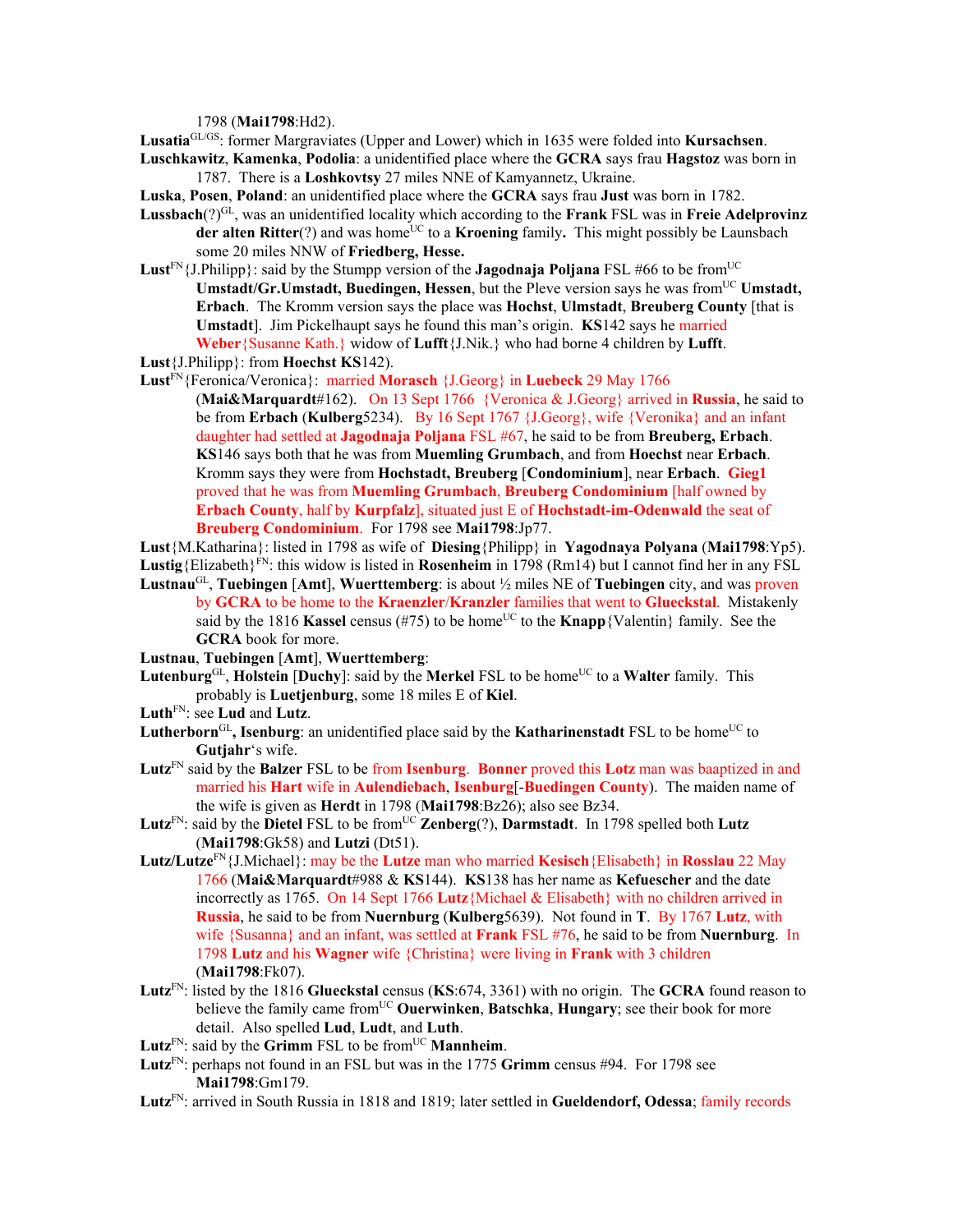found by **Curt Renz** in **Gondelsheim, Bretten Amt, Baden**.

- Lutz{Hans Michael}: Lutheran from<sup>UC</sup> Anspach, arrived at Fridericia, Juetland Royal Province in May 1760. With wife and 7 children he last reregistered in **Denmark** in Dec 1764. They arrived at **Kronstadt** in May 1766. While in **Oranienbaum** in Aug 1766 he submitted a written application to settle in **Hirschenhof** colony in **Latvia** (**EEE** p.508).
- Lutz{Adam/J.Adam}: Lutheran from<sup>UC</sup> Neulossheim, Maulbronn Klosteramt, Speyer Unteramt, arrived in **Schleswig** in March 1761. With wife and child he last reregistered in **Denmark** in Dec 1764 (**EEE** p.508). {J.Adam} son of Lutz{J.Adam} and his **Staatswiesel** wife {A.M.Elisabeth} was baptized in **Luebeck** 12 March 1766 (**Mai&Marquardt**#1282). He, wife {Elisabeth} and 3 children arrived at **Kronstadt** 20 May 1766 (**Kulberg**211). While in **Oranienbaum** in Aug 1766 he submitted a written application to settle in **Hirschenhof** colony in **Latvia** (**EEE** p.508). **Kulberg**211 and p.24 also said they came from<sup>UC</sup> [Kur-]Pfalz and went to Livonia.
- Lutz<sup>FN</sup>: a Lutz woman from<sup>UC</sup> Langenschwartz may have been the wife of the **Ruhl** man who went to **Kraft** (**Mai&Marquardt**#648).
- **Lutz**FN: **Bonner** found that their **Buedingen** marriage record said that this wife in the **Pinecker** couple that went to **Moor** was from<sup>UC</sup> Aulendiebach.
- **Lutz**{Friedrich/Georg F.}FN: said by both the 1816 **Neudorf** census (#19) and **KS**:361 to have come fromUC **Reichenbach**, **Wuerttemberg**. Using **FHL**#1,475,167, the **GCRA** proved their origin in **Deckenfronn**, **Herrenberg** [**Amt**], **Calw** [**OberAmt**], **Wuerttemberg**. See the **GCRA** book for more.
- **Lutz**<sup>FN</sup>{J.Georg}: said by the **Neidermonjou** FSL to be from<sup>UC</sup> **Wittenberg**.
- Lutz<sup>FN</sup>: said by the **Pfeiffer** FSL to be from<sup>UC</sup> Wuerzburg no locality indicated. The 1798 **Pfeiffer** census says his wife's maiden name was **Mueller** (**Mai1798**:Pf78).
- **Lutz**<sup>FN</sup>: this widow was said (no locality mentioned) by the **Schaefer** FSL to be from<sup>UC</sup> **Danzig** [Free **City**].
- Lutz<sup>FN</sup>: said by the **Warenburg** FSL to be from<sup>UC</sup> **Koepfingen**?, **Wuerttemberg** [Duchy] [sic?]. For 1788 and 1798 see **Mai1798**:Mv2981 and Dn39.
- **Lutz**{Eliesabetha}: married **Ruppert**{Johannes} in **Buedingen** 6 March 1766 (**Mai&Marquardt**#373 & **KS**152). Not found in any later source.
- **Lutz**{Johannes}: **KS**144 says he left **Marjos** near **Schluechtern**. No further information.
- **Lutz**FN: this family name was found recorded in **Winterhausen** marriage records 1760-1769; see **Flegel** trip.
- **Lutz**FN: also see **Lud**.
- **Lutze**{Vollmerr Benjamin}: married **Erbig**{Catharina} 22 May 1766 in **Rosslau** (**Mai&Marquardt**#987). **KS**144 and 127 mistakenly have the year as 1765. Found in no later

- **Lutze**FN: also see **Lutz**. **Lutzhoff** FN: see **Luzaft**.
- **Lutzi**FN: see **Lutz**.
- 
- **Luvis**?, **Schweiz**?: said by the **Galka** FSL to be home<sup>UC</sup> to a **Norberg** family. This may have been 52 miles SE of **Zuerich** city.
- **Lux**FN: said by the 1798 **Herzog** census to be the maiden name of frau **Braun**{Andreas/Hans Adam}of the **Rohleder** FSL #10 (**Mai1798**:Hr10).
- **Luxembourg**GL<sub>:</sub> the main city of **Luxembourg**G<sub>S</sub> state, situated some 25 miles SW of Trier and some 118 miles WSW of **Frankfurt-am-Main**.
- **Luxembourg/Luxemburg** [**Duchy**] GS: it often controlled more than present-day Luxembourg plus the large Luxembourg province of **Belgium**. From 1697-1797 it was a possession of the Spainish king. In none of the following references is any locality mentioned: Said by the **Brabander** FSL to be home<sup>UC</sup> to **Konrad**{Adam} and **Marusch** families. Said by Kuhlberg to be home<sup>UC</sup> to the **Stieber** orphan girl listed by the **Brabander** FSL as living in the **Mader** household. Said by the **Cheisol** FSL to be homeUC to a **Kieffert**/**Manrich** family. Said by the **Franzosen** FSL to be home<sup>UC</sup> to a **Malque** family. Said by the **Graf** FSL to be home<sup>UC</sup> to **Buchholz**, **Kunz**, and **Zimmermann** families. Said by the **Kamenka** FSL to be home<sup>UC</sup> to an **Astian** family. Said by the **Katharinenstadt** FSL to be home<sup>UC</sup> to a **Heidecker** family. Said by the **Mariental** FSL

source.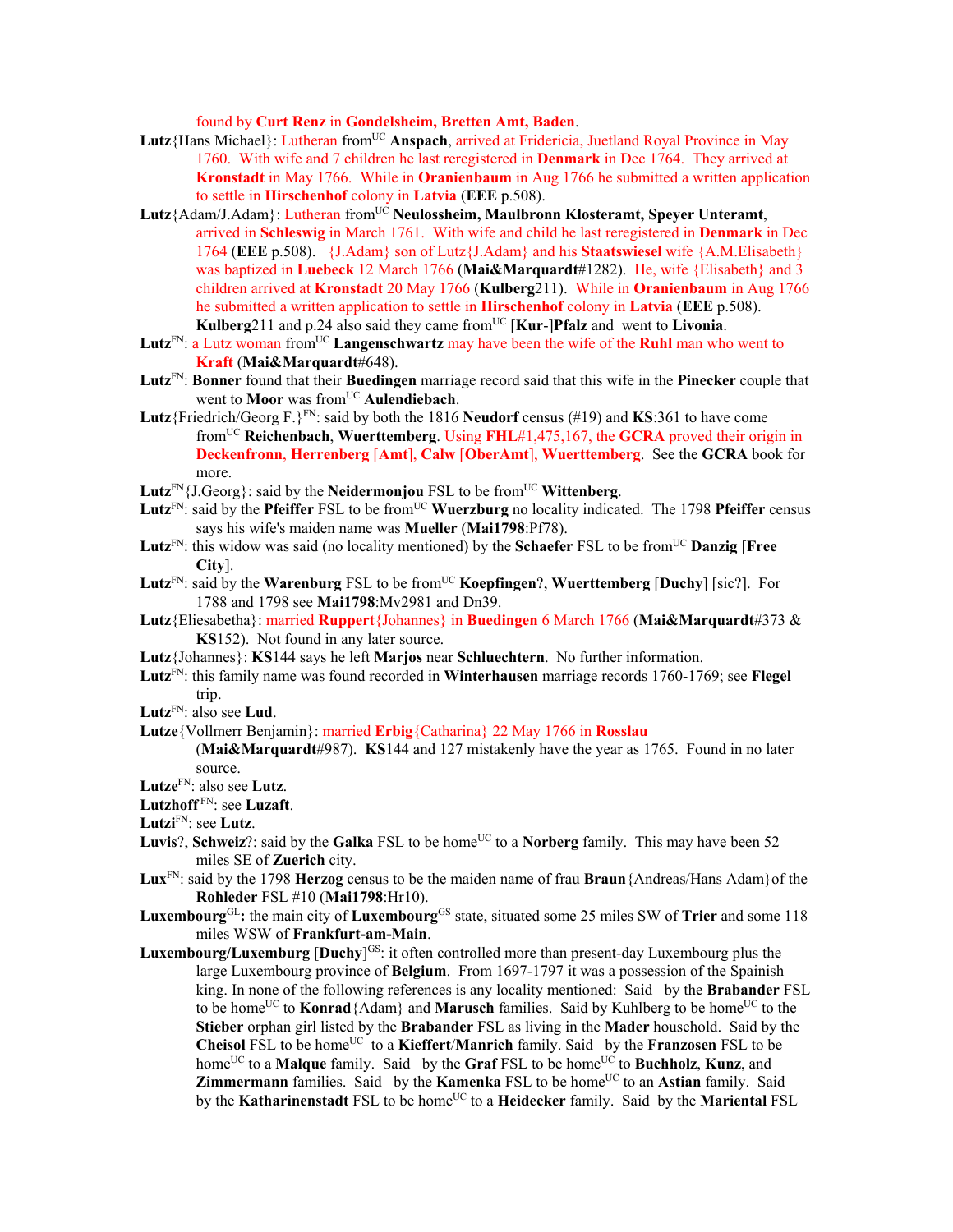to be homeUC to **Bersch**, **Dreher**, and **Hermann** families. Said by the **Roethling** FSL to be home<sup>UC</sup> to a **Flanz** family. Said by the **Schoenchen** FSL to be home<sup>UC</sup> to **Schoenchen** and **Waldweiten** families. Said by the **Warenburg** FSL to be home<sup>UC</sup> to Nissen stepson of **Koch**.

**Luz**{Jacob}<sup>FN</sup>: said by **KS**:362 to have gone from<sup>UC</sup> **Beinberg**, **Calw** [Amt], **Wuerttemberg** to<sup>UC</sup> **Kassel**. **Luzaft**?FN: said by the **Enders** FSL to be from<sup>UC</sup> **Schleswig-Holstein** (no locality mentioned). The family

name in 1798 was spelled **Lutzhoff** (**Mai1798**:En26).

**Luzern**VV (aka **Michailowka**, **Remmler**, **Roemmler**): a Lutheran German colony founded in 1767 on the eastern side of the Volga river not far from **Meinhard**. To the best of my knowledge no copy of its First Settlers' List has been found and published. *Anyone learning of such a docient, please let us know immediately*. However, we have origin information on some of its first or nearly first settlers – this information is available in "Kolonisten des Lokators **Beauregard,** die voruebergehend in anderen Kolonien angesiedelt wuerden" in pages 349-380 of Pleve, Einwanderung …, vol.4. The numbers in parens below indicate the position of a family in that list, identified in this Index as **Lk**. In addition, we have family names of some who probably were first settlers here based on (1) other colonies having said they moved in from **Luzern** or (2) they were living in **Luzern** in 1798 – and in both cases I found no record saying they had moved from any other village to **Luzern**, and they were not found in any printed FSL. Such families listed below with no origin and have no number in parens following their name. Placenames in italics are taken from Kuhlberg lists as printed in the Pleve books.

from **Bamberg** [**Bishopric**]: (**Burghardt**{Nicolaus}44, **Degner**{A.Maria50);

from **Bieber**, [**Hanau County**]: (**Voelker**{Jacob}83);

from **Blankenbach**, [**Hessen-Kassel Landgraviate**?): ( **Reit**21);

from **Breitfurt**, [**Pfalz-Zweibruecken Duchy**]: (**Flach**{Valentin}129);

from **Buchfeld**?, [**Bamberg Bishoric**]: (**Amon**{Caspar}49);

from **Fugenhausen**?: **Mei**{Georg}81);

from **Greissenheim**: (**Griessling**{Heinrich}71, {J.Georg}72);

from **Hessbach**: (**Brant**{Conrad141);

from **Kastel**: (**Fraas**{Wolfgang}39);

from **Lauenheim**?: (**Burghardt**{Georg}150);

from **Lohr**, [**Kurmainz**?]: (**Lembach**{Anton}41 and {Paul}40);

from **Medewitz**: (**Heglein**?{Michael}51);

from **Mengen**?: (**Braun**{Johannes}80);

from **Merzhausen**: (**Heil**{Johannes}82);

from **Neustadt**: (**Magar**{Christoph}63);

from **Neustadt**: (**Diehl**{Jacob}79);

from **Niederusel**?, [**Frankfurt Imperial City**]: (**Werner**{Philipp}95);

from **Niederwald**: (**Diebach**{Jacob)56);

from **Notzing**?, [**Kurbayern**]: (**Weimann**{Joseph}55);

from **Obermoerlen**, [**Kurmainz**]: (**Richmeier**{Johannes}73);

from **Orb,** [**Kurmainz**}: (**Bassert**?{Adam}118, **Bauer**{Adam}113, {Johann}64, and

{J.Jacob}114, **Heil**{Adam}59, **Herr**{J.Peter}65, **Meier**(Heinrich)66), **Pfeifer**{Jacob}57, **Ritter**{Jacob}52, {Johannes}52, **Schlotter**{Philipp}115;

from **Rehbach**: (**Timant**?{Johannes}116 and maybe **Regner**{Andreas & Anton}116a);

from **Sogerheim**?: (**R**{Philipp}45);

from **Stromberg**?, [**Kurpfalz**]: (**Baecker**{Johann}138);

from **Suhl**, [**Kursachsen**]: (**Kesslering**{J.Stephan}148);

from **Waldhurn**?, [**Kurmainz**]: (**Schmidt**{Johannes}97);

from **Wirtheim**, [**Kurmainz**]: **Ras**?{Jacob}93) .

Other possible first settlers: **Ackermann**{M.Katharina}, **Basser**{A.Maria}, **Beck**{Katharina}, **Becker**{A.Margaretha nee **Kleinshnis**], **Becker**{Elizaberth}, **Becker**{Johannes}, **Block**{Elizabeth}, **Boes:** see **Postin**, **Boet**{Mattias}, **Bruchmann**{Elisabeth}, **Christin**?{Susanna}, **Degner**{Konrad}, **Demond**/**Dermuth**{Georg}, **Gak**{Dorothea}, **Gak**{widow}, **Hack**{Conrad}43a, **Hartner**{Leonhardt}, **Hasselbaum**{Gertrude}, **Johann**{Martin}, **Kaiser**{Magdalena}, **Kirchgessner**{Valentin}, **Klaassen**{M.Eva},